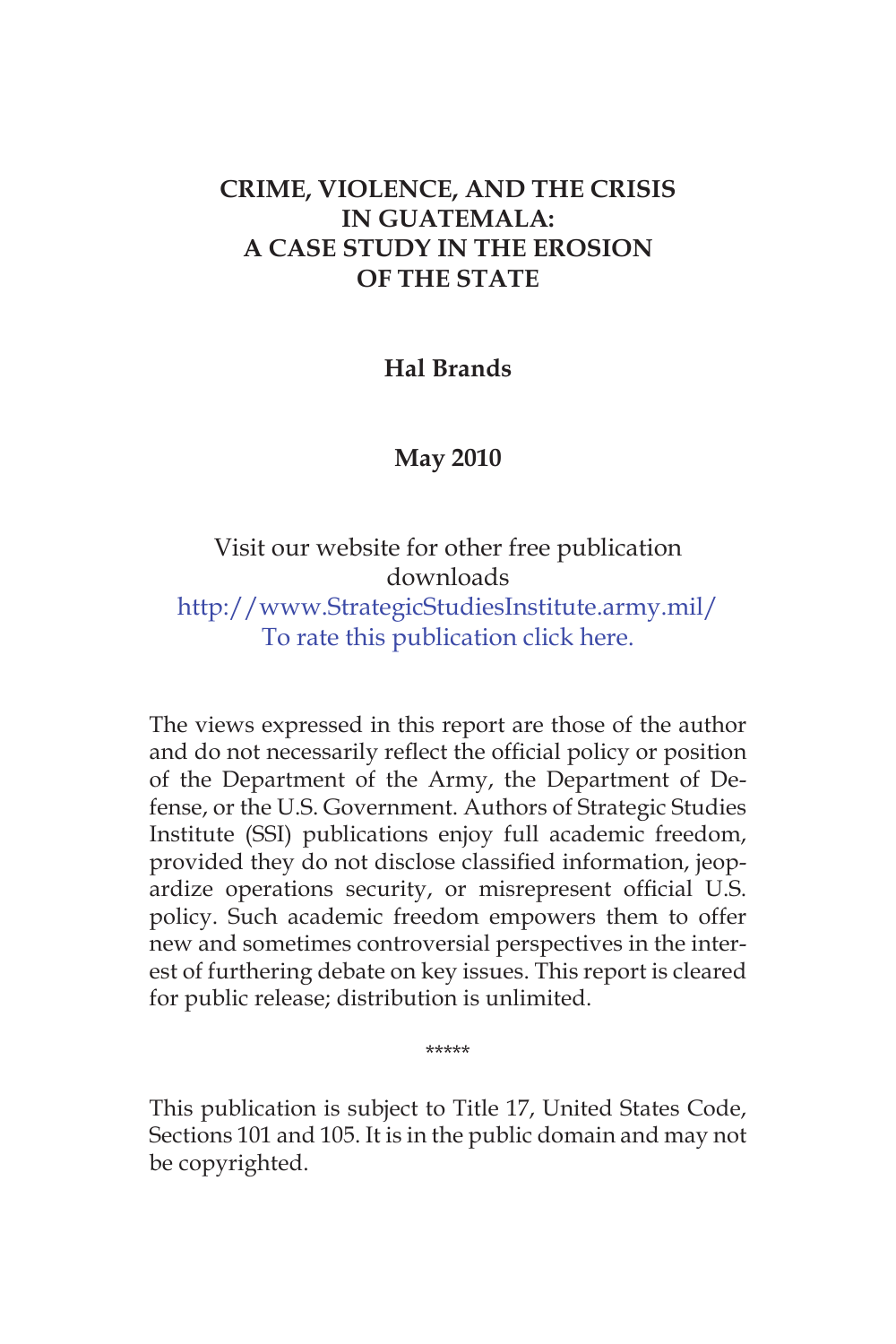#### \*\*\*\*\*

Comments pertaining to this report are invited and should be forwarded to: Director, Strategic Studies Institute, U.S. Army War College, 122 Forbes Ave, Carlisle, PA 17013-5244.

\*\*\*\*\*

This manuscript was funded by the U.S. Army War College External Research Associates Program. Information on this program is available on our website, *www.StrategicStudiesInstitute. army.mil*, at the Publishing button.

\*\*\*\*\*

All Strategic Studies Institute (SSI) publications may be downloaded free of charge from the SSI website. Hard copies of this report may also be obtained free of charge by placing an order on the SSI website. SSI's website address is: *www.Strategic-StudiesInstitute.army.mil*.

\*\*\*\*\*

The Strategic Studies Institute publishes a monthly e-mail newsletter to update the national security community on the research of our analysts, recent and forthcoming publications, and upcoming conferences sponsored by the Institute. Each newsletter also provides a strategic commentary by one of our research analysts. If you are interested in receiving this newsletter, please subscribe on our homepage at *www.StrategicStudiesInstitute.army. mil*/*newsletter/.*

ISBN 1-58487-442-2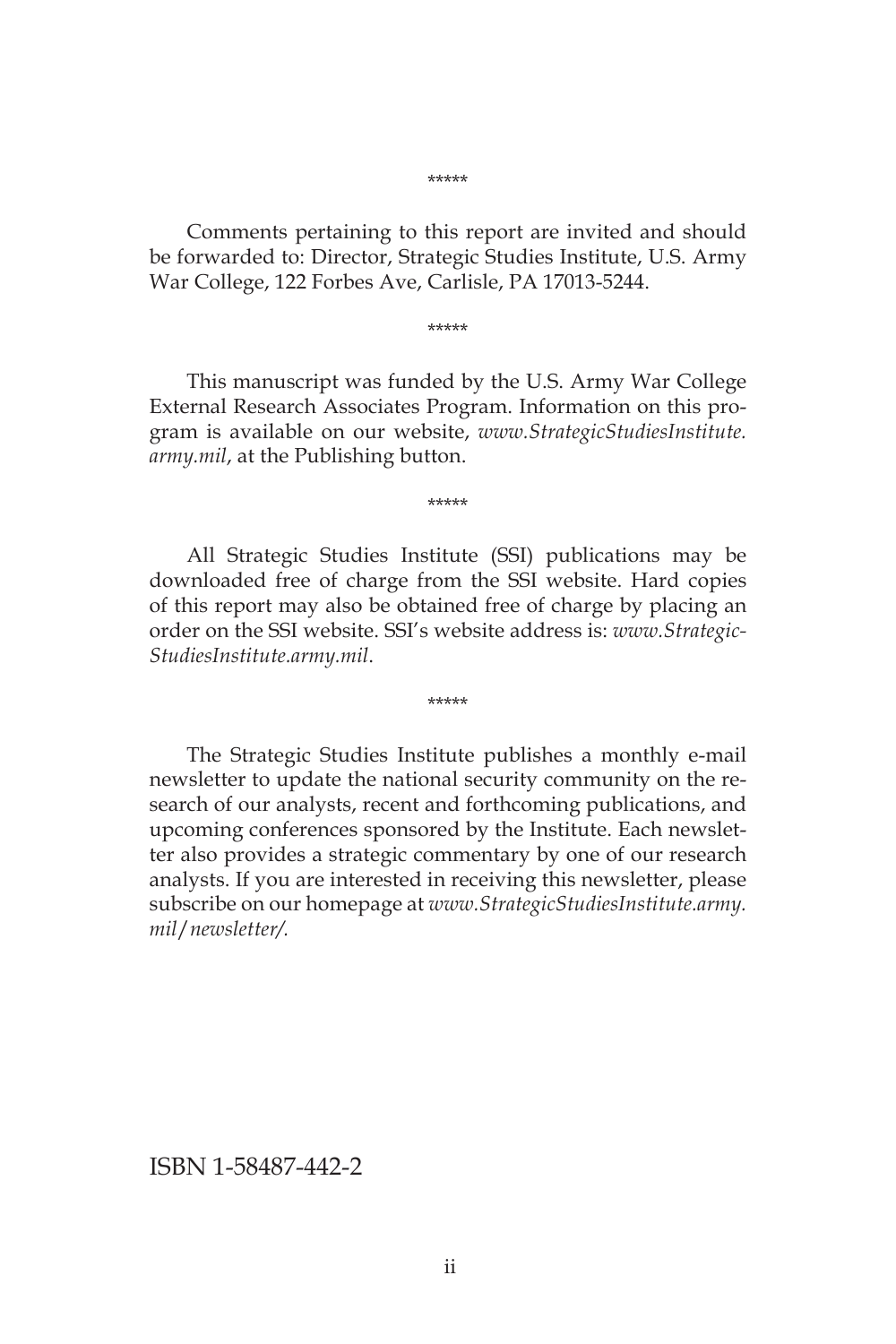#### **FOREWORD**

Conventional security threats have receded in Latin America since the end of the Cold War, but unconventional threats—namely organized crime, drug trafficking, and their attendant violence—have come to the forefront of the regional agenda. In this monograph, Dr. Hal Brands examines the evolving regional security landscape by exploring the relationship between crime, violence, and state institutions in Guatemala. That country is afflicted by the actions of a wide range of criminal groups, and its current predicament demonstrates the profoundly corrosive effect that crime can have on public security and democratic governance. It also shows how weak government institutions, embedded poverty and corruption, and other structural factors stand in the way of any lasting resolution to this crisis. As a result, tackling the challenge of insecurity in Guatemala will require patient, holistic efforts that address root causes as well as symptoms.

The Strategic Studies Institute is pleased to offer this monograph, which it hopes will inform the evolving debate over regional security and unconventional threats in Latin America.

Geage & Realf.

DOUGLAS C. LOVELACE, JR. Director Strategic Studies Institute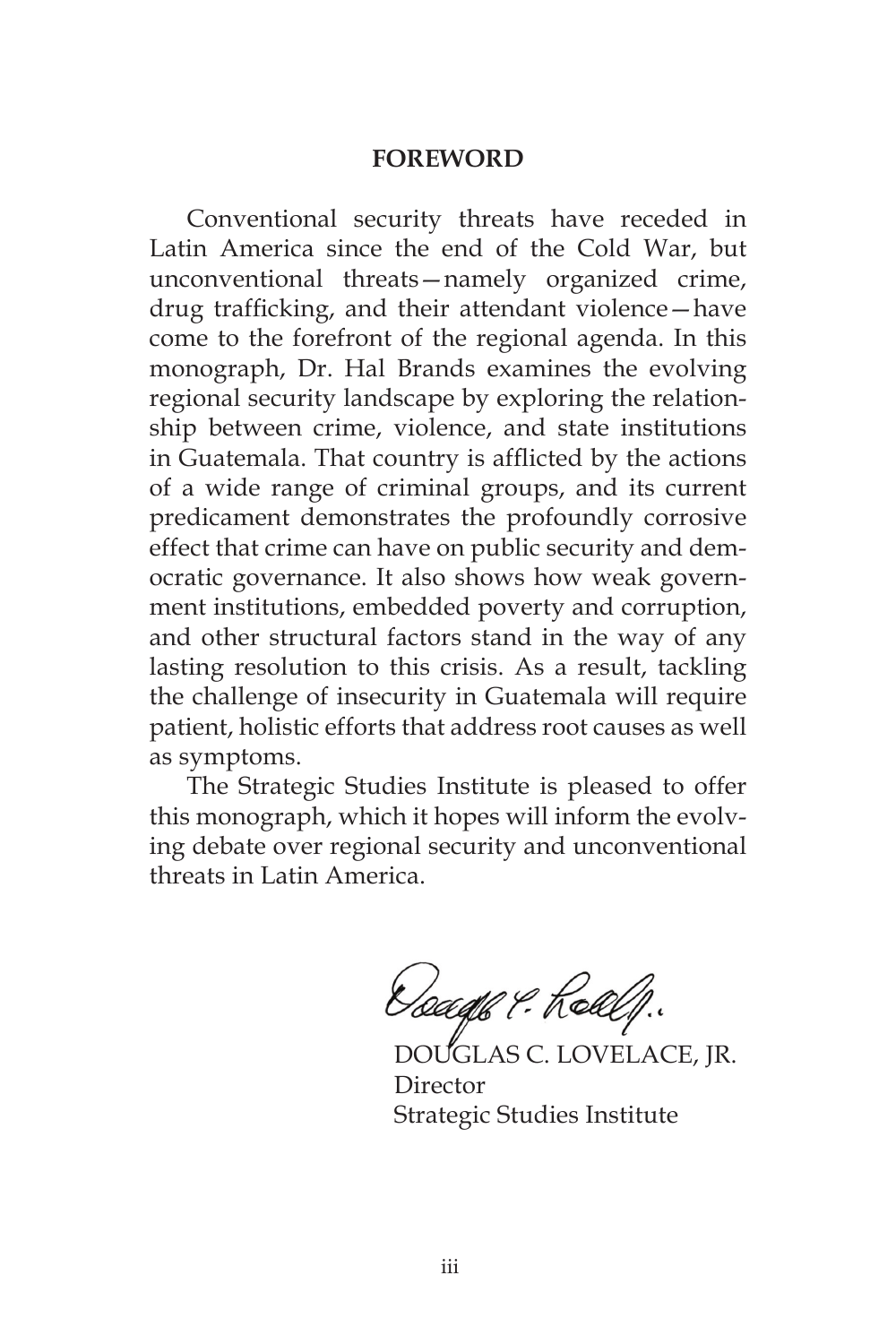# **ABOUT THE AUTHOR**

HAL BRANDS currently works as a defense analyst in Washington, DC. He is the author of *From Berlin to Baghdad: America's Search for Purpose in the Post-Cold War World* (2008), as well as recent Strategic Studies Institute monographs on drug trafficking and radical populism in Latin America. His next book, *Latin America's Cold War,* will be published in late 2010. Brands has written widely on U.S. grand strategy, Latin American politics and security, and related issues. Dr. Brands holds a Ph.D. in history from Yale University.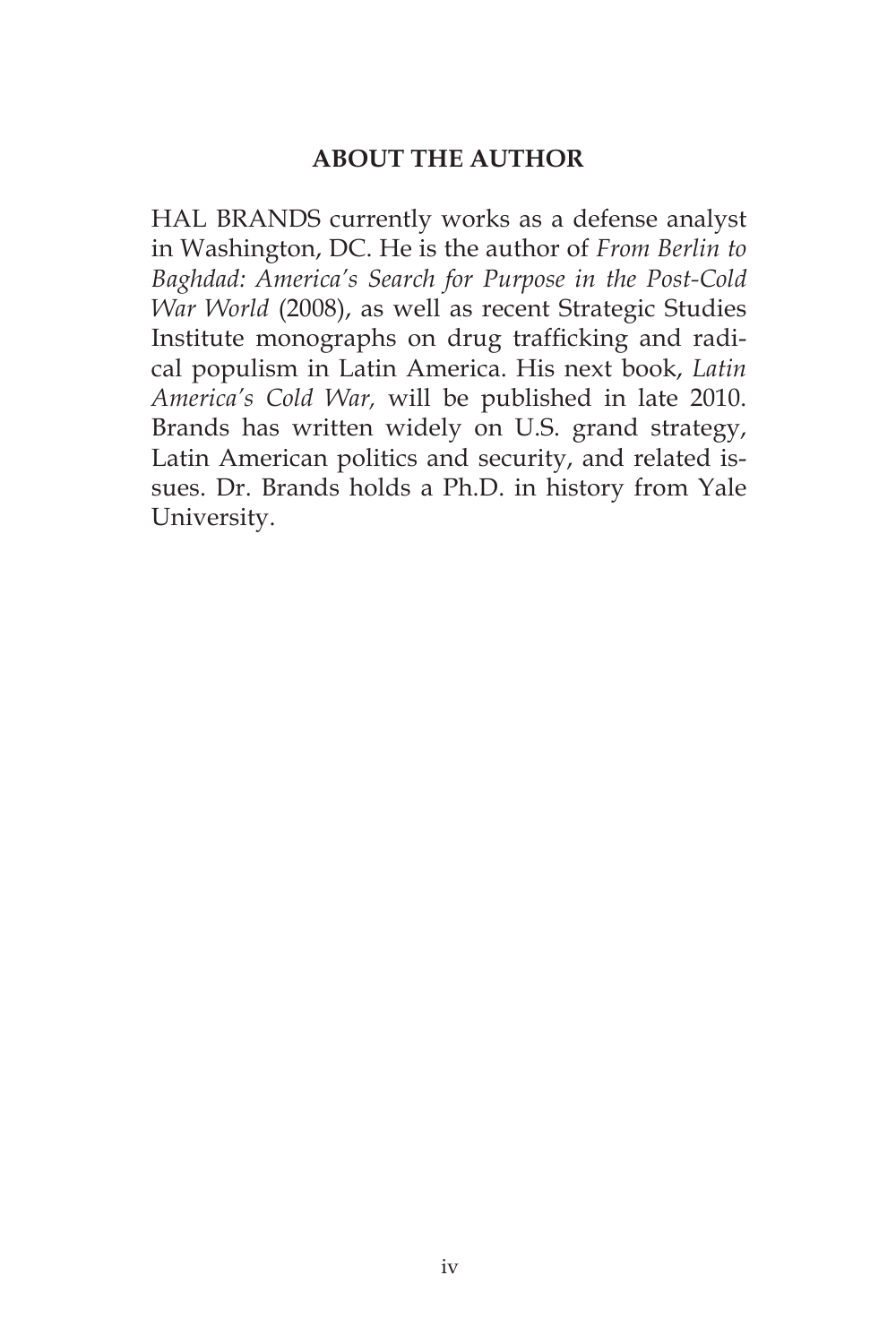### **SUMMARY**

In numerous Latin American countries, organized crime and violence are corroding governance and imperiling democratic legitimacy. This phenomenon is most severe in Guatemala, which is currently experiencing a full-blown crisis of the democratic state. An unholy trinity of criminal elements—international drug traffickers, domestically based organized crime syndicates, and youth gangs—have dramatically expanded their operations since the 1990s, and are effectively waging a form of irregular warfare against government institutions.

The effects of this campaign have been dramatic. The police, the judiciary, and entire local and departmental governments are rife with criminal infiltrators; murder statistics have surpassed civil-war levels in recent years; criminal operatives brazenly assassinate government officials and troublesome members of the political class; and broad swaths of territory are now effectively under the control of criminal groups. Guatemala's weak institutions have been unable to contain this violence, leading to growing civic disillusion and causing marked erosion in the authority and legitimacy of the state. This problem cannot be addressed through police measures alone; combating it will require a holistic strategy that combines robust enforcement and security measures with sustained efforts to broaden socio-economic opportunities, combat corruption, and, above all, to build a stronger and more capable state.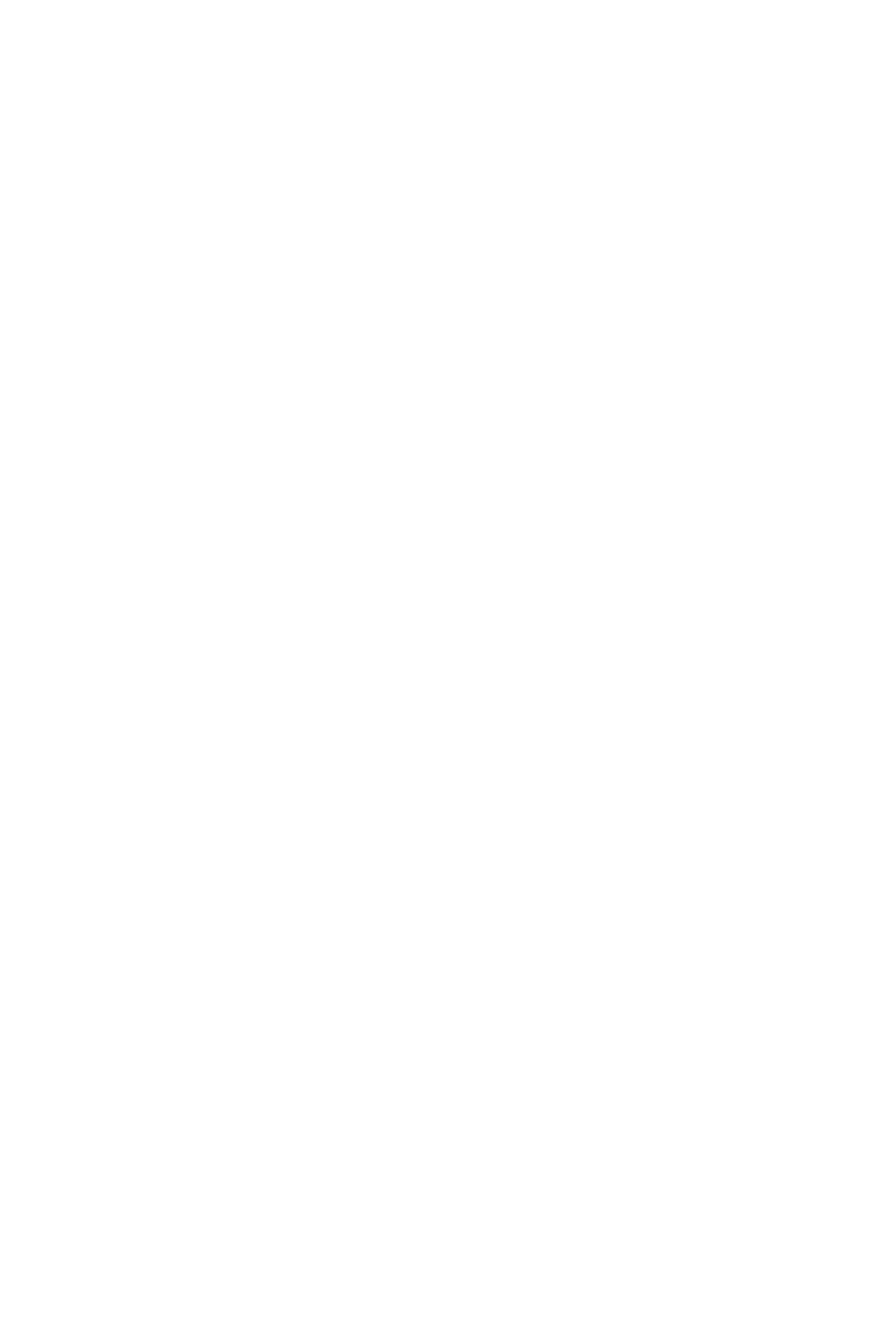# **CRIME, VIOLENCE, AND THE CRISIS IN GUATEMALA: A CASE STUDY IN THE EROSION OF THE STATE**

Across Latin America, the state is under attack. During the Cold War, the region was roiled by political bloodshed and left-wing insurgencies; today, the threat emanates from the actions of organized crime syndicates, extremely violent youth gangs, and international drug cartels. From Tijuana, Mexico, to Sao Paulo, Brazil, these groups participate in illicit activities ranging from drug smuggling to arms dealing to simple extortion, they use bribery and coercion to hollow out state institutions from within, and they murder policemen, government officials, and citizens who refuse to cooperate. These tactics have had a devastating impact on governance; in the slums of Brazil, cities in Northern Mexico, and elsewhere, the formal state has effectively collapsed and real power lies with the predominant gang or cartel rather than with the authorities. Latin American leaders have struggled to respond to this challenge, and across the region, crime is driving down confidence in government, corroding fragile democratic structures, and compromising the authority—and thus the legitimacy—of the state. In effect, criminal elements are waging a form of irregular warfare against Latin American states, with profoundly pernicious consequences.

Recent U.S. attention to these issues has focused primarily on the narco-violence that has raged in Mexico since 2006. Yet it is probably in the comparatively ig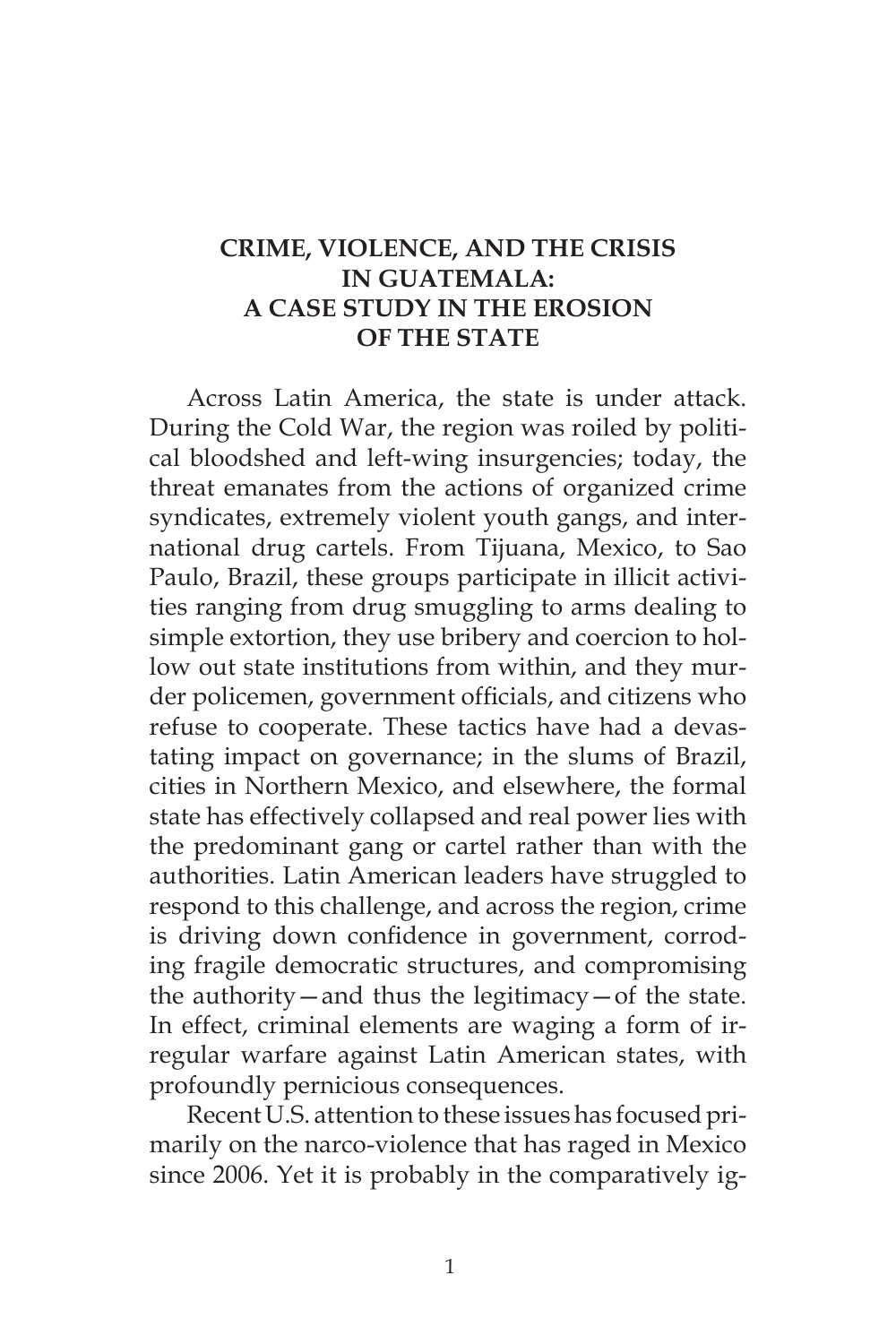nored country to Mexico's south—Guatemala—where the situation is most severe. Always a weak state with a fragmented society, Guatemala is now reeling from the activities of an unholy trinity of criminal organizations—drug-trafficking outfits like Mexico's Sinaloa Cartel and *Los Zetas,* "hidden powers" composed of well-placed, corrupt Guatemalans, and transnational gangs such as the notorious *Mara Salvatrucha 13* (MS-13). These groups significantly expanded their influence amid the disarray following a 3-decade civil war. They are now well-armed, well-funded, and their actions have become increasingly detrimental to public order. They have blatantly bribed and intimidated government officials to the point that the police, the judiciary, and entire local and departmental governments are rife with criminal collaborators and infiltrators. Murder statistics have surpassed civil-war levels in recent years, and criminal operatives brazenly assassinate government officials and troublesome members of the political class. Starved of resources and riddled with corruption, Guatemala's state institutions have been unable to reverse or even contain this violence, and from marginal *barrios* in the capital to desolate stretches of Petén, large swaths of territory are now effectively under the control of drug traffickers, youth gangs, or other criminal groups.

Indeed, rampant crime is causing the breakdown of democratic governance and a marked erosion of the Guatemalan state. Guatemalan institutions have always been relatively feeble, but the continuing wave of crime now poses an acute challenge to the credibility and authority of the government. This is apparent in purely territorial terms, as the influence of nonstate criminal actors rivals or exceeds that of the government in up to 40 percent of the country. It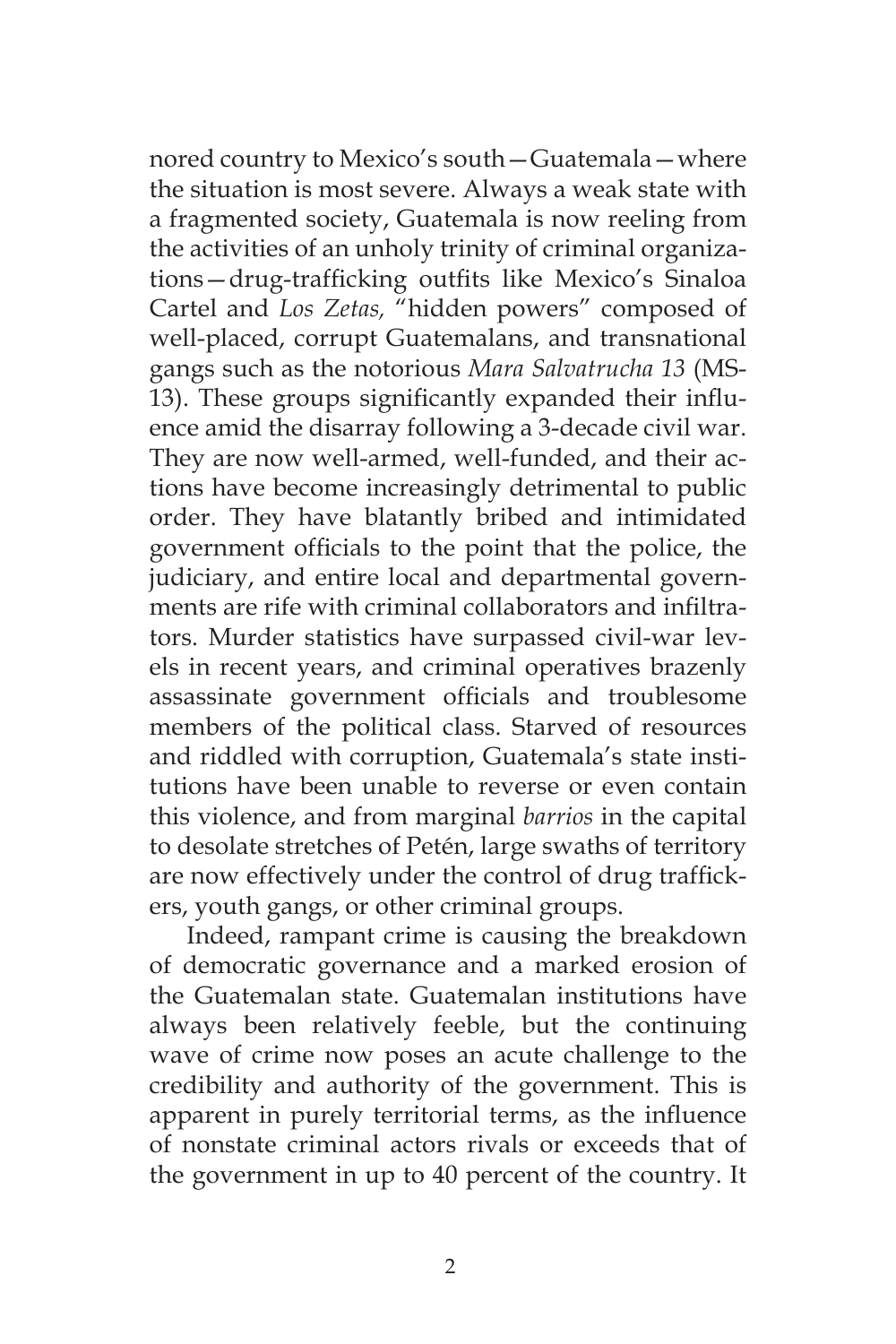is apparent in institutional terms, as criminal groups have colonized sectors of the government and turned the state to their own purposes. It is happening at a psychological level, as well. With the government unable to suppress criminal activity, Guatemalans are becoming increasingly skeptical that the current system can provide them with basic human security. This doubt is leading to diminished faith in democracy, giving voice to latent authoritarian sentiments, and in many areas, causing a descent into simple vigilantism. Guatemala is not experiencing a simple problem with crime; it is immersed in a full-blown crisis of the democratic state. Unless the Guatemalan government and its foreign partners—including the United States—can address this challenge and redress the country's deepseated institutional deficiencies, the region may soon be confronted with a lawless narco-state at the top of the Central American isthmus.

This monograph examines the relationship between organized crime, internal violence, and institutional failure in Guatemala. It aims to increase awareness of this growing threat to regional security and to provide a granular, textured case study of a phenomenon that, while most striking in Guatemala, is present throughout Latin America as a whole. Organizationally, the monograph comprises three substantive sections. The first, offers an overview of the emerging security environment in Latin America, examining organized crime as a form of irregular warfare. The second, zooms in on Guatemala, exploring the origins, nature, and effects of the current crisis in that country. The third, considers the implications for Guatemalan and U.S. policy.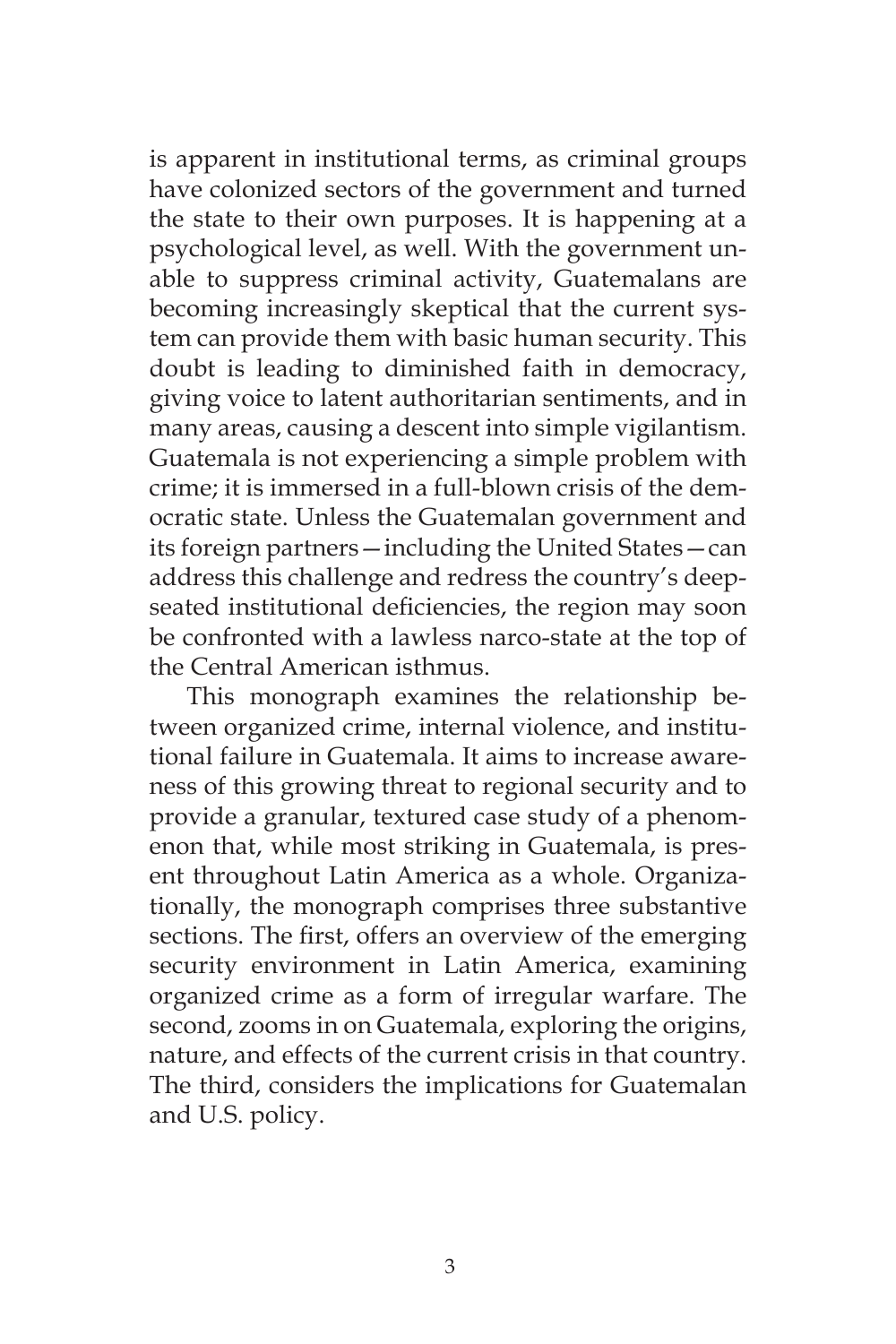# **THE REGIONAL CONTEXT: ORGANIZED CRIME AND IRREGULAR WARFARE IN LATIN AMERICA**

Since independence, Latin America has experienced relatively little interstate conflict and comparatively high levels of intrastate violence. Many of the same factors that have made international wars so rare—namely, underdeveloped state capacity and deep socio-economic and ethnic cleavages within Latin American countries—have also conduced to a striking propensity for violent internal strife. Virtually every Latin American state has experienced insurgency, political revolt, civil war, or other forms of political bloodshed, as well as less ideological—but no less harmful—tumults in the form of rampant banditry, brigandage, and criminal violence. In some cases, these internal conflicts have taken on the destructiveness of major international wars. During the Cold War, for instance, long-standing social, political, and economic strains mixed with the ideological polarization produced by superpower rivalry to generate torrential bloodshed in Guatemala, El Salvador, Peru, Colombia, and elsewhere. The worst of these conflicts (those in Guatemala and Colombia) claimed around 200,000 lives each, wrecked economic capacity and government institutions, and set Latin American countries back by years, if not decades.<sup>1</sup>

The end of the Cold War brought down the curtain on many of these insurgencies, but it did not bring an end to internal violence and upheaval in Latin America. Over the last 3 decades, an array of criminal groups—notably international drug traffickers, violent youth gangs, and organized crime syndicates—have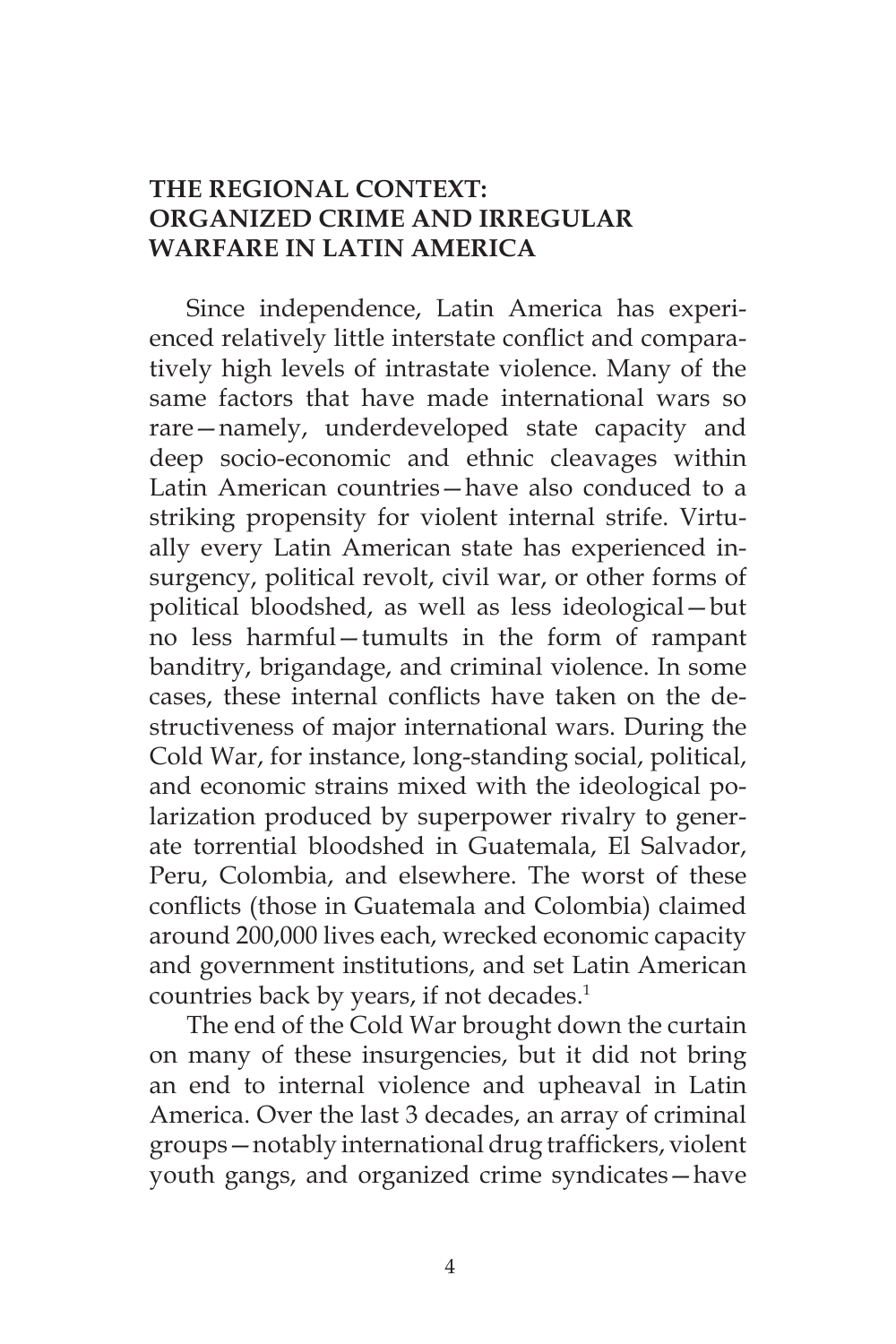largely replaced Marxist rebels as the chief purveyors of disorder. Across the region, these groups have exploited weak institutions, official corruption, porous borders, poverty and social alienation, and the easy availability of small arms to expand their operations dramatically. They have carved out nodes in a variety of illicit activities—drug smuggling, human trafficking, arms dealing, kidnapping, robbery, extortion, money laundering, and others—and made insecurity a fact of life for Latin Americans. Latin America regularly competes for the title of most violent region in the world (in terms of homicides), and its youth murder rate was more than twice that of any other region in 2008. In some Central American countries, violence is approaching levels last seen during the civil wars of the 1970s and 1980s. Even where murder levels are lower, violence and crime have driven down economic activity and fostered widespread fear, making life miserable for much of the population.<sup>2</sup>

There is no single model of organized crime in Latin America. Some of the groups responsible for this turmoil are relatively small street gangs involved mainly in petty robbery, small-scale extortion, drug trafficking, and the occasional murder for hire. At the other end of the spectrum are the sophisticated, multitiered organizations that operate in several cities or even countries. These groups—gangs like MS-13 in Central America and the First Capital Command (PCC) in Brazil, as well as paramilitary groups like *Los Zetas* in Mexico—contain hundreds, thousands, or even tens of thousands of members organized into numerous cells and overseen by a centralized hierarchy. They employ individuals ranging from hit-men to accountants and lawyers, and they occupy key nodes in the illicit networks described above. With different di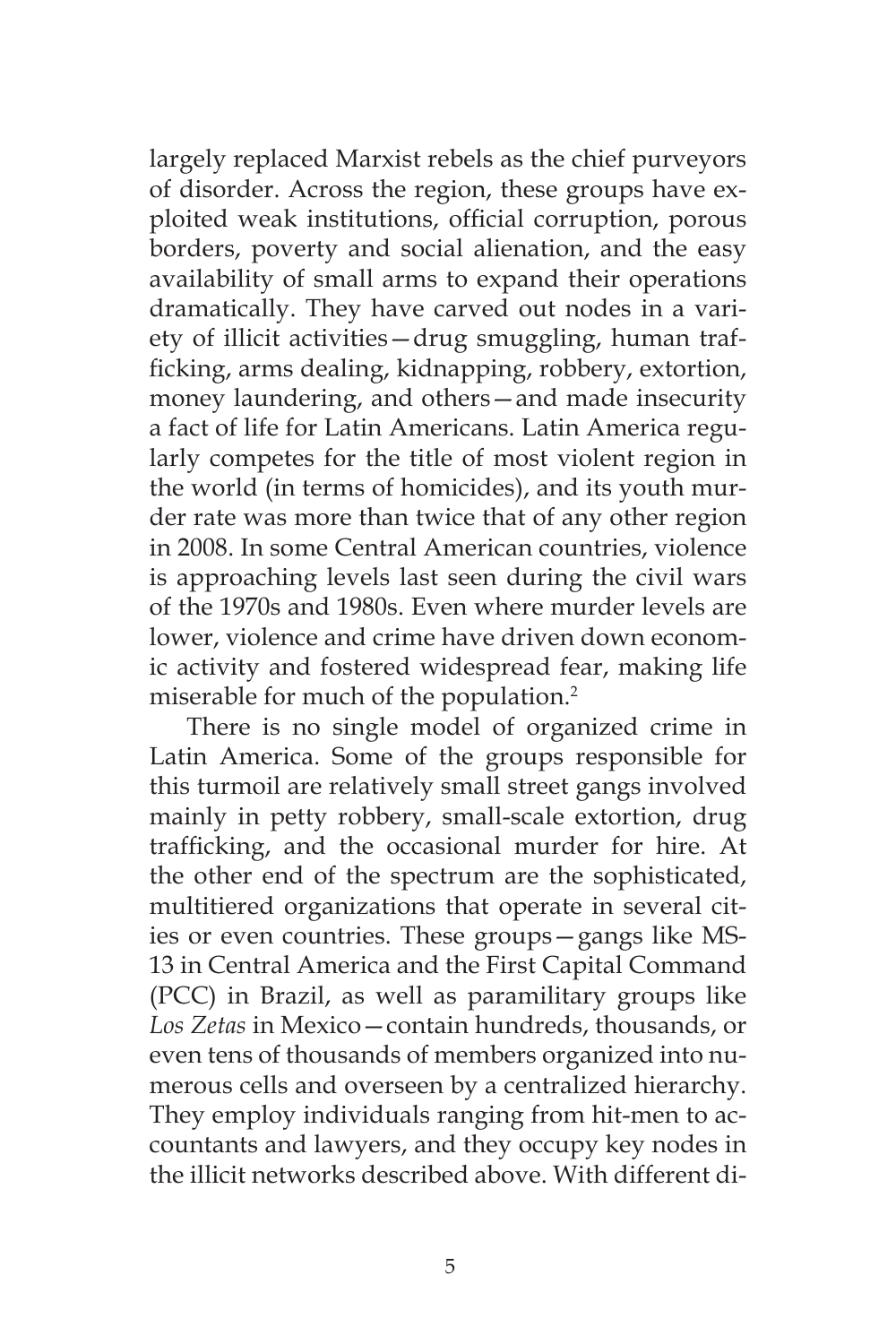visions and subdivisions responsible for intelligence, assassinations, money laundering, drug trafficking, recruitment, and other activities, these organizations resemble corporations rather than simple street gangs.

These groups also stand out for their propensity to attack state institutions. They bribe police and judicial officials, fund candidates for public office, and infiltrate their supporters into the civil service. Government officials who refuse to be bribed or intimidated are brutally murdered. In Mexico, the decapitation of policemen has become common, and the killing of public servants is a problem throughout Latin America. In some areas, the violence has become so intense—and government institutions so compromised—that these criminal groups, rather than the authorities, have become the true arbiters of internal order. In Sao Paulo, for instance, the PCC collects "taxes" through extortion, provides "services" (protection, food, clothing, and money) to loyal residents, "punishes" those who challenge their authority, and effectively denies the police access to large swaths of territory. In essence, the PCC has substituted its own governance for that of the state.3

Where this is the case, illicit activity in Latin America begins to straddle the demarcation between nonpolitical and political violence, between crime and insurgency. To be sure, groups like MS-13, the Zetas, and the PCC bear little resemblance to the Marxist insurgencies of the Cold War era. Their motives are usually pecuniary rather than political (though the situation is somewhat murky in a few instances), and these organizations have shown little interest in overthrowing governments and assuming formal political power. But in countries like El Salvador, Honduras, Guatemala, and Mexico, violence has reached near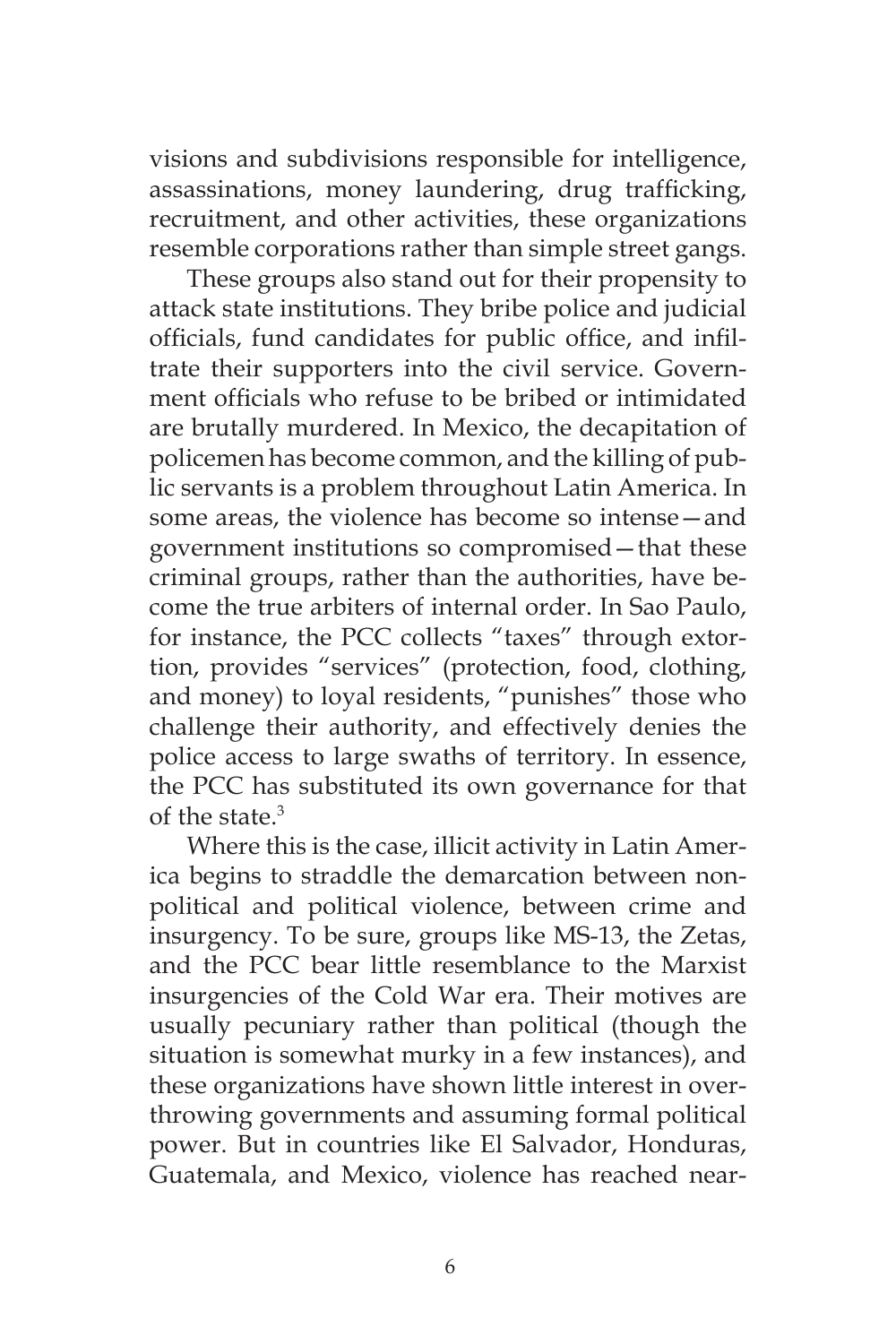civil war proportions, indicating something more profound than a simple police problem. While drug traffickers, youth gangs, and organized crime syndicates generally lack the coherent ideological or political program often associated with an insurgency, they have weakened the state, established a form of dominance over parts of the population, and thus had many of the same effects as an insurgency.<sup>4</sup>

This blurring of the line between traditional definitions of conflict has given rise to an updated analytical vocabulary among scholars and policy experts. Some observers classify Latin America's more advanced criminal groups as "third-generation gangs," arguing that they distinguish themselves from less sophisticated groups (first and second-generation gangs) by their transnational nature and propensity to corrode the performance and authority of the state. In the same vein, other analysts describe criminal activity as a "new urban insurgency," one that aims, not to overthrow established governments, but to take control of a city, one neighborhood—or even one block—at a time. While these definitions bear further elaboration and refinement, they do underscore the gravity of the challenge confronting Latin American governments.5

Indeed, from a purely analytical (as opposed to a normative) perspective, it may well be that many Latin American countries are beset by a form of irregular warfare. The 2007 Joint Operating Concept defines irregular warfare (IW) as "a violent struggle among state and nonstate actors for legitimacy and influence over the relevant populations." IW favors "indirect and asymmetric approaches," and frequently involves groups—transnational criminal enterprises, insurgents, terrorists—that use innovative, unconventional tactics to overwhelm a stronger foe. As a result, IW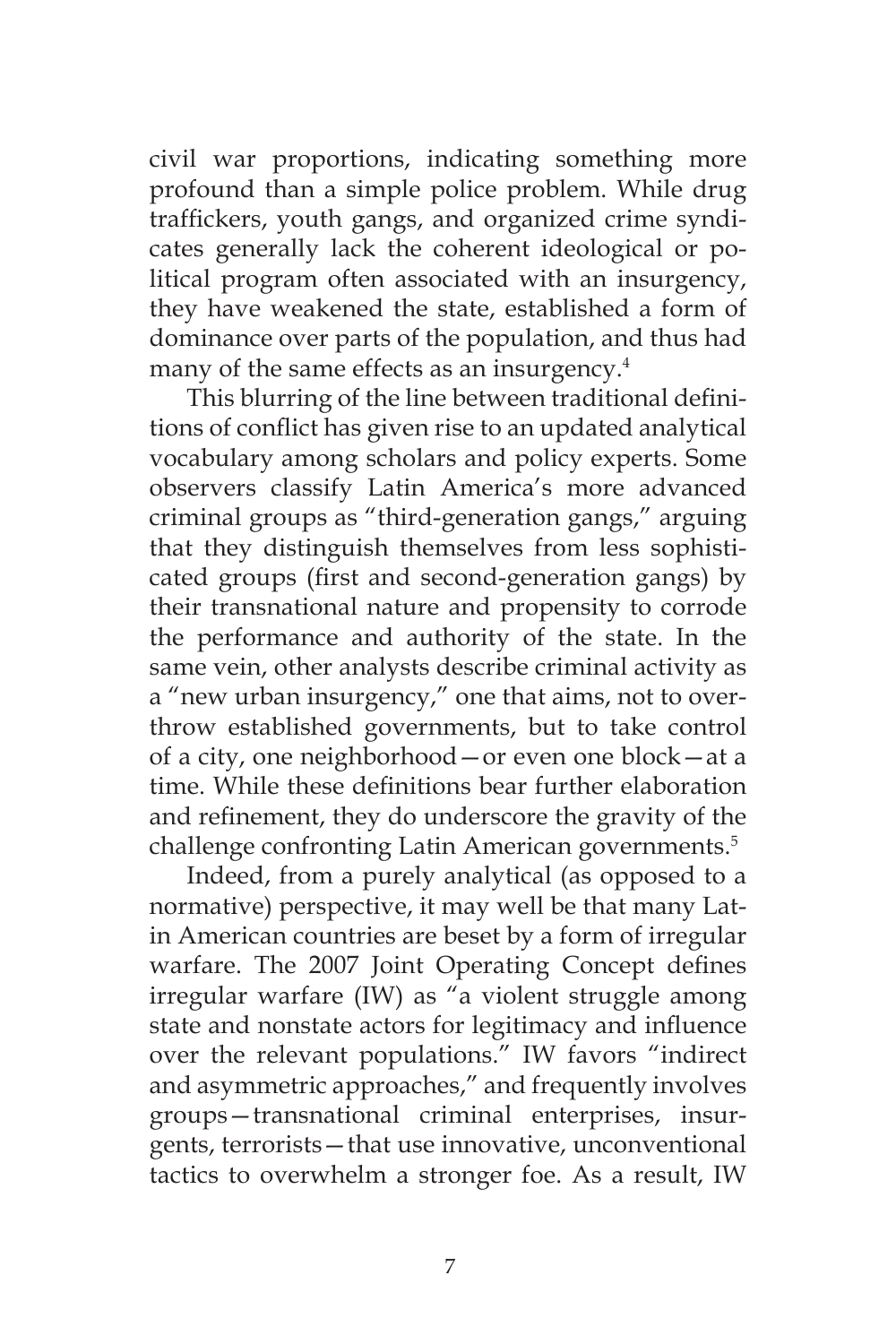resides in the gray area between accepted typologies of conflict. It is a "complex, 'messy,' and ambiguous social phenomenon that does not lend itself to clean, neat, concise, or precise definition." While some analysts might object to the use of military vocabulary to describe criminal activity, this description—with all the nuance and even ambiguity it implies—is wellsuited to the recent course of events in numerous Latin American countries.<sup>6</sup>

Because of this complexity, defending against irregular adversaries can be very difficult. It requires the threatened government to synchronize police and military programs, and to combine these securityoriented initiatives with a variety of additional projects—including social reform, institution-building, and economic development—aimed at ameliorating the conditions that allow irregular adversaries to thrive.7 These tasks are daunting under any conditions, and can be especially so in Latin America. Given that Latin American armies have historically been turned against the citizenry, there is often strong resistance to involving the military in domestic security matters, even when the police are clearly overwhelmed. Poverty, social alienation, and large youth demographic bulges conspire to make gang membership or other forms of crime attractive to many Latin American youths. Corruption and the weakness of government institutions—problems that pervade Latin America as well as much of the developing world—undermine the state's countermeasures and pose major obstacles to deploying a coherent, effective response along all necessary axes.<sup>8</sup>

As a result, Latin American governments have so far struggled to address the phenomenon of "criminal insurgency," and the trends seem to be worsen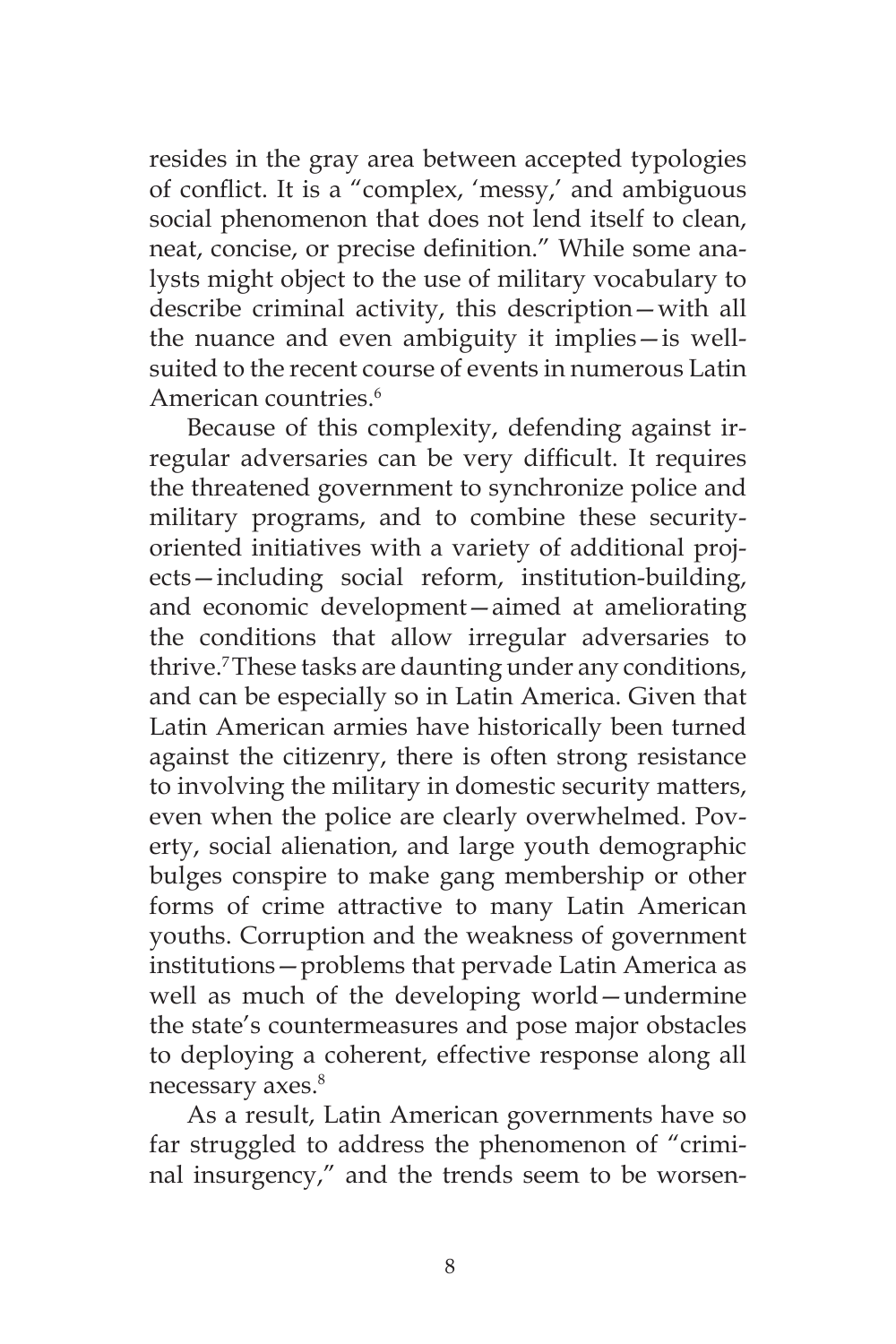ing in several countries. In Mexico, drug cartels and well-armed paramilitary groups are waging a war of attrition against the government and against one another, and the resulting "narco-insurgency" has claimed roughly 15,000 lives over the past 3 years. The government has deployed 40,000 soldiers in an effort to restore order, but official corruption, the advanced capabilities of groups like Los Zetas, and entrenched poverty and state weakness have greatly reduced the force of this offensive.<sup>9</sup> In Brazil, the PCC dominates the slums of Sao Paulo and occasionally advertises its ability to throw the entire city into chaos. In May 2006, 5 days of PCC attacks against public buildings, private businesses, policemen, and even civilians resulted in dozens of deaths, caused millions of dollars in damage, and brought life in South America's largest city to a standstill. As one Brazilian security official put it, "The sad reality is that the state is now the prisoner of the PCC."10

Recent upheaval in these countries—particularly Mexico—has refocused the gaze of the U.S. policy community on issues of narco-trafficking, criminal violence, and institutional weakness in Latin America. Yet it is in Guatemala—a country that has received much less attention from the media and policy analysts—where the challenge to internal order is most profound, the difficulties in confronting this violence most vexing, and the prospects for the breakdown of the state most real. Since the close of its civil war in 1996, rampant criminal activity has made Guatemala arguably the most dangerous country in Latin America. Murders increased by more than 120 percent from 1999 to 2006, with the murder rate in Guatemala City reaching an astounding 108 per 100,000 inhabitants (compared to a world average of less than 9 per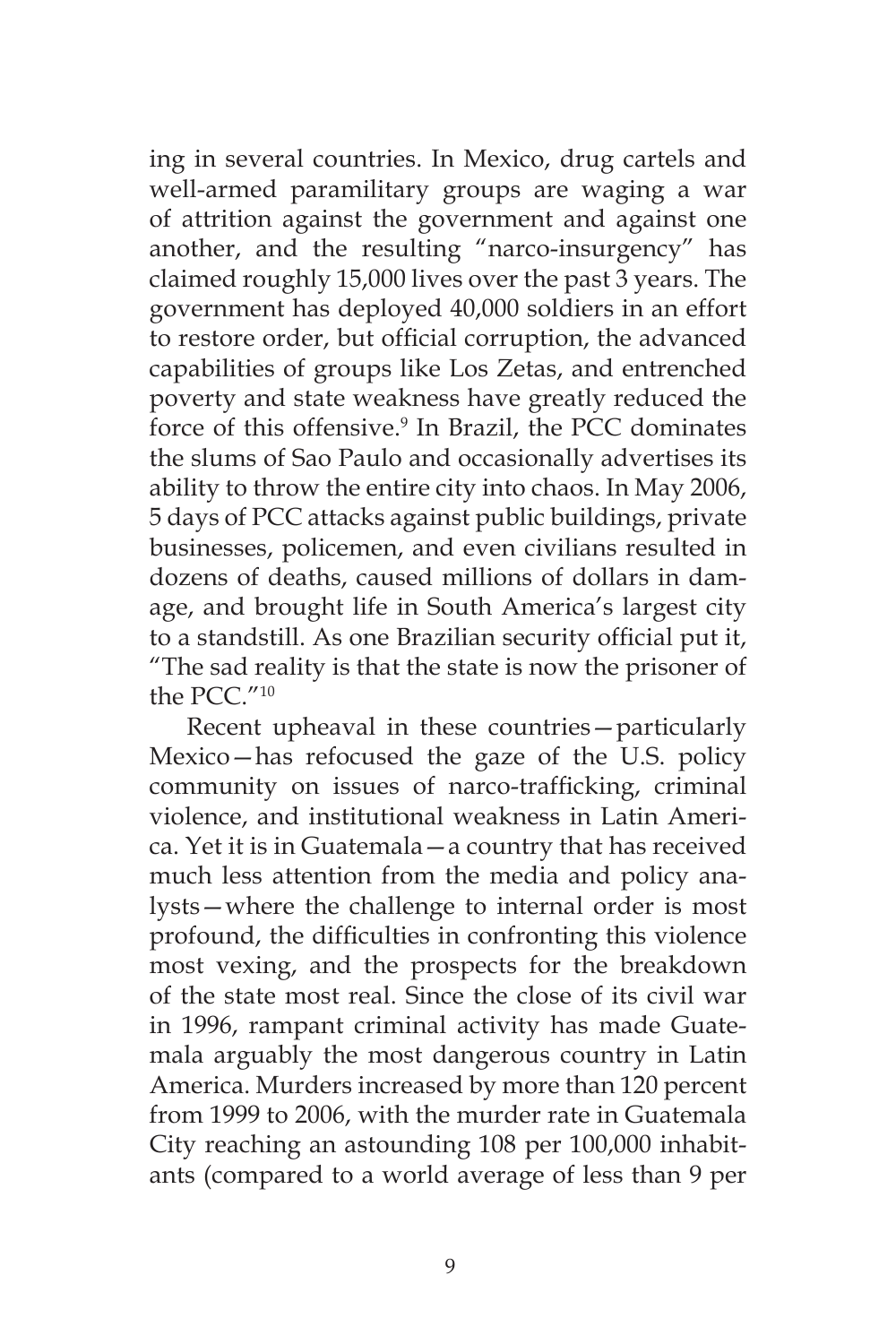100,000).11 In 2008, Guatemala suffered a reported 6,200 total murders, giving it a higher per capita incidence than Colombia and Mexico.<sup>12</sup> According to the 2008 *Latinobarómetro* report, perceptions of citizen insecurity are worse in Guatemala than anywhere else in the region, and President Álvaro Colom has remarked that "it's more violent now than during the war."13 From Petén in the north, to Huehuetenango in the west, to parts of Guatemala City itself, as much as 40 percent of Guatemalan territory is either subject to dispute or effectively beyond the control of the police and the central government.<sup>14</sup> Additionally, organized crime has so infested many state institutions as to render them virtually worthless. In 2007, then-Vice President Eduardo Stein acknowledged that criminal elements controlled six of Guatemala's 22 departments (the largest geographical and political subdivisions of the country) and had a strong presence in at least three others.15 Guatemala's descent into chaos has been quieter, slower, and less remarked upon than events in Mexico or other Latin American countries, but it has probably been more devastating. As Colom put it in 2008, "Guatemala's security is dying in an intensive care room."16

Colom should know. During a bloody election campaign in 2007, dozens of candidates and their supporters were murdered and assassination rumors swirled around Colom. For fear of being ambushed, Colom chose to travel by helicopter rather than car and maintained the company of a doctor skilled in treating gunshot injuries. Due to concerns about poisoning, he also had to exercise extreme caution in choosing what to eat. Colom eventually made it into office unscathed, but reminders of the country's vulnerability were omnipresent. At one rally, Colom threw a dove in the air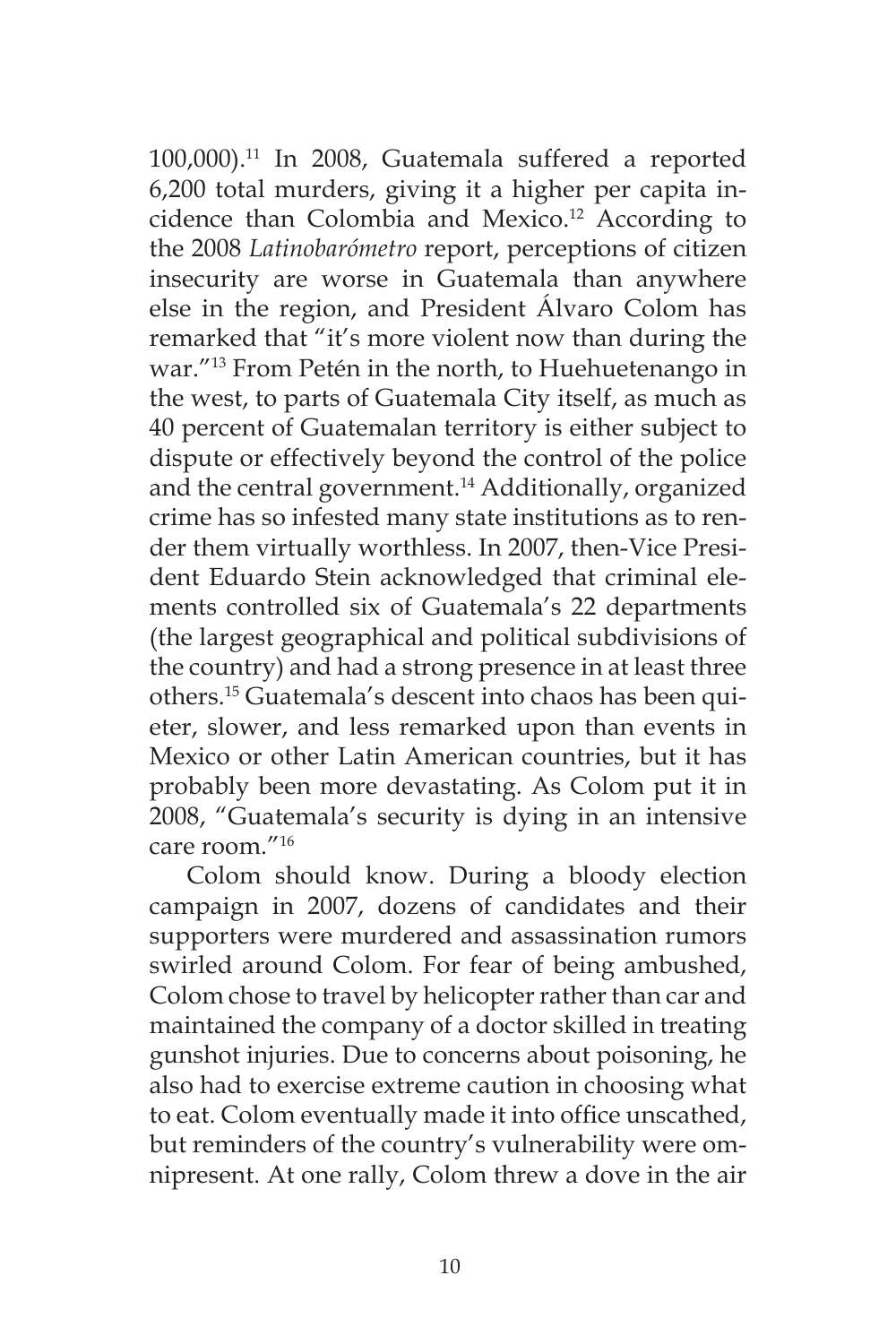to symbolize his desire for peace. In a moment that seemed thoroughly emblematic of the country's predicament, the bird failed to take flight and went crashing into the ground.17

# **THE CRISIS IN GUATEMALA: ORIGINS, CHARACTERISTICS, AND EFFECTS**

The contemporary crisis in Guatemala reflects a confluence of relatively recent trends and longer-running patterns. At the deepest level, domestic instability is rooted in the same historical factors—namely, a weak state and the socio-economic exclusion of broad segments of the population—that have traditionally left much of Latin America prone to internal upheaval. Like many of its neighbors, Guatemala has often had an authoritarian state, but it has never had a strong or effective state. Rugged geography limits the reach of the central government, and the resistance of powerful elites has kept tax revenues low. This insufficiency of tax revenue, in turn, has prevented the development of capable state institutions that could provide basic public goods like education, justice, and security. At the same time, the poverty, inequality, and popular marginalization characteristic of Guatemalan society have created simmering resentments and the potential for violence. Over the past 2 centuries, this toxic combination of factors has subjected Guatemala to recurring cycles of instability and disorder.<sup>18</sup>

The worst of these convulsions was the civil war that ravaged the country from 1960 to 1996. Violence involving leftist guerrillas, right-wing death squads, and government forces took 200,000 lives (out of a population base of less than 10 million), with perhaps half of those deaths occurring in a 2-year period be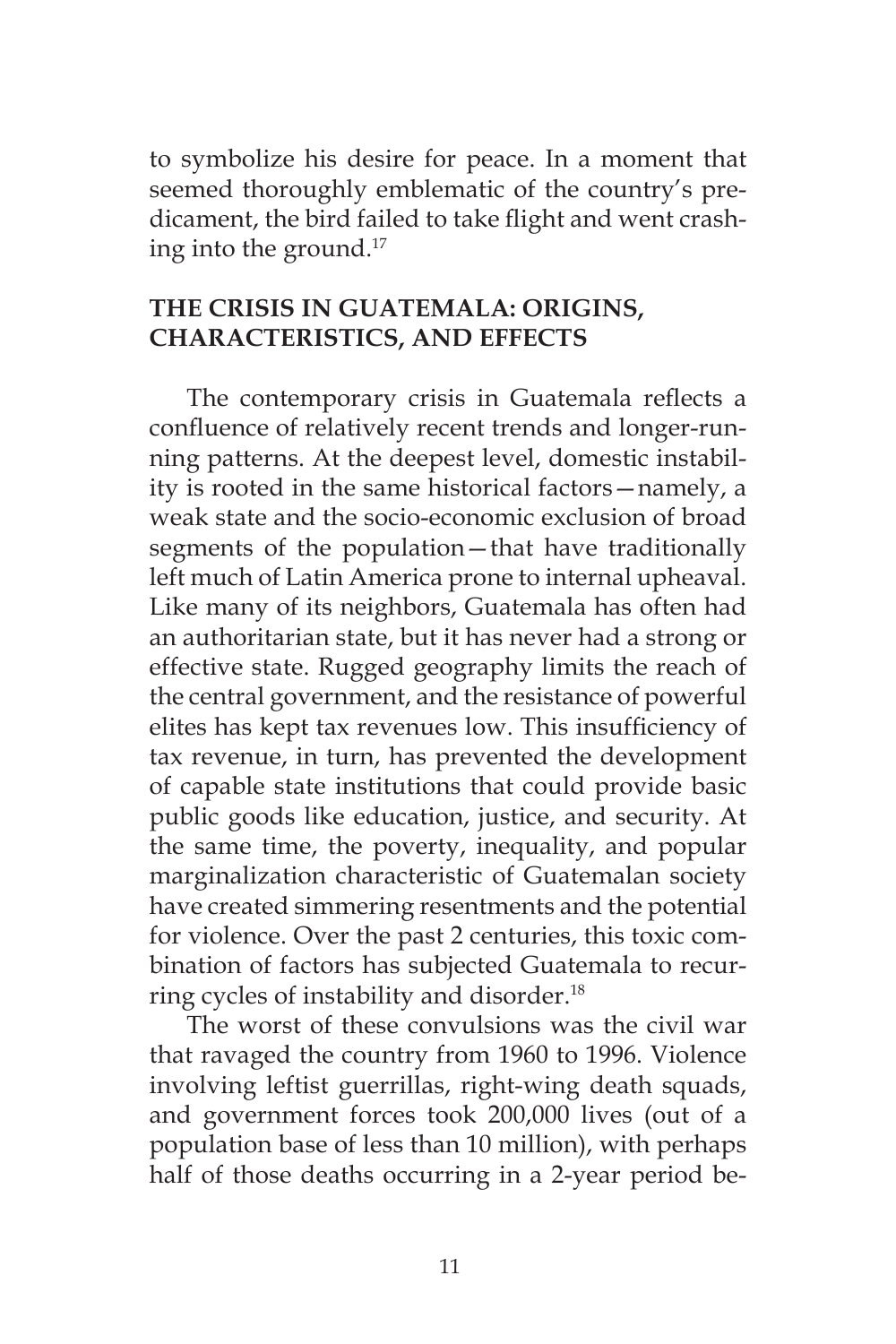tween 1981 and 1983. (The intensity of this bloodshed was unmatched in Cold War-era Latin America. In comparison, El Salvador lost around 75,000 inhabitants during its civil war, and while Colombia suffered roughly 200,000 deaths during *la violencia* in the 1940s and 1950s, these losses came out of a much larger population base.) The scorched-earth policy pursued by the Guatemalan government devastated much of the countryside, and guerrilla attacks took a severe toll on infrastructure and economic productivity. Over 400 villages simply disappeared during the bloodiest days of the counterinsurgency in the early 1980s, and the unstinting violence of the period left a legacy of mistrust between many social groups and the government. As recently as 2005, for instance, indigenous Guatemalans (who bore the brunt of the counterinsurgency) refused the army's help after devastating floods and mudslides. The Cold War was a time of insurgency and civil war throughout Latin America, but nowhere were the traumas as shattering as in Guatemala.<sup>19</sup>

 These traumas, in turn, left Guatemala immensely vulnerable to a post-conflict resurgence of internal disorder. While war has sometimes catalyzed the formation of a stronger state, in Guatemala's case the internal conflict left social, economic, and political wreckage that has directly abetted the current crisis. The civil war left the country strewn with weapons and created a large pool of young men with little education and few marketable skills other than the ability to handle a gun. It initiated destabilizing refugee flows, and led to the growth of a predatory military elite skilled in corruption and intimidation. Just as important, the civil war exposed many Guatemalans to horrific bloodshed as a way of life, and fueled lasting disenchantment with often repressive govern-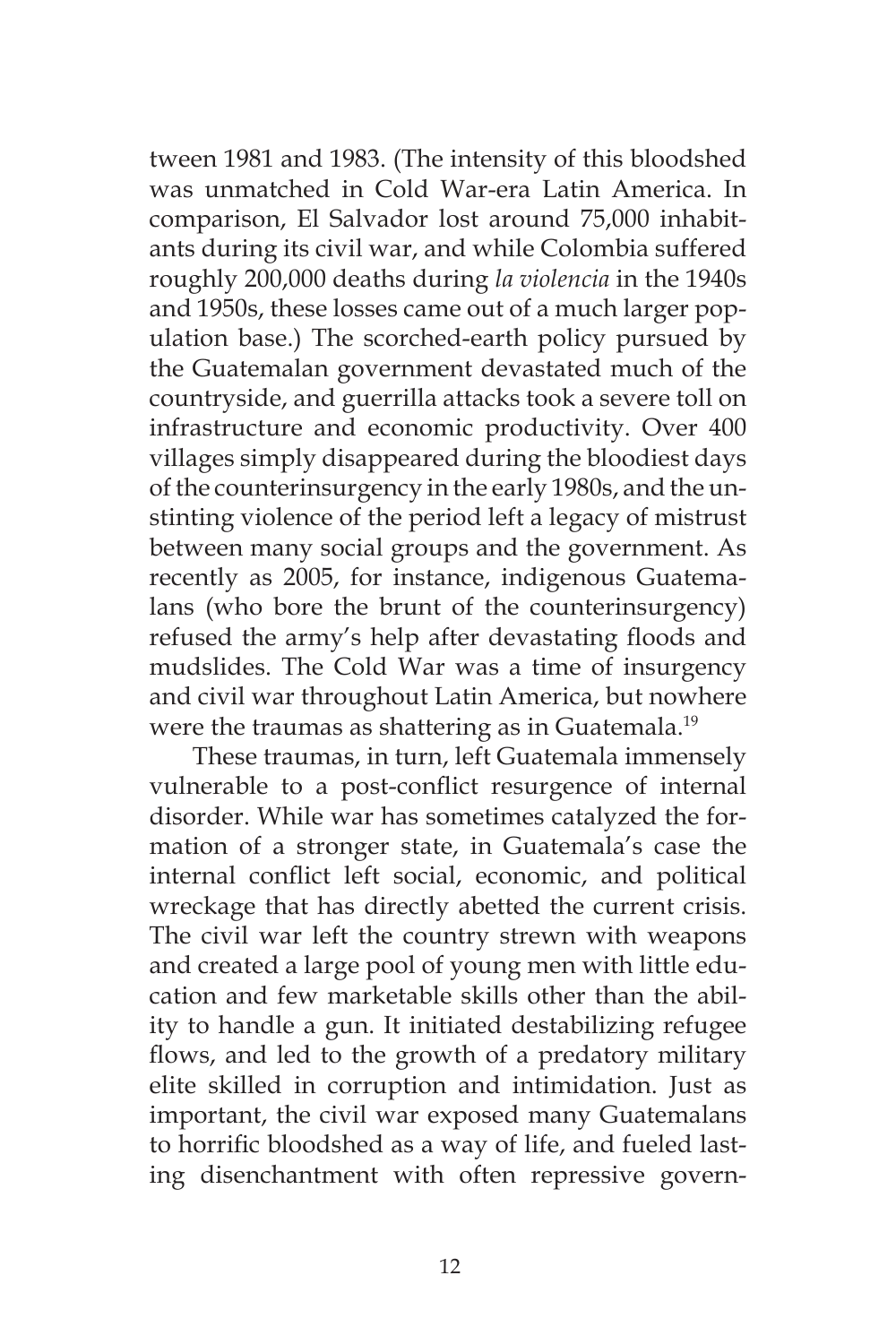ment institutions. As U.S. Agency for International Development (USAID) officials have written, "There exists a widespread acceptance in Guatemala that violence is an acceptable means of resolving conflict and Guatemalans do not have faith in the state's ability to provide anything other than partial and arbitrary justice." Peace accords signed in 1996 were intended to address these issues, but promised socio-economic reforms have never been carried out, and the decision to slash the size and mission of the security services while necessary to convince the Left to sign onto the accords—weakened the only institutions capable of maintaining some semblance of domestic order. The civil war magnified the longstanding shortcomings of the Guatemalan state, leaving the field to opportunistic elements that would prey upon that weakness.<sup>20</sup>

The resulting potential for instability has been greatly compounded by relatively recent shifts in the inter-American drug trade. While Guatemala has long been involved in poppy production, its prominence in the cocaine trade has increased steadily of late. Beginning in the late 1980s, U.S. interdiction programs in the Caribbean forced Colombian traffickers to route cocaine shipments through Central America en route to Mexico and the United States. Located roughly halfway between Colombia and the United States, possessing a largely uncontrolled border with Mexico and frontage on both the Gulf of Mexico and the Pacific Ocean, and characterized by rough terrain that impedes effective government surveillance, Guatemala soon became a primary way station for Andean cocaine. The amount of cocaine transiting the country has grown exponentially over the last 2 decades, and jumped by 47 percent between 2006 and 2008 alone. U.S. officials estimate that between 180 and 400 met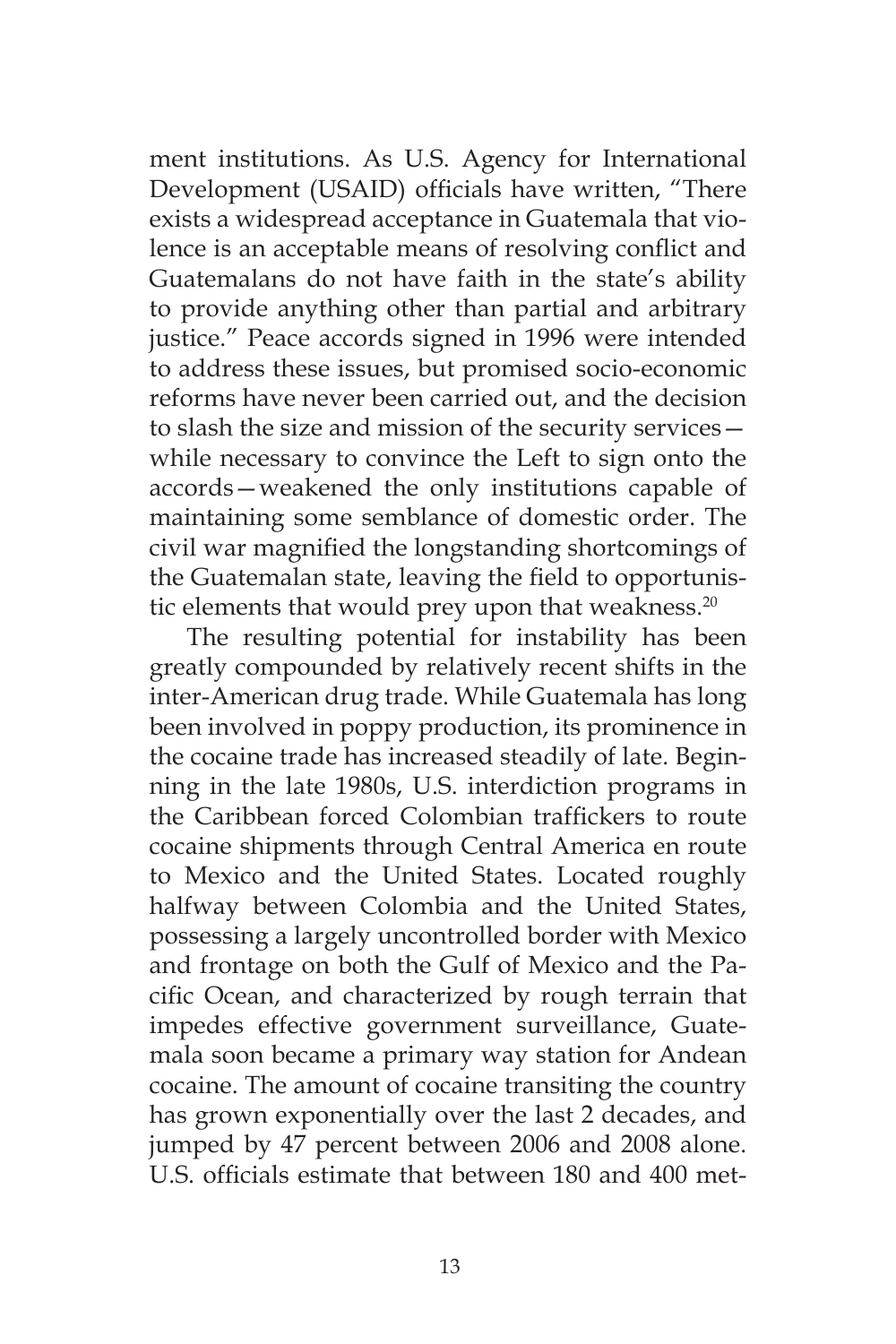ric tons of cocaine transit Guatemala per year, and the value of this trade may be \$10 billion annually. As the Guatemalan drug trade has grown larger, it has also grown more violent, with numerous entities competing for control of the profits. A weak state prone to disorder and violence has now become a focal point of the international drug trade, creating lucrative opportunities for a wide range of criminal elements.<sup>21</sup>

### **International Drug traffickers.**

Three principal types of criminal organizations are currently active in Guatemala. The first group is composed of international narcotics traffickers. As Guatemala has taken center stage in the inter-American drug trade, its territory, coastline, and waterways have become thoroughfares used by a variety of major drug-trafficking organizations (DTOs). During the 1980s, Colombian cartels dominated the Guatemalan drug trade, often cooperating with corrupt military officials to move cocaine, marijuana, and heroin shipments northward. After these organizations—particularly the Calí and Medellín cartels—were dismantled in the early 1990s, Mexico's Sinaloa cartel stepped into the void. Sinaloan preeminence lasted for more than a decade, but since 2005, *Los Zetas* (a rival Mexican organization) have begun to assert their own claim to the Guatemalan drug trade. The Zetas are moving south in part to extend greater control over their supply network, and in part to find sanctuary at a time when the Mexican government has launched an all-out offensive against the DTOs. According to one official in the Drug Enforcement Administration (DEA), the Zetas are seeking to "reach out into Guatemala, extend their operation into Guatemala, and take over the Guatema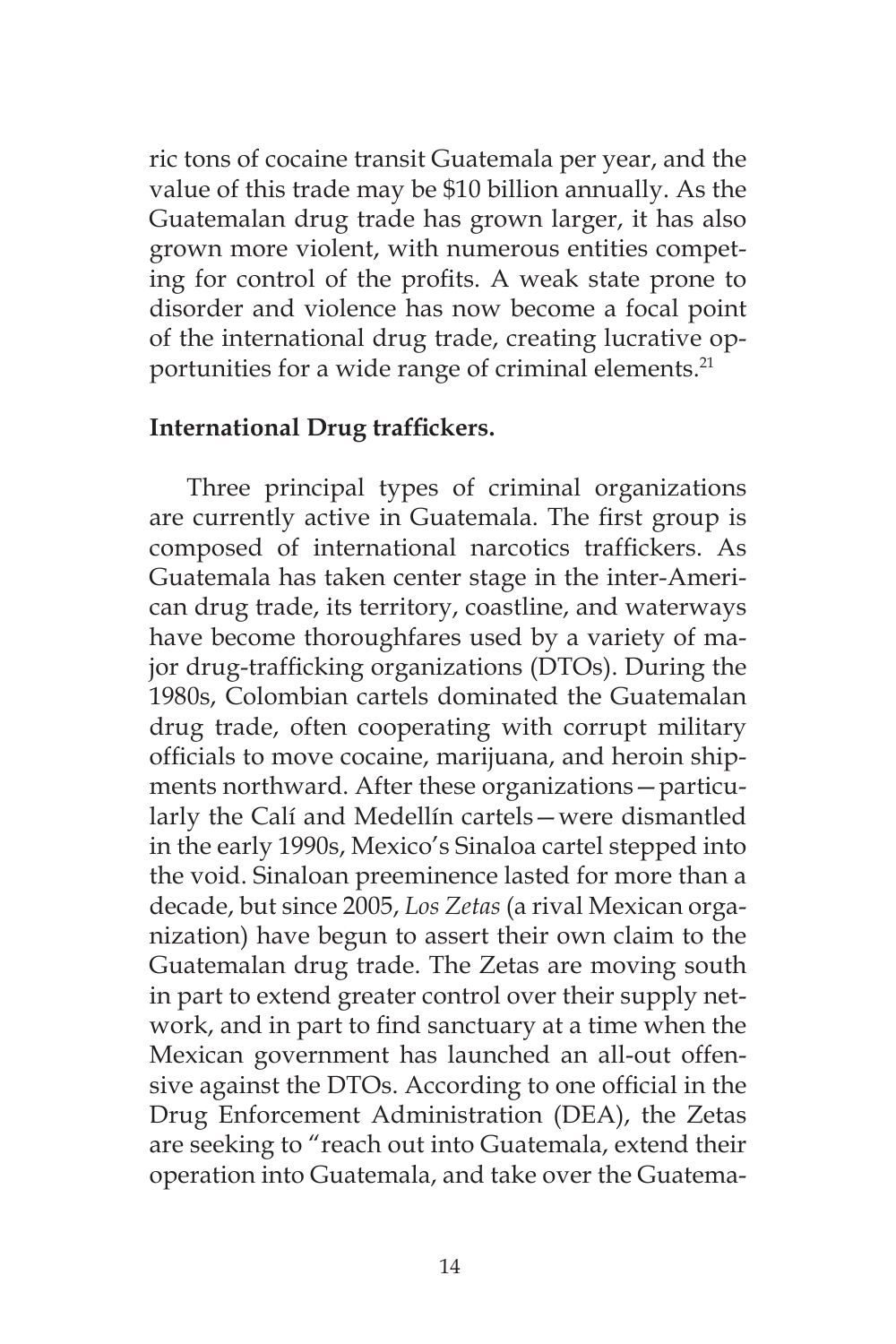la corridor." They compete with smaller Guatemalan traffickers as well as larger international syndicates, and Guatemala is now experiencing a multi-sided, violent struggle over drug routes and profits.<sup>22</sup>

These DTOs use a variety of methods for moving drugs through Guatemala. At the lowest level of sophistication, "mules" carry drugs through commercial airports and border crossings, and large shipments are often simply driven across Guatemala's borders in trucks or other vehicles. Alternatively, South American narcotics arrive at ports like Puerto Quetzal and Puerto Barrios via commercial shipping lines, or are moved by small, "go-fast" boats that traverse Guatemala's coastal seas and inland waterways. Another common conveyance is the small airplane. In remote rural areas, traffickers have set up makeshift runways (often just a clearing in the natural vegetation) where drug-bearing planes can deposit their cargo for the overland journey across the Mexican border. In some cases, the planes are reused; in others, they are simply abandoned. According to U.S. officials, there are more than 490 clandestine airstrips in Guatemala. One former official who had recently flown over the Petén reported seeing "numerous makeshift strips and dozens upon dozens of wrecks scattered over the wilderness."23

As these statistics indicate, the drug trade and its by-products are pervasive in Guatemala. In rural areas of Huehuetenango and Petén, traffickers are accumulating (by purchase, if possible, and by violence, if necessary) privately held properties to be used as safe havens and depots for drugs and arms. The DTOs are also a major source of employment. They pay poor laborers to clear land that can be used for clandestine airstrips, and provide cash and protection to small farmers who cultivate poppy. Narco-money suffuses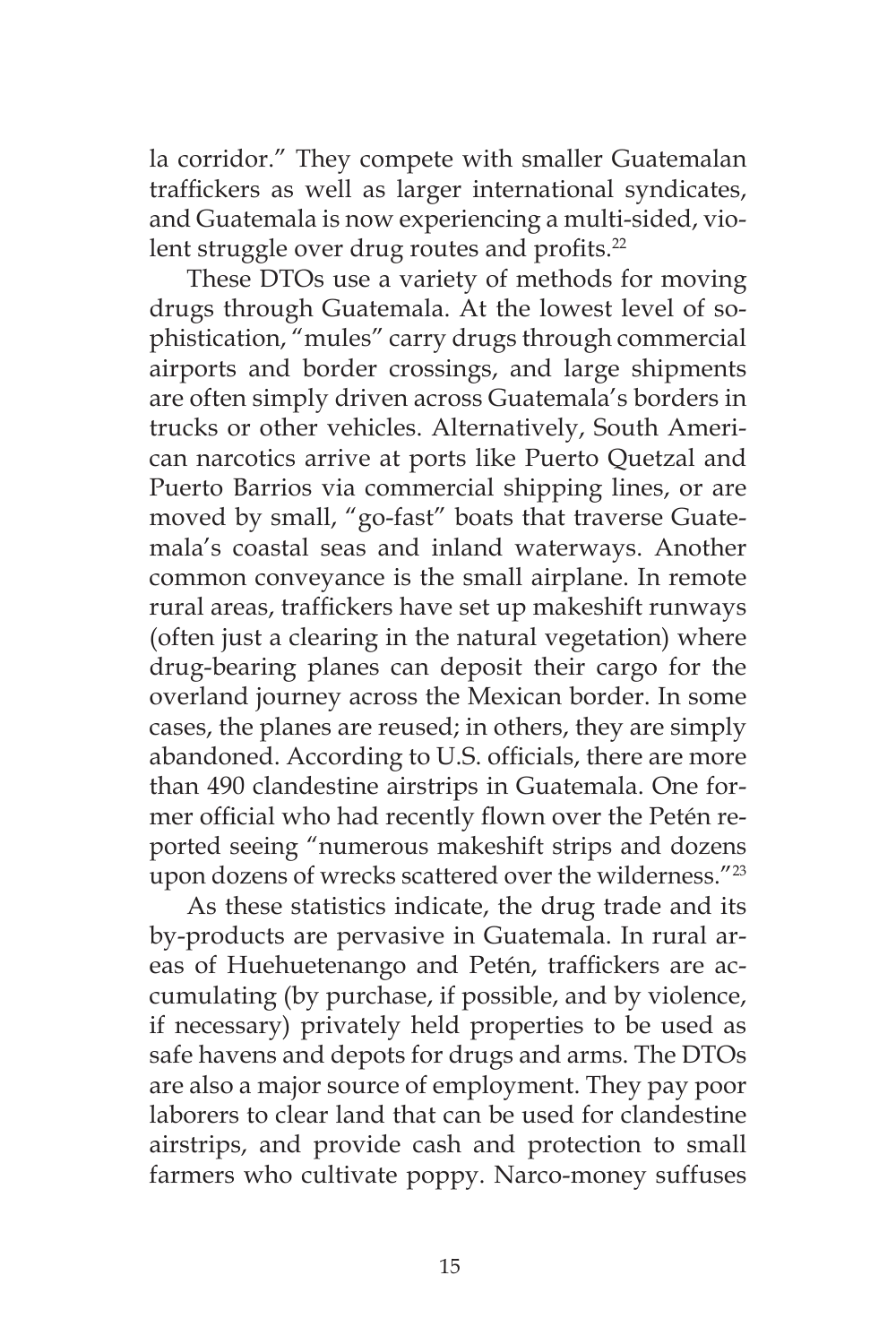the entire economy. Much of the perhaps \$10 billion in drug money that flows through Guatemala each year is laundered through local banks, business ventures, and public investment projects. The result is an odd combination of poverty and drug-funded excess. The small town of La Reforma in eastern Guatemala has no bank or grocery store, for instance, and most of the population can hardly meet their own basic needs. Yet the town boasts a "first-rate hospital and handful of mansions," apparently paid for with profits earned from the narcotics trade.<sup>24</sup>

Immense drug profits invariably bring about a rise in official corruption, and Guatemala is no exception. One observer estimates that roughly \$1 billion of the drug money that flows through Guatemala each year is used to bribe government officials.<sup>25</sup> This estimate is probably high, but the DTOs have certainly purchased the loyalties—or at least the acquiescence—of officials at all levels of government. According to the U.S. State Department, "money from the drug trade has woven itself into the fiber of Guatemalan law enforcement and justice institutions."26 The cartels pay small-town mayors for the right to set up clandestine airstrips, and bribe judges, police commanders, military officials, and border guards to avoid government surveillance or prosecution. Much of this bribery takes place at the local level, in remote areas where drug trafficking is heaviest and state institutions are weakest. As the Guatemalan ambassador to Mexico concedes, "The co-optation of local power by organized crime in some regions of Guatemala is a fact."<sup>27</sup> In the past several years, the DTOs have become even more ambitious, paying off members of the Congress and recent presidential administrations. In September 2008, Colom fired two top aides (Carlos Quintanilla,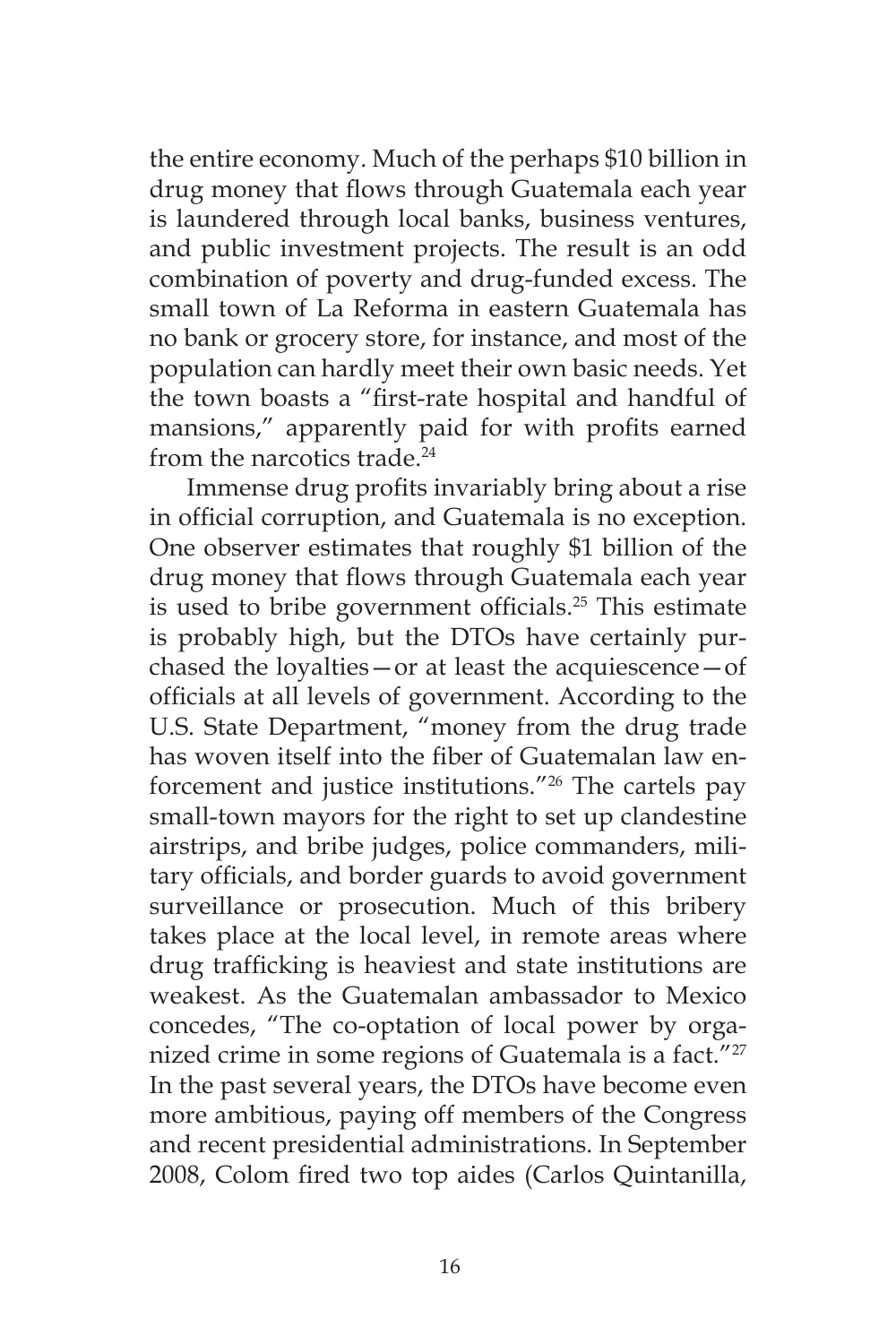the Secretary for Presidential Security and Administrative Affairs, and Gustavo Solano, the head of the Strategic Analysis Secretariat) for allegedly helping the DTOs place listening devices in the president's residence and office. According to *Stratfor*, "All executive orders regarding Guatemala's fight against drug trafficking must now be considered compromised."28

Where *plata* (money) cannot co-opt the authorities, *plomo* (lead) is used to batter them into submission. Local and state officials who decline to participate in narcotics trafficking have been murdered, often in brutal fashion. DTO operatives are also believed to have been behind a recent assassination attempt against the governor of the Petén.<sup>29</sup> While political murders often go unsolved, it is widely suspected that the DTOs played a central role in the violence that marred the 2007 election campaign. In the run-up to the vote, seven congressional deputies and dozens of other candidates and their supporters were murdered—in a few cases, after being kidnapped and tortured. The purpose of this bloodshed was to eliminate politicians thought to be hostile to a certain DTO, show the rest of the political class the price of opposing the drug trade, and thereby neutralize any political will to confront the traffickers. "Controlling the political system is their goal," says one Guatemalan analyst.<sup>30</sup>

The violence attending the drug trade has escalated amid the intensifying competition for dominance in Guatemala. The Zetas ruthlessly target their competitors as well as officials thought to support rival DTOs; the Sinaloa cartel and several Guatemalan organizations have responded in kind. In March 2008, a firefight in Zacapa between the Zetas and Guatemalan traffickers claimed 11 lives. Several months later, another shootout involving the Zetas, this time in Hue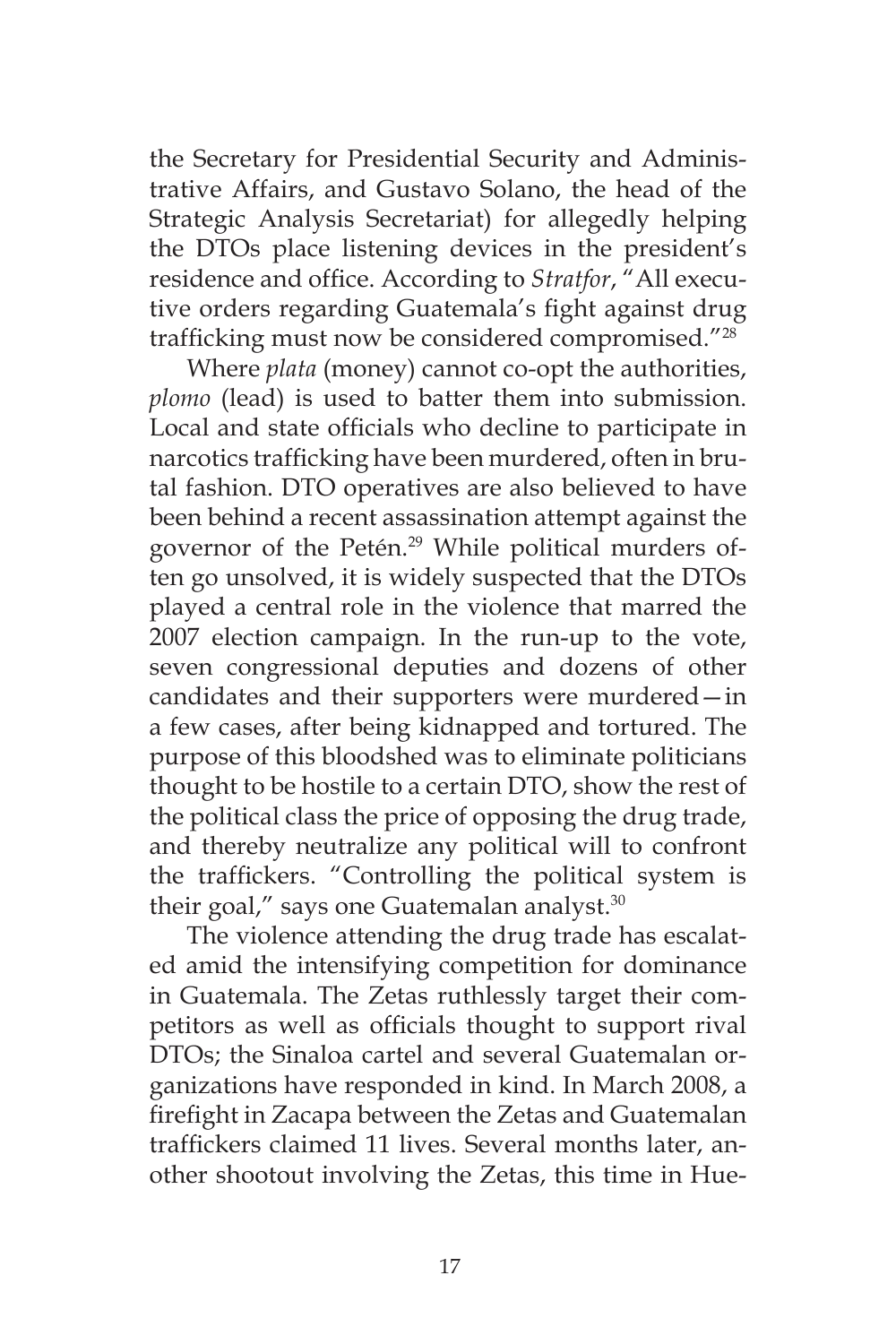huetenango, left 17 dead. According to press reports, the fighting was so intense that police and military units elected to wait for the combatants to exhaust themselves before moving in to restore order. That same month, 15 innocent bus passengers were killed in a nighttime attack that bore all the markings of a drug-related massacre. "When there becomes a misunderstanding of sorts," says a DEA official, "they're going to resolve it one way, and that's by physically removing their competition."31

 While the Zetas are hardly the only culprit in this bloodshed, their arrival bodes especially ill for Guatemala. The Zetas were initially formed by Mexican special-forces deserters, and many members have advanced training in intelligence, counterinsurgency, ambushes, complex assaults, and other techniques. The group is renowned for its brutality, often beheading its opponents and, in a tactic apparently borrowed from Iraqi insurgents, posting torture and execution videos on the Internet. As George Grayson comments, "Even mentioning the word 'Zeta' conjures images of castrations, decapitations, and immersion in vats of lye."32 The Zetas use a variety of heavy weapons, including AR-15s, AK-47s, MP-5s, improvised explosive devices, 50-caliber machine guns, grenade launchers, and bazookas. Thanks to their military training, they wield these arms with devastating efficacy. As two writers for *Stratfor* note, "Assault rifles in the hands of untrained thugs are dangerous, but if those same rifles are placed in the hands of highly trained special forces soldiers who can operate as a fire team, they can be overwhelmingly powerful."<sup>33</sup>

These capabilities have allowed the Zetas to turn much of northern Mexico into what one DEA official calls "somewhere between Al Capone's Chicago and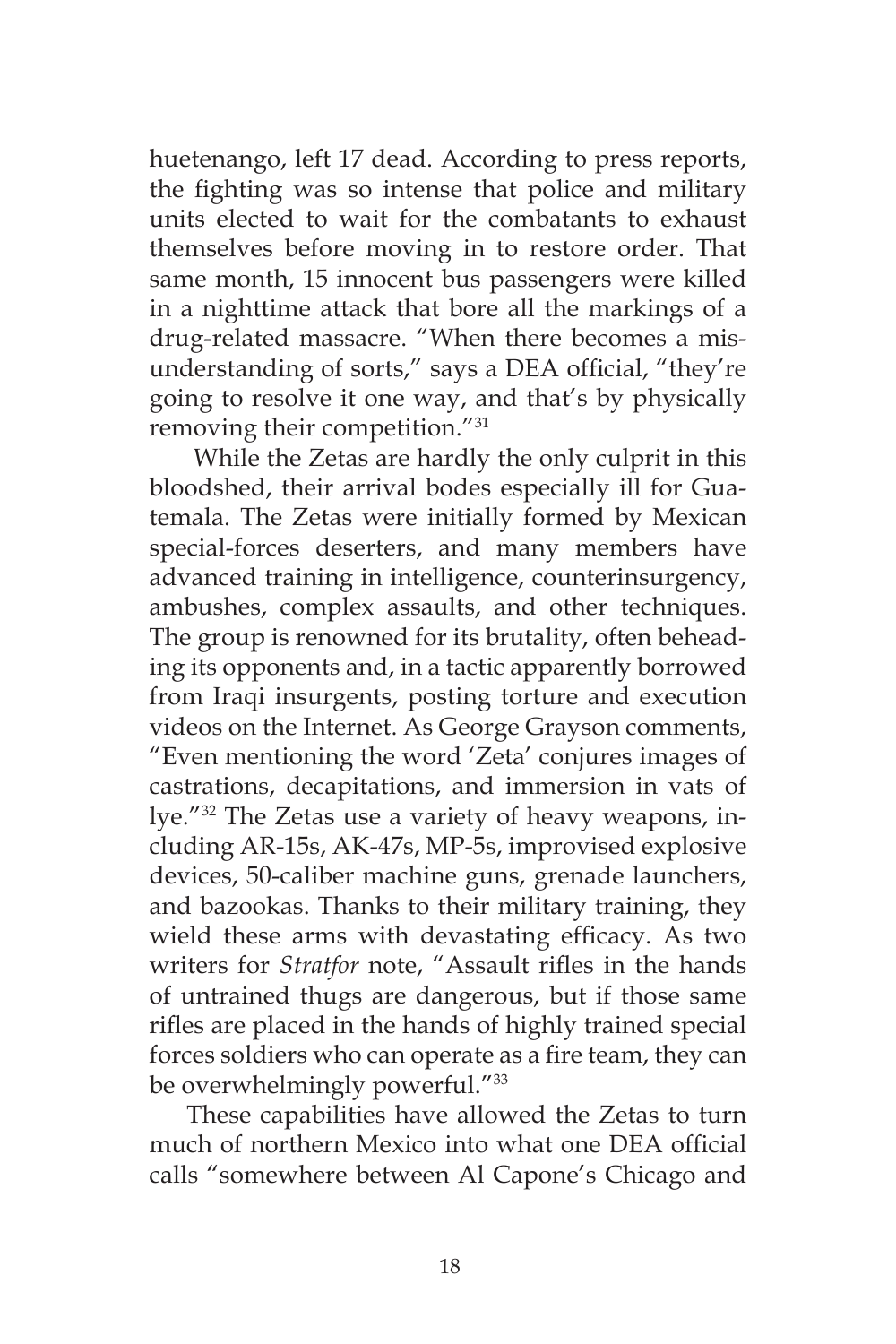an outright war," and the group has advanced rapidly into Guatemala as well. $34$  As of mid-2009, the group had an estimated 300-400 operatives in Guatemala, and Zeta operations have increased in frequency and effect. In April 2009, Zetas ambushed police carrying out an anti-drug raid, killing five officers. They subsequently made a successful escape from the scene, leaving behind an astonishing amount of firepower. The group has established training camps, arms depots, and drug caches in the regions that border Mexico, and Guatemalan officials estimate that the Zetas have a presence in 75 percent of the country.<sup>35</sup> "They are all over," says a DEA official. All this has led Guatemalan officials to complain that "we are being Mexican $i$ zed $^{\prime\prime}$ <sup>36</sup>

# **Hidden Powers.**

 The international DTOs both cooperate and compete with domestically based organized crime syndicates known as *poderes ocultos*, or hidden powers. These groups are deeply rooted in the Guatemalan political system. According to a detailed investigation by the Washington Office on Latin America, the hidden powers are "networks of powerful individuals in Guatemala who use their positions and contacts in the public and private sectors both to enrich themselves from illegal activities and to protect themselves from prosecution for crimes they commit." They are made up of prominent businessmen, current and former military officers, politicians, civil servants, and defense and law enforcement officials—in other words, they are part and parcel of Guatemala's elite. These individuals use their influence to carve out shares in a variety of illicit networks: drug trafficking, bribery,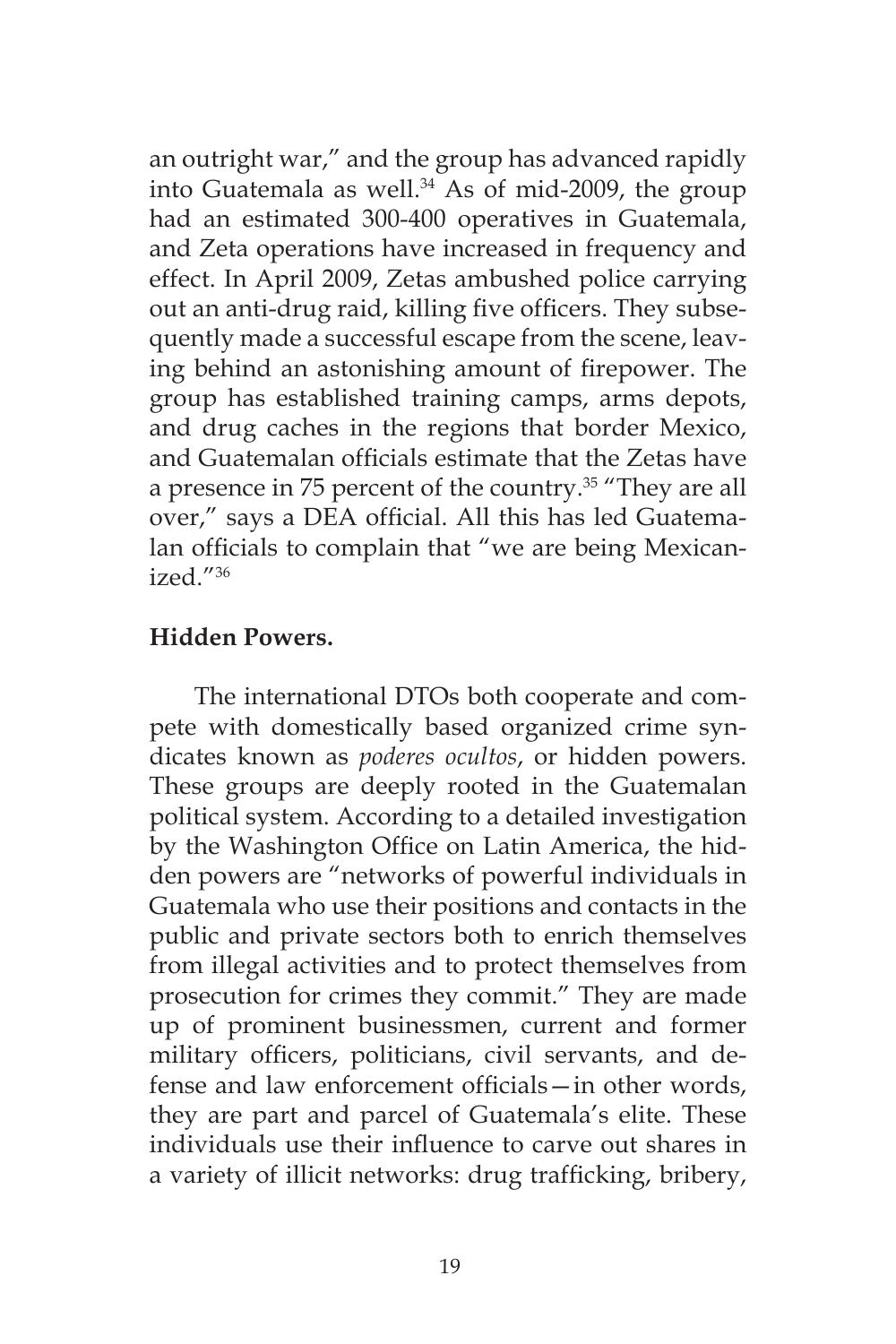kickbacks, diversion of customs duties, illegal contracting practices, illicit resource extraction, extortion, human trafficking, kidnapping, car theft, and others. In some cases, they mix these illicit activities with licit dealings in the formal economy, such as involvement in the mining and oil industries. While most *poderes ocultos* are relatively informal, protean networks, others have evolved into quasi-corporate entities that feature "hierarchical leadership structure, with capital and manpower to run sophisticated enterprises." They employ current or former members of the security services to carry out their dirty work, and have also contracted such tasks to Guatemala's large youth gangs (discussed below).37

 The hidden powers are an outgrowth of the civil war. From the 1960s onward, the experience of fighting the violent left led to the formation of tight-knit military fraternities among officers who rose through the ranks together. At the same time, the fact that the military effectively dominated Guatemalan affairs for much of this period encouraged the rise of acquisitive, praetorian elite. As the army prosecuted a bloody counterinsurgency against the guerrillas, corrupt officers used their influence and connections to snap up the best arable land, acquire favorable positions in mining and industry, divert government funds for their personal use, and engage in the drug trade and other illicit activities. These tendencies persisted after war's end, as the emergence of a weak democratic state offered alluring opportunities for corruption and malfeasance, and as the need to avert any reckoning with atrocities committed during the conflict encouraged military officers to maintain professional solidarity and seek alliances with other powerful Guatemalans. The military fraternities formed during the civil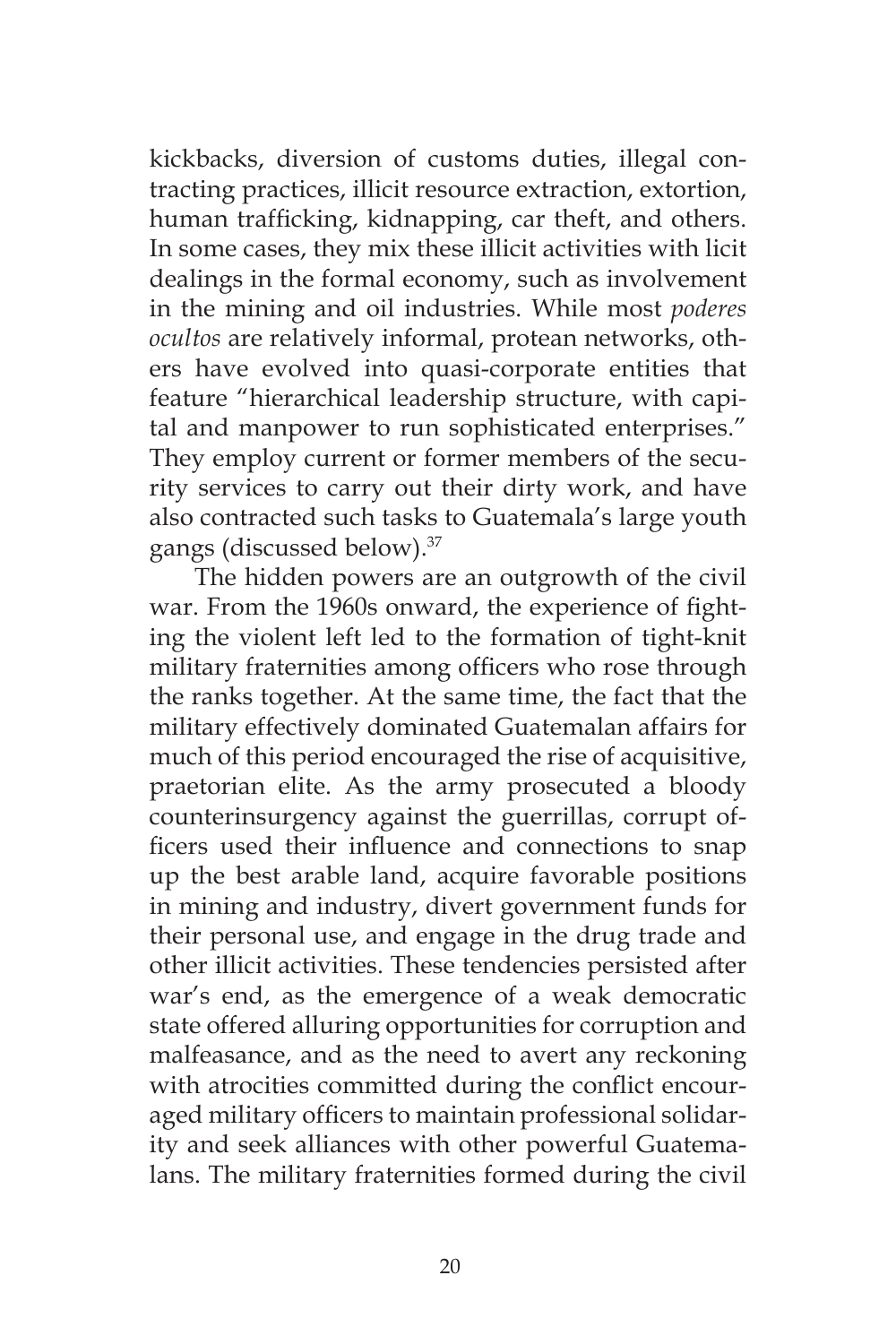war thus evolved into the *poderes ocultos* of today. *La Cofradía* was originally created by army hard-liners, and its leaders are thought to include two former generals. *El Sindicato* contains a contingent of military officers from the class of 1973, and is the chief rival of *La Cofradía. El Archivo* was formed by members of the Presidential General Staff, a group deeply involved in counterintelligence and electronic surveillance during the civil war. Other organizations, such as *Grupo Salvadidas*, have similar pedigrees.<sup>38</sup>

The hidden powers have an ambiguous relationship with the international DTOs active in Guatemala. Guatemalan crime syndicates originally provided transportation and protection for groups like the Zetas (who still employ a few dozen *Kaibiles*, counterinsurgency specialists who deserted the Guatemalan army). As the Zetas have become more ambitious, however, they have targeted any group—Guatemalan or otherwise—that refuses to meet their demands. The November 2008 firefight in Huehuetenango demonstrated the deteriorating relationship between the Zetas and Guatemalan organized crime networks, and a number of recent incidents tell the same story.<sup>39</sup>

If conflict between the hidden powers and international DTOs has become so intense, it is largely because their goals are so similar. Like the DTOs, the hidden powers are determined to weaken the Guatemalan state or—better yet—to control it through corruption. They finance political parties and congressional campaigns in hopes of bringing confederates to power, and buy off police officials, prison guards, judges, and other civil servants to assure themselves a free hand. U.S. officials believe that the hidden powers have particularly strong ties to the Public Ministry, military intelligence, the judicial system, the National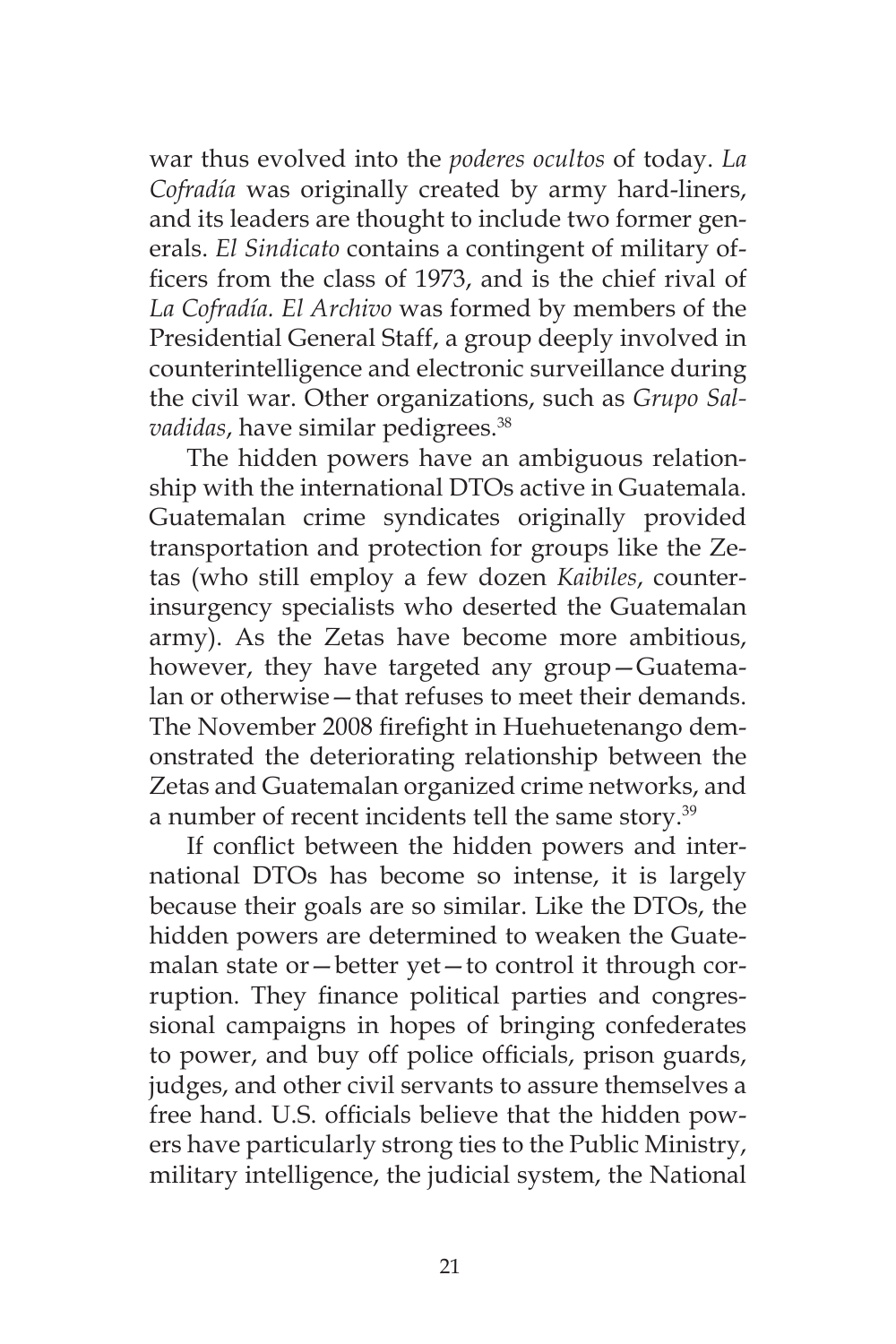Civil Police (PNC), and political parties such as the Guatemalan Republican Front (FRG), which includes former military dictator Efraín Ríos Montt and ex-President Alfonso Portillo (2000-04). *El Archivo* and *Grupo Salvavidas* were well-represented in Portillo's administration, and government attempts to restrain organized crime were so transparently insincere that Guatemala was decertified for U.S. counternarcotics aid in 2003. The situation has not much improved since then. Guatemala has since been recertified for U.S. aid, but in 2007, Eduardo Stein conceded that organized crime syndicates effectively controlled six of Guatemala's departments.<sup>40</sup>

As with the DTOs, the counterpart to corruption is violence. The hidden powers maim and murder members of competing organizations and deal roughly with government officials or civil society groups that threaten their influence. Organized crime elements have warned Guatemalan journalists to "shut up and stop talking," and human rights activists, members of the Peasant Unity Committee, and other individuals who oppose the *poderes ocultos* have been threatened or even lynched.<sup>41</sup> Allies of the FRG violently demonstrated in order to "persuade" the Guatemalan courts to allow Ríos Montt to run for president in 2003. Advocates of greater government and financial transparency have been kidnapped, and witnesses in politically charged criminal cases have been killed.<sup>42</sup> During the 2007 campaign, the hidden powers apparently competed (or perhaps collaborated) with international DTOs to murder and intimidate potentially troublesome politicians. According to one account, the strategy used by the hidden powers was one of "pruning the field of electoral candidates to guarantee that the winners stay in line." In one case, this strategy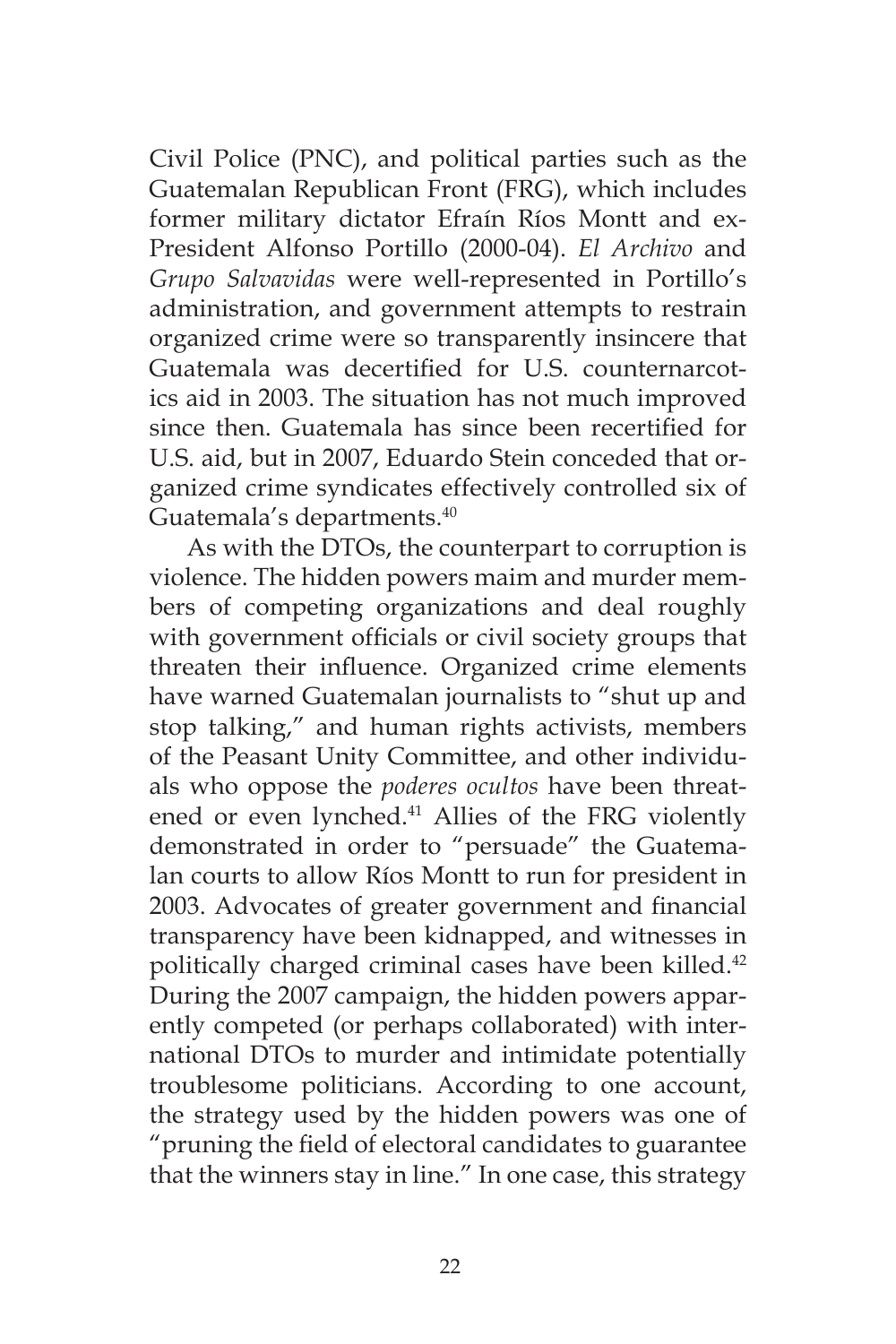entailed kidnapping, torturing, and executing a candidate's 14-year old daughter.<sup>43</sup>

The mixture of corruption and violence perpetrated by these groups was most pungently demonstrated by the PARLACEN (Central American Parliament) killings of 2007. In February, three Salvadoran representatives to PARLACEN became separated from their convoy while traveling through Guatemala. The three men and their driver were assassinated in what was apparently a drug-related slaying (the precise motive remains unclear), their bodies burned and left beside the road. This crime shocked Salvadorans and Guatemalans alike; even more appalling was the aftermath. Guatemalan authorities apprehended four policemen in connection with the slayings, but while the men were being held prior to trial, they themselves were murdered. There was no question that these latter killings were abetted by official complicity, as the victims were being held behind eight sets of locked doors in a prison near Guatemala City. To top off the whole sordid episode, the judge investigating the killings was murdered in July 2008, and the alleged mastermind of the affair was later identified as a former congressional deputy and mayor. The entire affair was deeply troubling to many Guatemalans, and it laid bare the extent to which organized crime and its attendant violence had penetrated the country's institutions.<sup>44</sup>

### **Pandillas and Maras.**

Extremely violent youth gangs make up the third major group of criminal elements in Guatemala. Rampant gang activity has plagued much of Central America since the 1990s, and Guatemala fits squarely within this pattern. The most reliable estimates put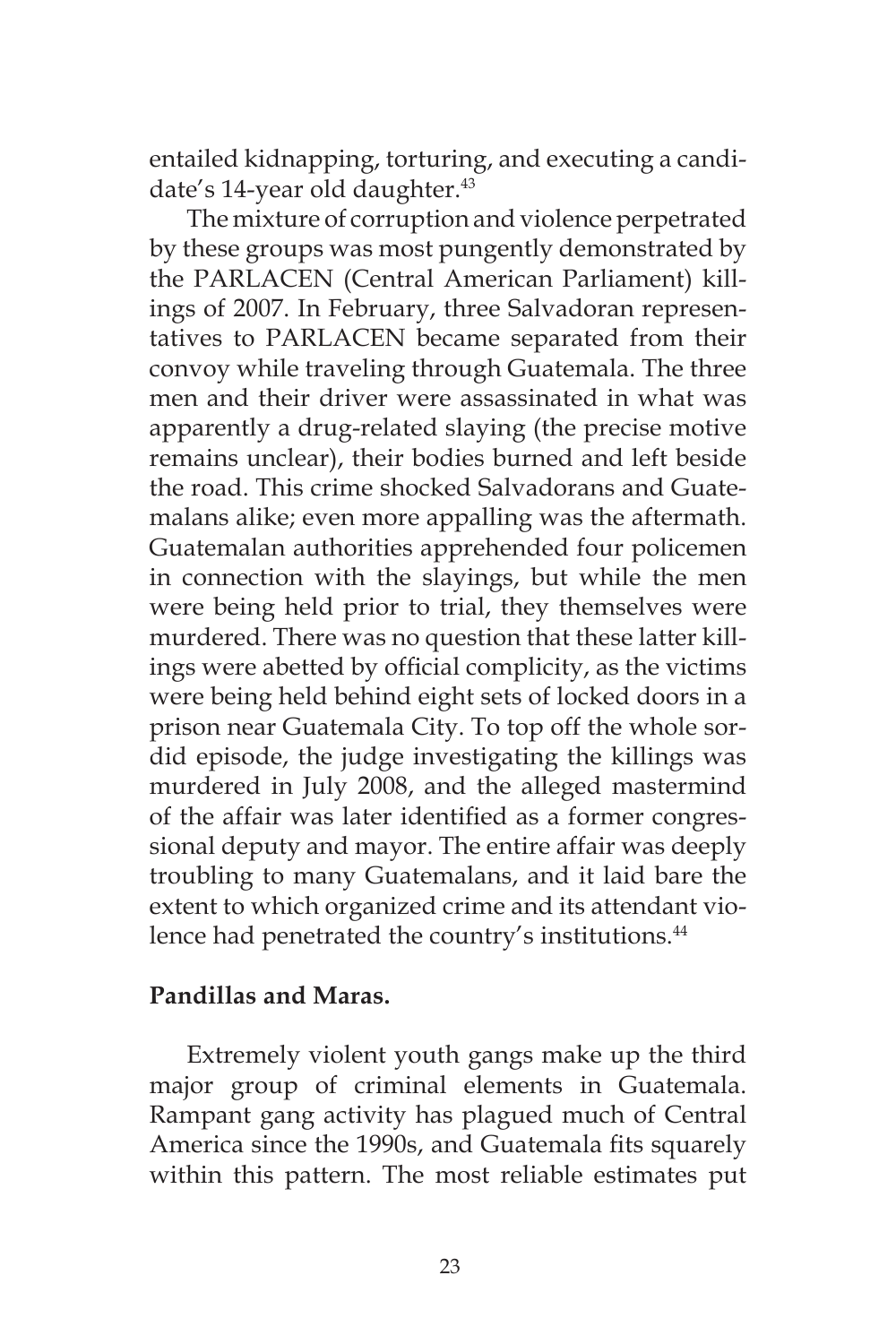the number of gang members in Guatemala at around 14,000 as of 2006—or just slightly less than the total size of the Guatemalan army. These individuals belong to hundreds of gangs of widely varying structure and size. *Pandillas* are relatively small, flat organizations that operate in a single neighborhood and have a few dozen members. *Maras* are larger, more sophisticated groups that can have tens or even thousands of members spread across several different countries. They are organized hierarchically, with numerous national cells, or *clicas*, that report to a centralized gang leadership.45

The dominant maras in Guatemala are the *Mara Salvatrucha 13* (MS-13) and the *Barrio 18* (18th Street) gangs. MS-13 contains roughly 80 percent of gang members in Guatemala; 18th Street commands the loyalties of another 15 percent.<sup>46</sup> Both gangs have a strong presence throughout northern Central America and Mexico, and they enjoy working relationships with various Mexican and Colombian drug traffickers. MS-13, for example, is thought to be particularly close to the Sinaloa cartel and its enforcers. These *maras* also have tens of thousands of members spread across more than 40 U.S. states: organized crime analyst Samuel Logan calls MS-13 "America's most violent gang."47 While the various national branches of 18th Street and MS-13 retain some operational independence, they are also expected to be responsive to directives issued by their respective transnational leaderships. In 2007, a federal grand jury indicted two MS-13 leaders for allegedly ordering murders in the United States from their prison cells in El Salvador. MS-13 and 18th Street are thus far more advanced than simple street gangs; they are sophisticated transnational criminal organizations (TCOs) in their own right. $48$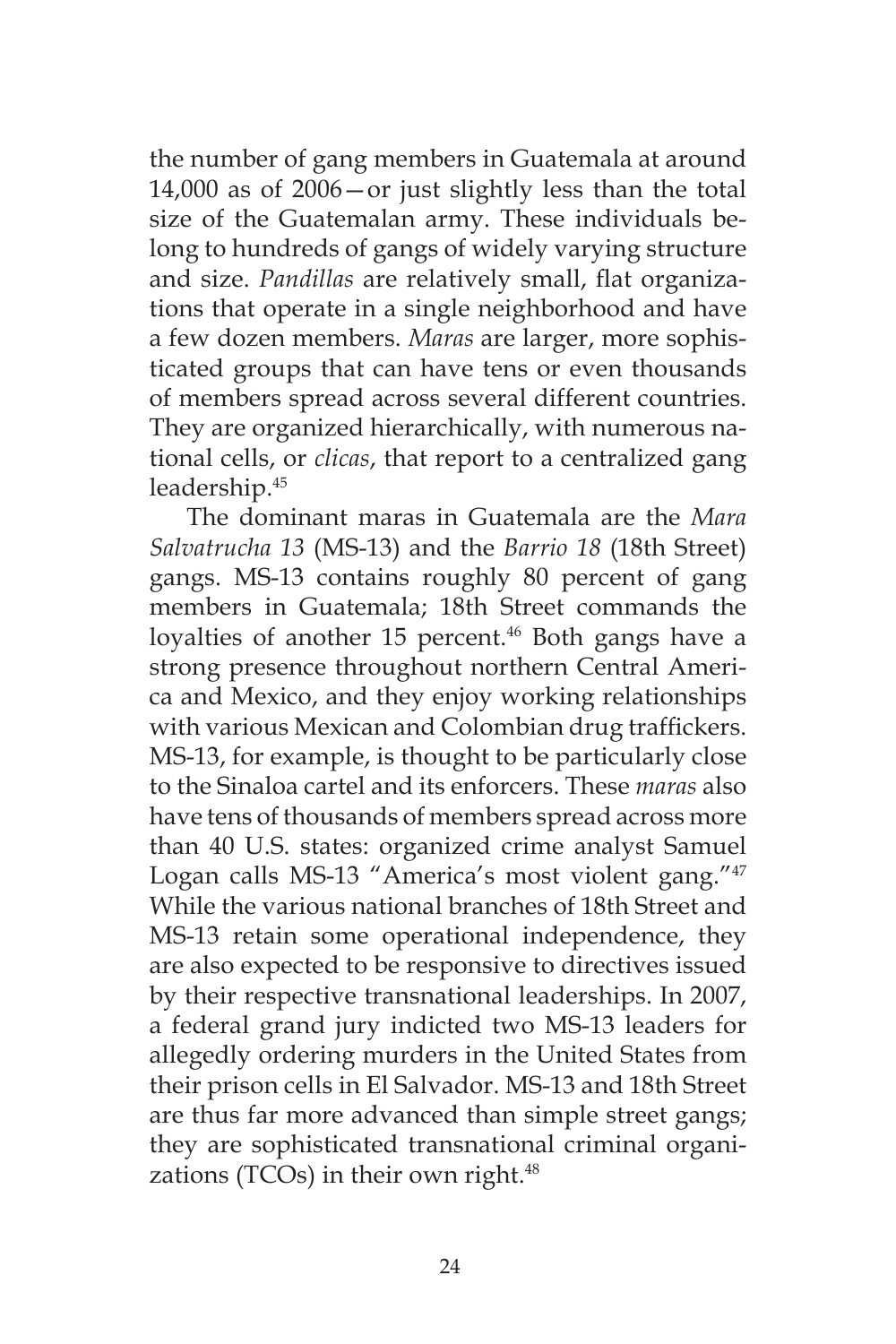The top-level leaders of these *maras* are often experienced criminals in their 30s and 40s, but the rankand-file come from a younger demographic. Most gang members are between 12 and 24 years in age (although some are far older), and about 90 percent are male.49 A few of these individuals are sociopaths who like to commit crimes, but the vast majority joins gangs for more mundane reasons. Most *mareros* suffer from poverty, unstable family backgrounds, a lack of educational, social, or professional outlets, or some combination of these factors. "They have no realistic hope of getting anywhere in the modern world," says one USAID official, "and they are very much prone to whatever the streets have to offer them."<sup>50</sup> For marginalized youths, gang membership offers a steady cash flow, a sense of status and belonging, and, for men, access to women. Says one expert, "These kids look at the power the gangs have in terms of the chicks, the money." Gang membership also allows these individuals to develop a distinct social identity, as *maras*  and *pandillas* have unique hand signals, graffiti, tattoos, and manners of dress. (Tattoos have become less common of late, as gang members seek to make themselves less obvious to the police.) For disadvantaged teens and young adults, Guatemalan gangs fulfill an important—if perverse—social function.<sup>51</sup>

The gang problem in Guatemala has its origins in the civil war, when displaced and uneducated—but often well-armed—young people turned to crime as a solution to the challenges of demobilization and reconstruction. This phenomenon subsequently received a major boost from destabilizing refugee flows. During the 1980s and 1990s, tens of thousands of Guatemalans who fled the violence in their own country settled in Southern California. Preyed upon by established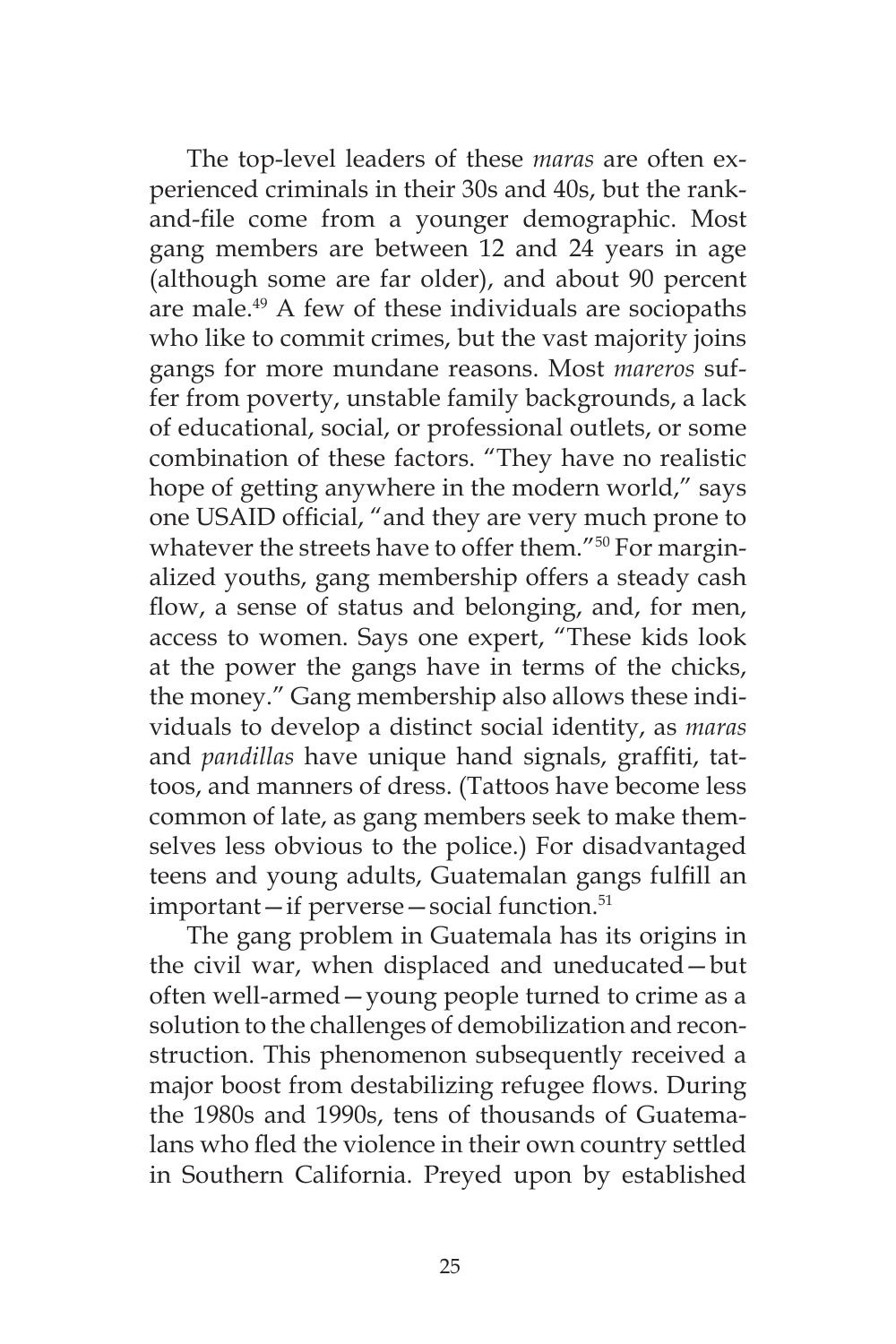youth gangs, Guatemalan and other Central American immigrants formed their own gangs, including 18th Street and MS-13. Because the founders of these gangs had often acquired some military experience during the civil war, these maras quickly became some of the most feared criminal organizations in Los Angeles, and they participated in the Rodney King riots and other major disturbances during the 1990s. Beginning in the mid-1990s, however, U.S. authorities increasingly deported gang members to Guatemala and other Central American countries. In the 8 years after 1996, nearly 500,000 Latin Americans were deported for committing crimes that carried at least a 1-year sentence, and in FY 2006, Guatemala received around 3,600 criminal deportees. Many deportees spoke imperfect, anglicized Spanish (or none at all), lacked economic opportunities in Guatemala, and had no skills to trade upon other than their criminal proficiency and their gang connections. Consequently, the gang problem in Guatemala metastasized, with gang populations swelling over the past ten years and law enforcement agencies struggling to keep pace.<sup>52</sup>

*Maras* and *pandillas* are at the center of the crime epidemic afflicting Guatemala. The pandillas focus on petty extortion, robbery, small-scale drug trafficking, and occasionally kidnapping and murder. The *maras*  are involved in all of these activities, and use their international connections to participate in arms smuggling, human trafficking, large-scale car robbery, racketeering, and other organized crimes. They sometimes aid the larger cartels and *poderes ocultos* by providing security for drug shipments, or by distributing cocaine and other narcotics in the small but growing Guatemalan market. In other cases, they carry out contract killings for organized crime syndicates.<sup>53</sup>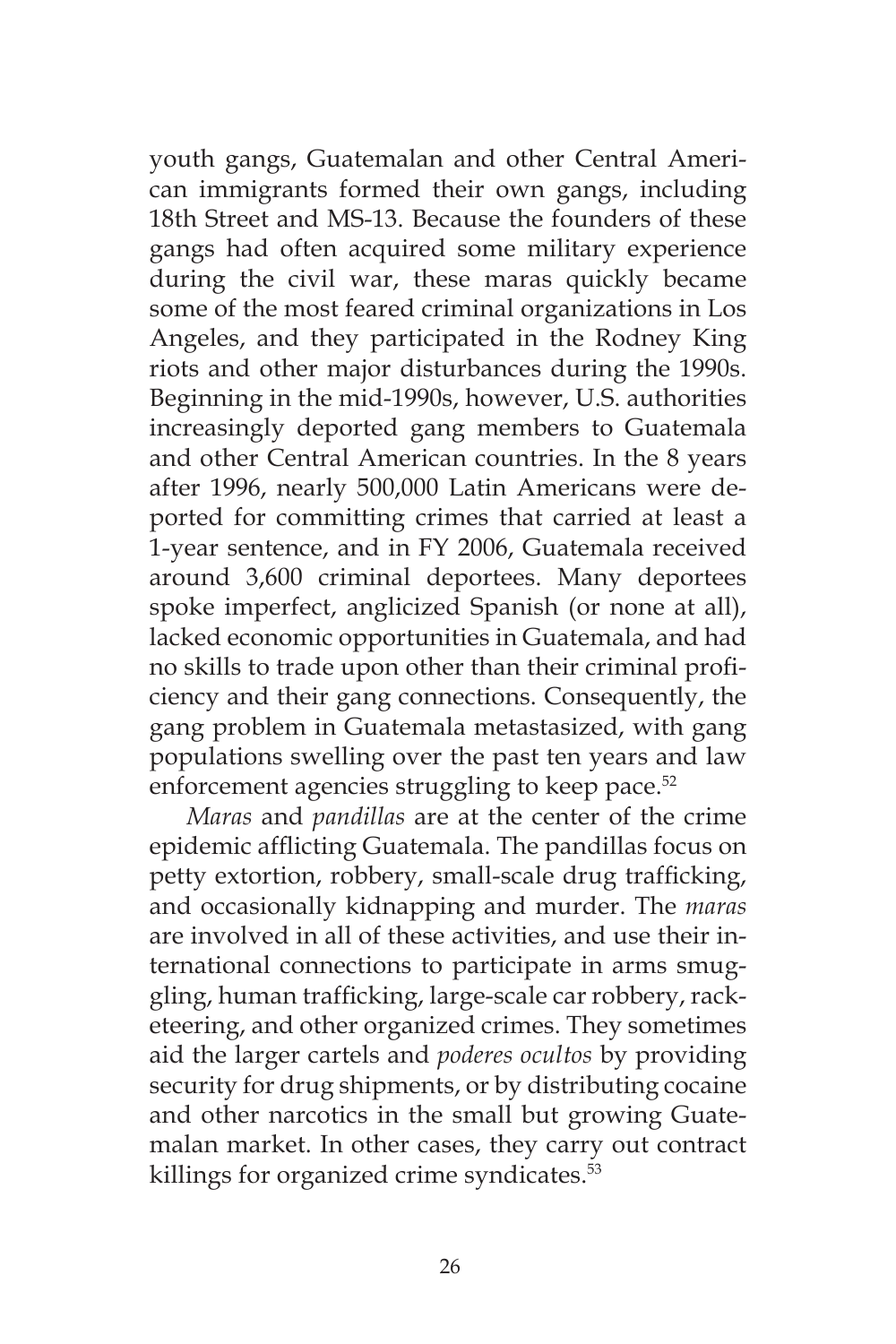As gang activity has increased, so has violence. Gangs competing for control of a particular block, neighborhood, or city attack each other with weapons as unsophisticated as makeshift knives, as fearsome as AK-47s and fragmentation grenades. Brutality has become a form of psychological warfare in these contests, and gang members who fall into the hands of their opponents are sometimes tortured or dismembered before being killed. This is particularly the case in Guatemala's overcrowded prisons, which have increasingly become central arenas for gang-on-gang violence. In one instance, gang members decapitated and burned seven victims in a prison east of Guatemala City.54

The majority of gang violence is directed against rival gangs, but a substantial portion affects the broader population. The compatriots of a fallen gang member sometimes take revenge against the entire family of his or her murderer, and as gang-versus-gang competition has intensified, these organizations frequently seek to shock the population of a certain area into submission. One detailed study reports that in 2004, "initiation into the 18th Street Gang required the rape, disfiguration, and murder of a young woman."55 In many instances, violence against the population is simply the natural concomitant of gang-related crime. *El Flaco*, a member of MS-13 who claims to have killed 22 people, explains the ruthless methods by which the gang extorts money from affluent Guatemalans. "We have a saying: If you don't pay, we won't hurt the father, sadly, it's the children who'll pay," he explains. "We send them a letter. Then we surveil their kids. We ask for \$5,000 to \$13,000, depending on the kind of business he's in. If he doesn't pay, we kidnap his wife or a child, and we kill them. Then we send him body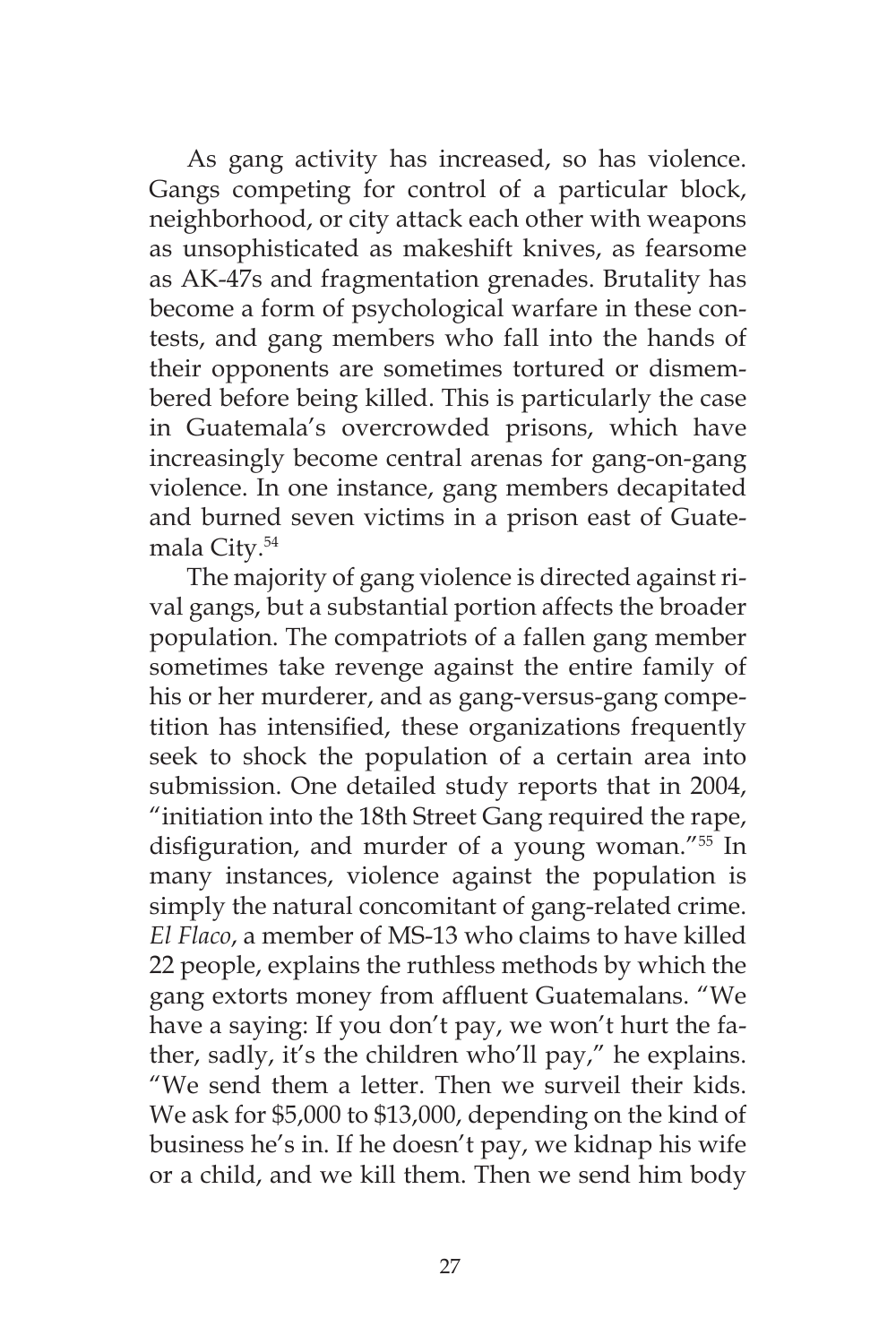parts showing him we mean business, and we keep kidnapping family members until he pays."56

This approach to extortion is evident in another favored gang tactic—attacking the heavily used bus systems in Guatemala City and other urban centers. The gang that dominates a certain bus route normally charges around \$13 per day for the right to transit the zone unmolested, and drivers who refuse to pay are summarily murdered. To reinforce this climate of fear and intimidation, gang operatives occasionally conduct widespread, simultaneous attacks on transportation infrastructure, as happened in Guatemala City in early 2009. Overall, 255 bus drivers, and their assistants were murdered nationwide in 2008.57 Though the extent of gang activities in Guatemala has sometimes been exaggerated, their brutality and destructiveness can hardly be disputed.

### **Violence, Corruption, and the Erosion of the State.**

For a country that never fully recovered from the civil war, the effects of this criminal activity have been devastating. Economic performance is suffering because crime deters investment, impedes licit trade, and diverts both public and private money from development into security initiatives. As early as 1999, crime cost Guatemalan businesses an average of \$5,500 annually, and this amount has probably risen over the past decade.<sup>58</sup> Future economic performance and social development are also under threat from growing drug consumption, which has spiked as narcotics saturate the country. About 10 percent of the cocaine that enters Guatemalan territory is now kept for internal consumption (a high proportion given the small size of the Guatemalan market), and drugs are easily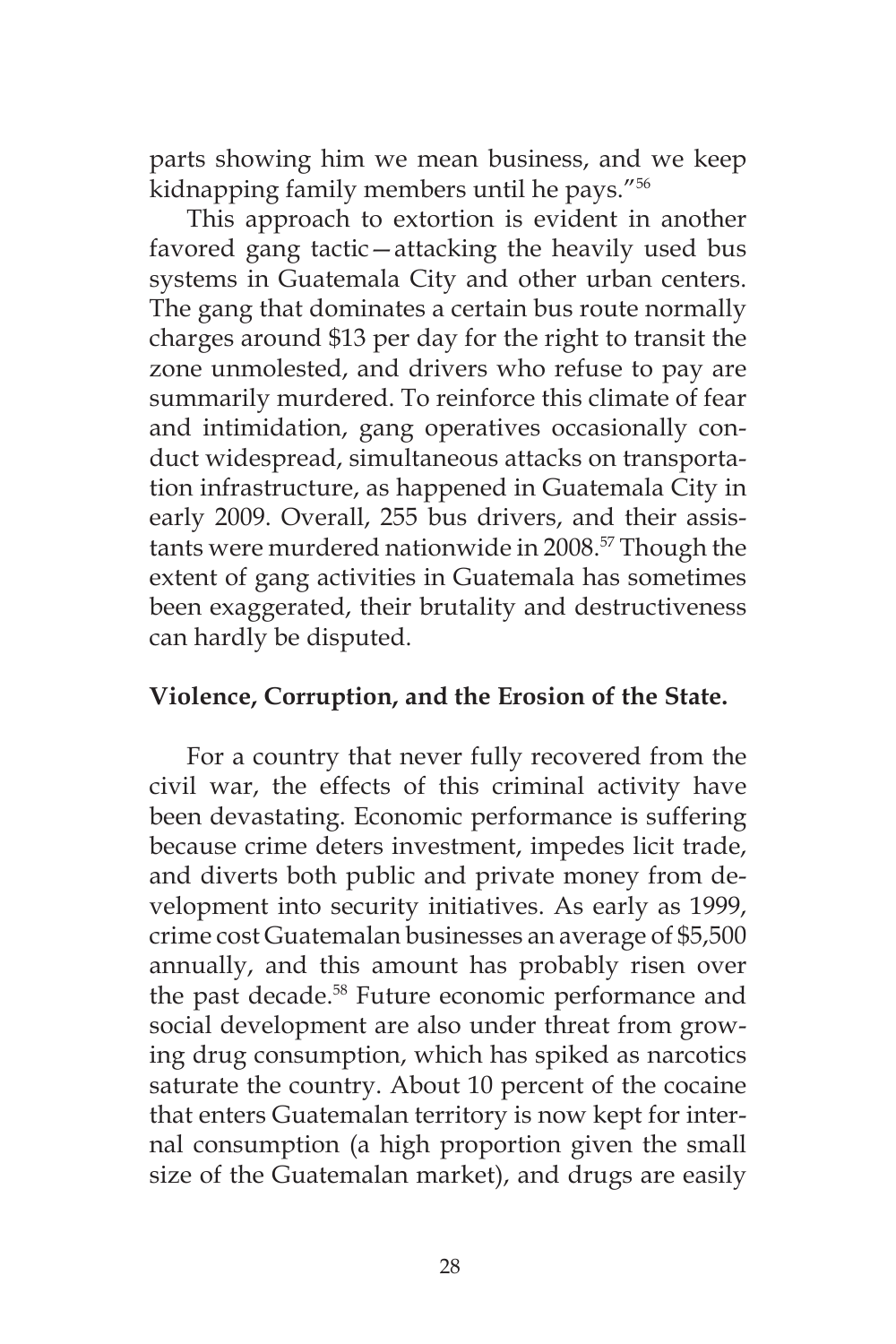acquired at hotels, bars, and clubs. Drug treatment centers are filled beyond capacity. Five years ago, one center in Guatemala City had 20 patients; now it has to accommodate 250.59

Even more problematic is the overall level of violence. As noted above, homicide rates in Guatemala are stratospheric. Drawing on data collected by the United Nations (UN) Office on Drugs and Crime, the Congressional Research Service notes that, along with El Salvador, Guatemala is "among the most violent countries for which standardized data has been collected."60 Citizens and officials lament that the country is more violent now than during the civil war, and the numbers bear this assertion out. While recent murder rates have not approached the levels of violence seen in 1981-83, homicide totals since 2006 have surpassed the average number of murders between 1970 and 1996. In numerous areas—not just in remote regions like Petén and Huehuetenango, but also in marginal *barrios* in the capital and other cities—violence is so intense and criminal organizations are so powerful that the police can enter only at the sufferance of the preeminent gang or DTO.<sup>61</sup>

This rise in violence has been matched by a marked upsurge in official corruption. Corruption is difficult to measure precisely, but all serious observers agree that criminal elements have been hugely successful in penetrating the security forces, judicial institutions, and practically every other office or agency charged with maintaining law and order. DEA officials report that corruption is rampant at the local level, and in 2007, Guatemalan police chief Erwin Sperisen estimated that 40 percent of the PNC was tarnished.<sup>62</sup> This corruption goes all the way to the top. As mentioned previously, Colom fired two close advisers on suspi-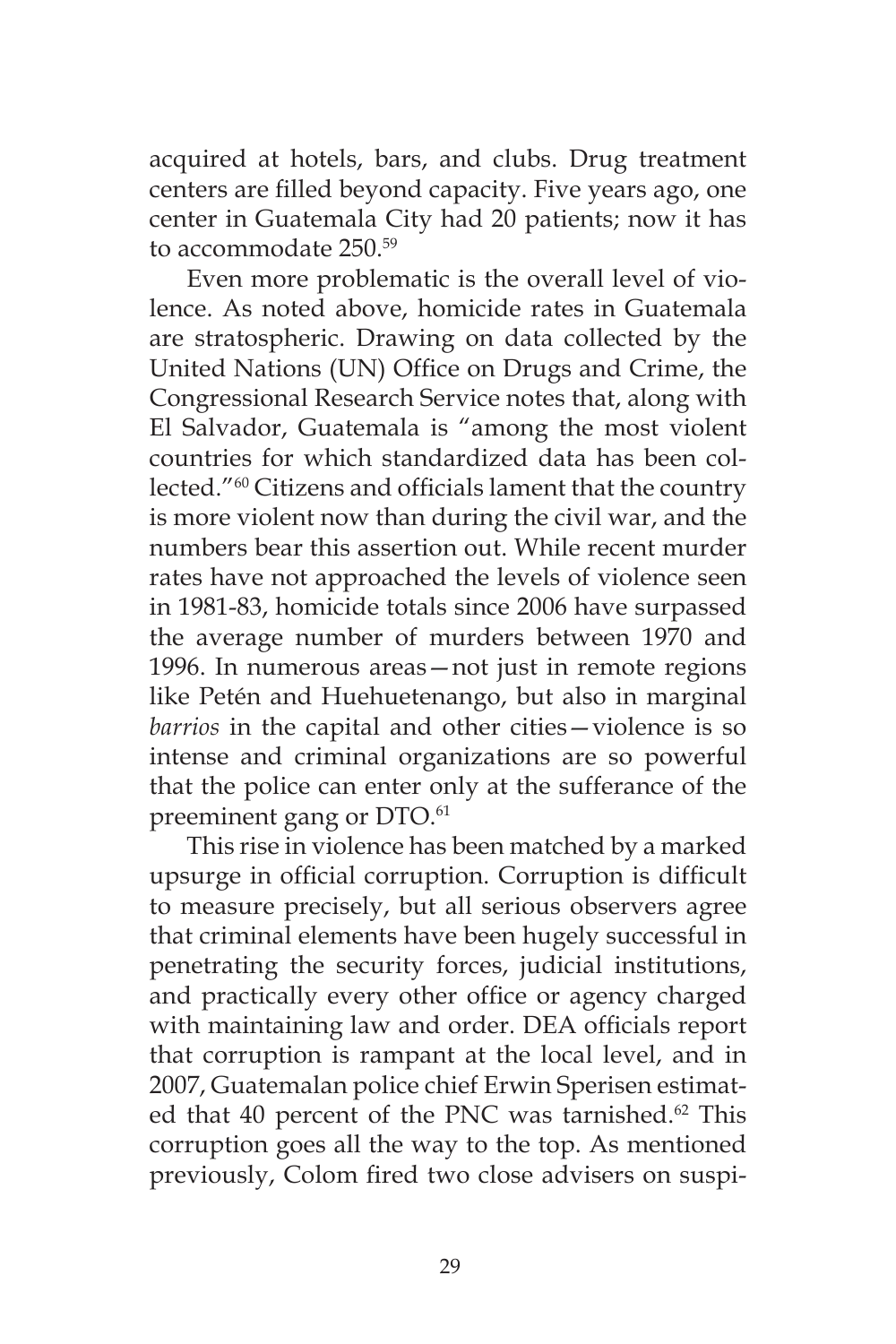cion that they had fed sensitive information to drug traffickers. The head of the PNC, Porfirio Pérez Paniagua, was recently dismissed on suspicion that he and more than a dozen subordinates pilfered hundreds of thousands of dollars and nearly 120 kilograms of cocaine. Corruption, former Vice-President Stein has remarked, "is part of a web that includes the National Civil Police, the Public Ministry, the judicial branch, the nation's Justice Department and the penal system. . . . All the entities here have been penetrated by organized crime."63

 These effects are not lost on Guatemalan officials, and, over the past half-decade, three presidential administrations have deployed various countermeasures. In 2003-04, Portillo launched Plan Escoba ("Clean Sweep"), an anti-gang offensive that locked up over one thousand *mareros*. His successor, Óscar Berger, sent small groups of Guatemalan soldiers into the Petén to destroy clandestine runways. In 2007, the Guatemalan Congress agreed to the creation of the International Commission against Impunity in Guatemala (CICIG), a UN-sponsored body charged with fighting corruption and investigating high-profile crimes.64 The Berger administration bolstered the PNC by hiring 3,000 army veterans, and, when Colom was campaigning for president in 2007, he promised a "zero tolerance" stance toward organized crime and corruption.<sup>65</sup>

These measures have permitted some very modest progress in combating criminal activity. In 2008, the government terminated more than 1,000 corrupt police officers and eradicated record levels of opium poppy. Overall, however, the situation in Guatemala is not much improved, and it may actually be deteriorating. Only one major drug trafficker was arrested in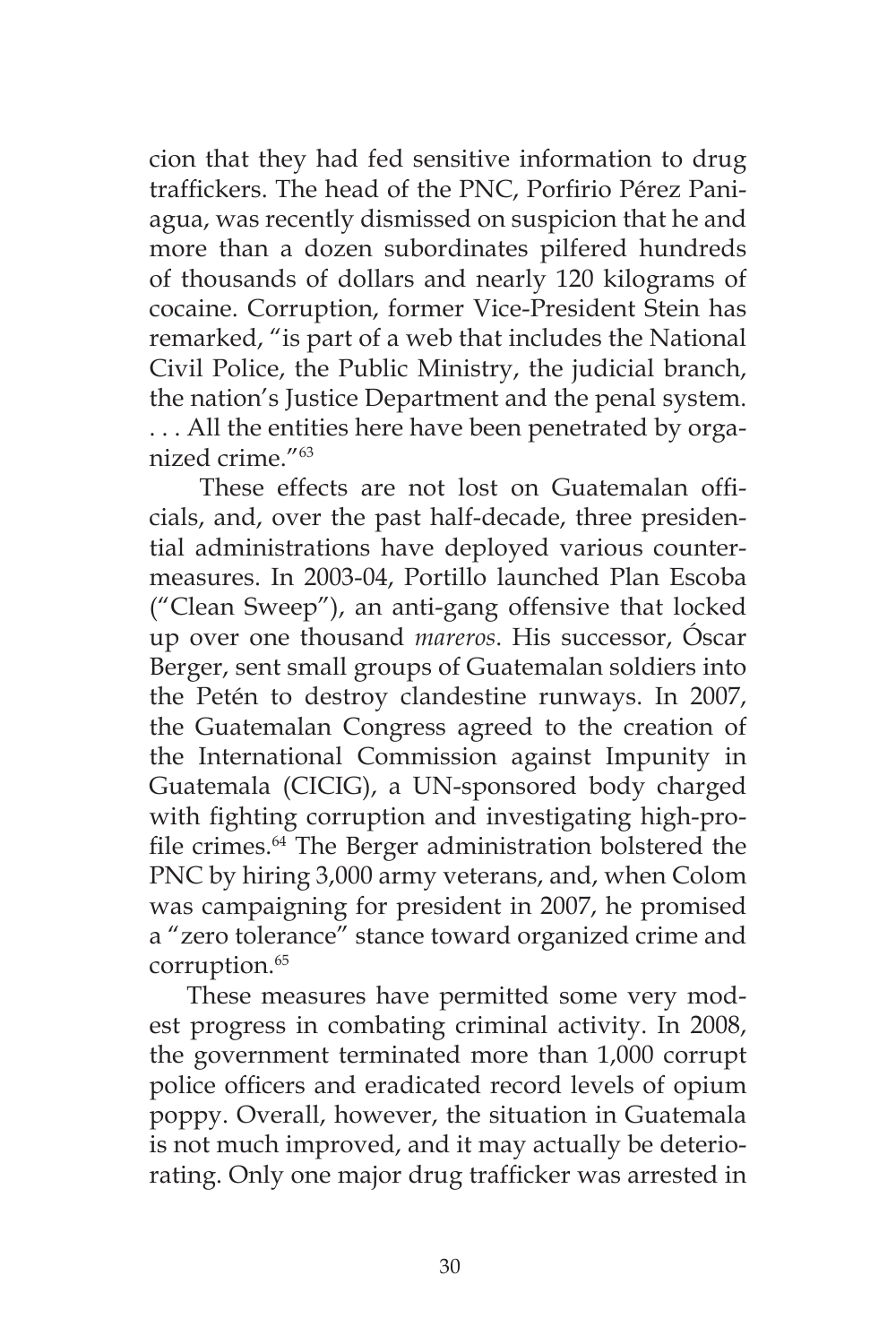2008, and he was quickly released on a technicality. The gang population is growing, murders continue to rise, and incidents like the PARLACEN killings and recent narco-massacres indicate that trends are running in the wrong direction. For all of Colom's efforts, violent crime, disorder, and insecurity are still pervasive in Guatemala.<sup>66</sup>

In some sense, this disappointing outcome owes to forces beyond Guatemala's control. Aggressive U.S. deportation policies have flooded Guatemala with thousands of criminals each year, and informationsharing on these deportees is limited. Guatemala also suffers from being located between the world's chief producer of cocaine—Colombia—and its chief consumer—the United States. As Interior Minister Francisco José Jimémez put it in 2008, Guatemala is "the meat in the hamburger."67

Yet the chief enabler of continuing insecurity in Guatemala is the fundamental weakness of the state. Nearly 2 centuries after independence, the Guatemalan government is still incapable of raising revenue, administering justice, or providing basic public goods. Because tax rates on individuals and businesses are low, and tax collection is inefficient, tax revenue remains remarkably low at 10-12 percent of gross domestic product (GDP) (the average in Latin America is 18 percent, and developed countries generally collect tax revenues equivalent to 30-45 percent of GDP).<sup>68</sup> As a result, government institutions are immature and underdeveloped—shortcomings that are crippling to even well-intended law and order programs. The prisons are stuffed beyond capacity, making it impossible to maintain sanitary conditions or even police the incarcerated population. CICIG is underfunded and overworked, while oversight of the banking system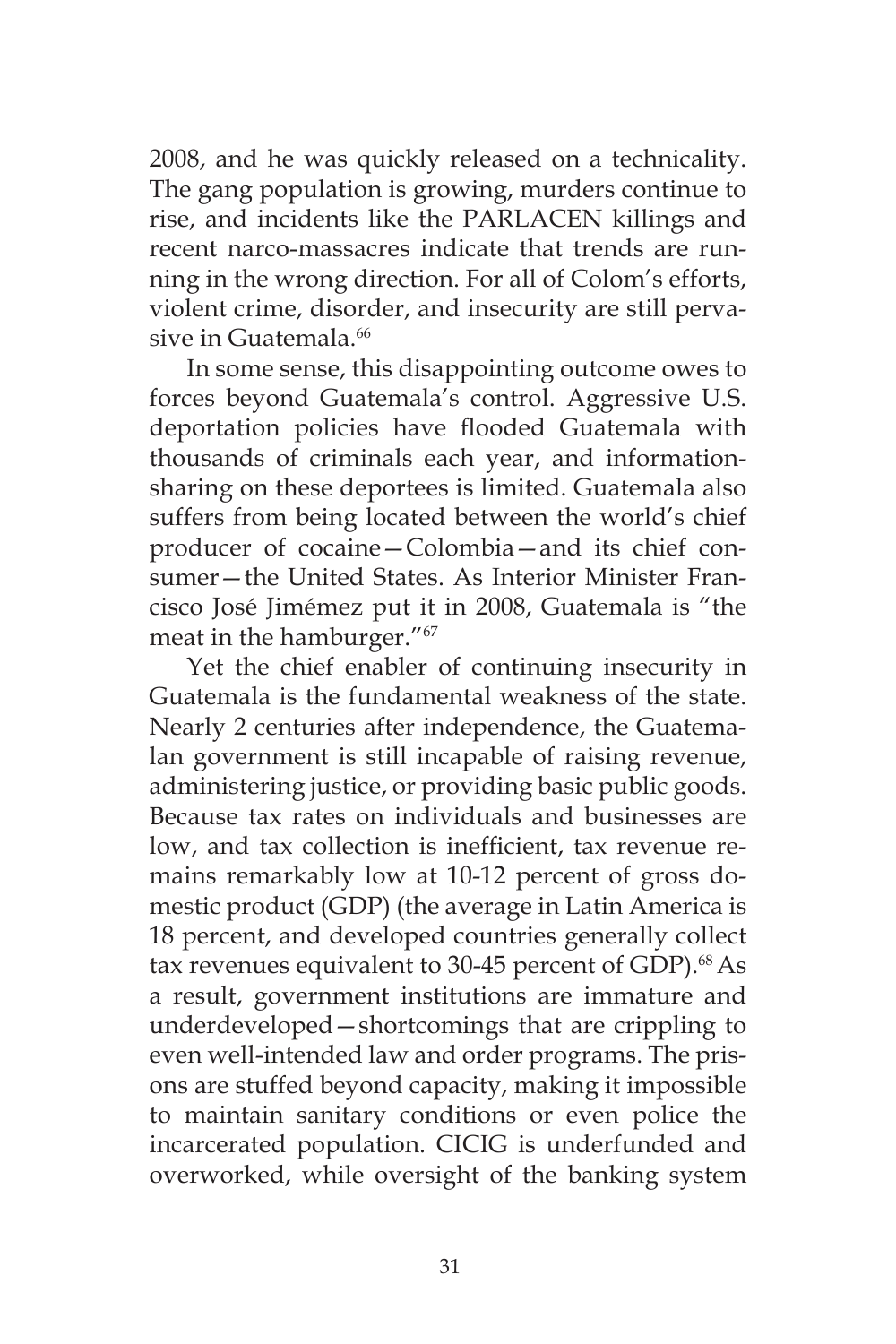is spotty at best. The situation in the judicial system is even worse. A dearth of trained prosecutors and forensic examiners, a lack of modern equipment, and an unreasonable workload for judges have combined with other factors to ensure that only 2 percent of murder cases are ever solved.<sup>69</sup>

This dynamic is even more pronounced with respect to the police and military. The former institution is chronically underfunded, and, with military spending amounting to only .33 percent of GDP, it is hardly surprising that the forces of order are severely overmatched. The security forces are small—Guatemala has around 20,000 police officers and 15,000 soldiers, compared to at least 14,000 *mareros* and thousands more DTO and *grupo clandestino* affiliates—and completely inadequate to patrol the country's rough terrain and porous borders.<sup>70</sup> Naval vessels that chug along at 10 knots can hardly interdict go-fast boats that reach 50-60 knots, and police side-arms are no match for the fragmentation grenades, automatic weapons, armor-piercing ammunition, and rocket launchers used by organized crime. "These are things we have only seen in photos of Iraq and the Gulf," one police commander laments. As the Zetas establish themselves in Guatemala, this mismatch will only become more lopsided.71

Of all the factors inhibiting a successful government response, corruption may be the most important. While corruption is ultimately a personal choice, it also reflects crucial failures of the state: the failure to offer salaries sufficient to maintain an honest workforce, the failure to provide a climate of security that will permit honest officials the option of refusing to work with criminals, the failure to root out corrupt officials from the bureaucracy, and so on. So far, these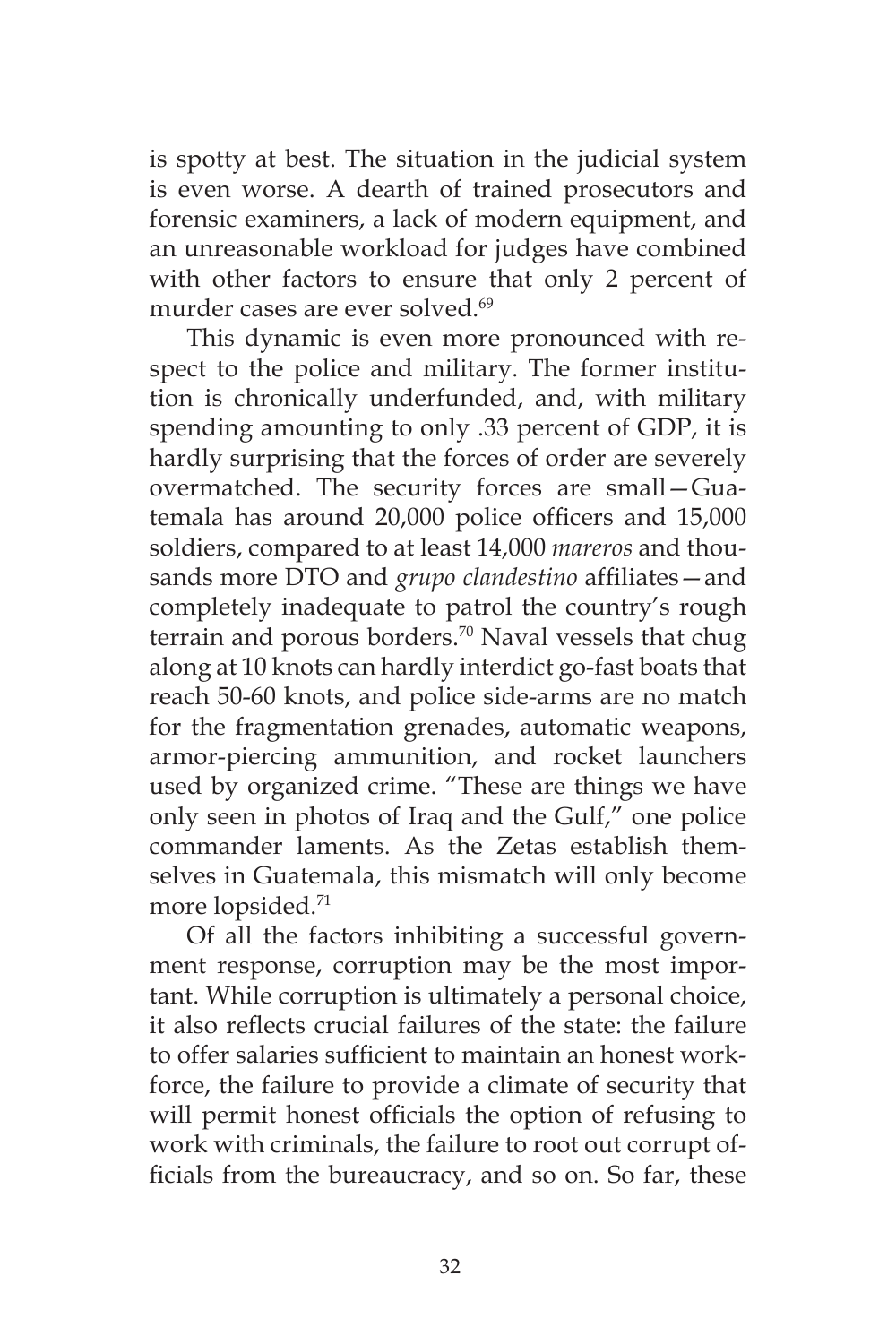failures have eviscerated the effectiveness of Guatemalan anti-crime initiatives. In the early 2000s, the Anti-Narcotics Operations Department (DOAN), an agency created specifically to deal with drug trafficking, had to be shut down after it became known that its members were involved in crimes including kidnapping and murder. Organized crime elements regularly receive early warning of impending government raids, and recent reports indicate that security officials may have helped drug traffickers steal AK-47s and Uzi submachine guns from military armories.<sup>72</sup> CICIG is far less corrupt than most government institutions, but its achievements have been limited by the fact that it has to work through those very institutions. "The narco nexus may be stronger than the state now," says former Deputy Minister of Security Julio César Godoy. "The narcos abuse and kill, and nobody says anything because the judges, prosecutors, military commanders, and governors are all bought off."73 In these circumstances, even honest officials have little choice but to go along with the ethos of corruption that rules their agencies. As one U.S. official has explained of the situation in Guatemala: "Prosecutors are reluctant to vigorously pursue criminal cases because they fear being compromised at every level. Police officers are mistrustful of their peers because corruption is pervasive within their ranks. The courts, the prosecutors, and the police are afraid of compromise, and all are without mutual support of each other. The result is an almost complete refusal by any of these three entities to effectively engage in the counterdrug mission."74

Finally, the Guatemalan government lacks the resources to address persistent social strains that make crime such an attractive option for many youths. Because the state is starved of funding, it has long been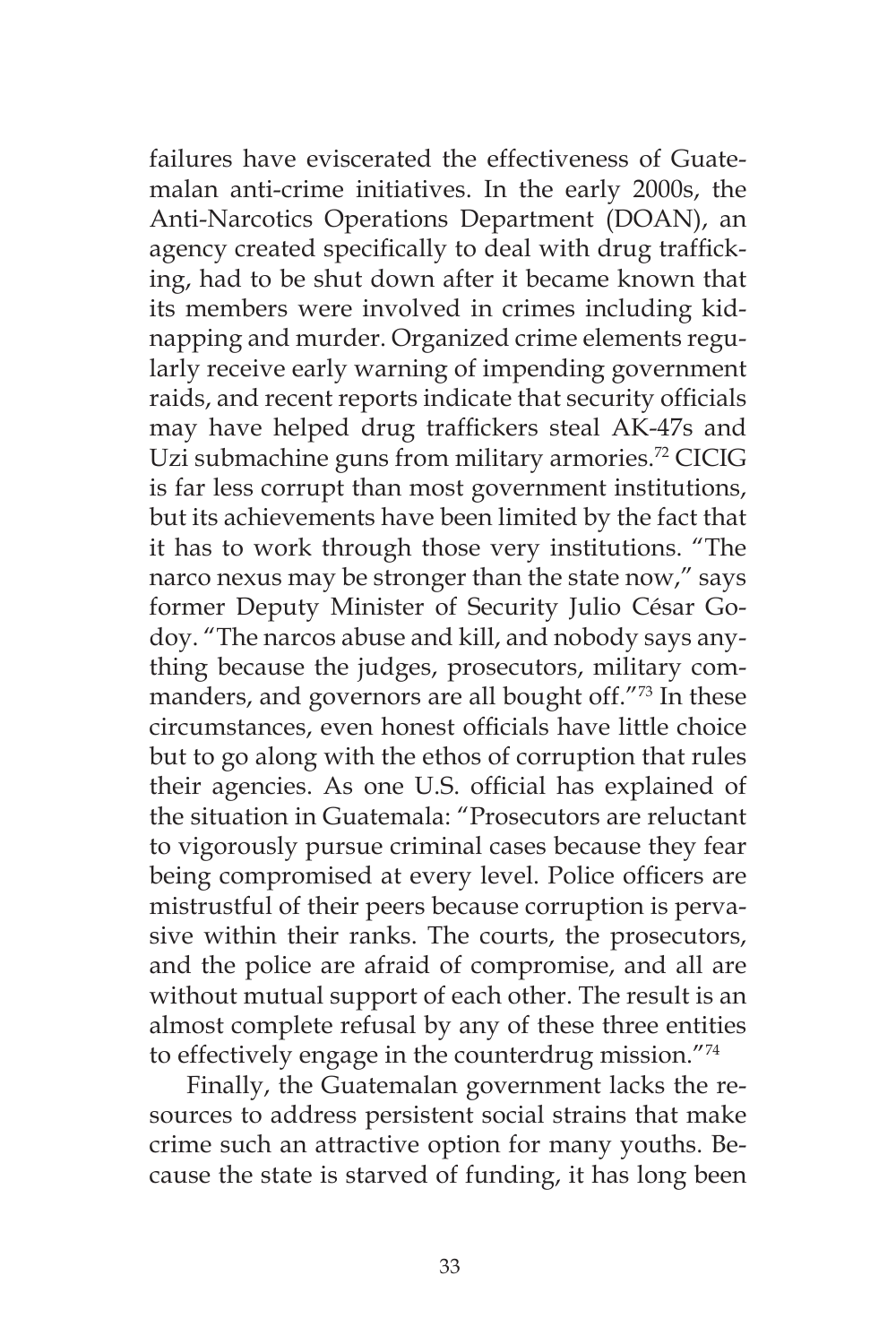unable to provide decent public education, offer basic services in poor neighborhoods, or otherwise combat the effects of extreme poverty. While Colom has spoken to this issue, the Guatemalan political class as a whole has responded anemically to calls for socioeconomic redistribution or even an expansion of publicly funded educational or social outlets. Funding for prevention and rehabilitation programs remains inadequate, and while privately and foreign-funded pilot projects have shown promise, they have not yet been replicated on a wide enough scale to have a nationwide impact. As a result, enforcement-first initiatives like *Plan Escoba* have had only a superficial effect on the gang problem. In fact, by locking up vulnerable youths in overcrowded detention facilities where gang affiliation is crucial to survival, it may have simply reinforced gang loyalties and thereby compounded the crisis. Institutional weakness and deep-seated socioeconomic problems have long left Guatemala vulnerable to internal upheaval, and these issues now stand in the way of any lasting solution to that turmoil.<sup>75</sup>

The government's failure to provide even a minimal level of domestic security has been profoundly corrosive to the national psyche. Persistent violence and unstinting corruption have made Guatemala a society characterized by fear, cynicism, and mistrust. Even those who have not been directly victimized by crime are terrified of its effects. According to a study conducted by USAID, "86 percent of Guatemalans surveyed feel that the level of insecurity facing Guatemala presents a threat to the future well-being of the country, and 45 percent feel that insecurity poses a threat to their own personal security."76 There is no confidence that the government can stem this tide or even protect those citizens who are brave enough to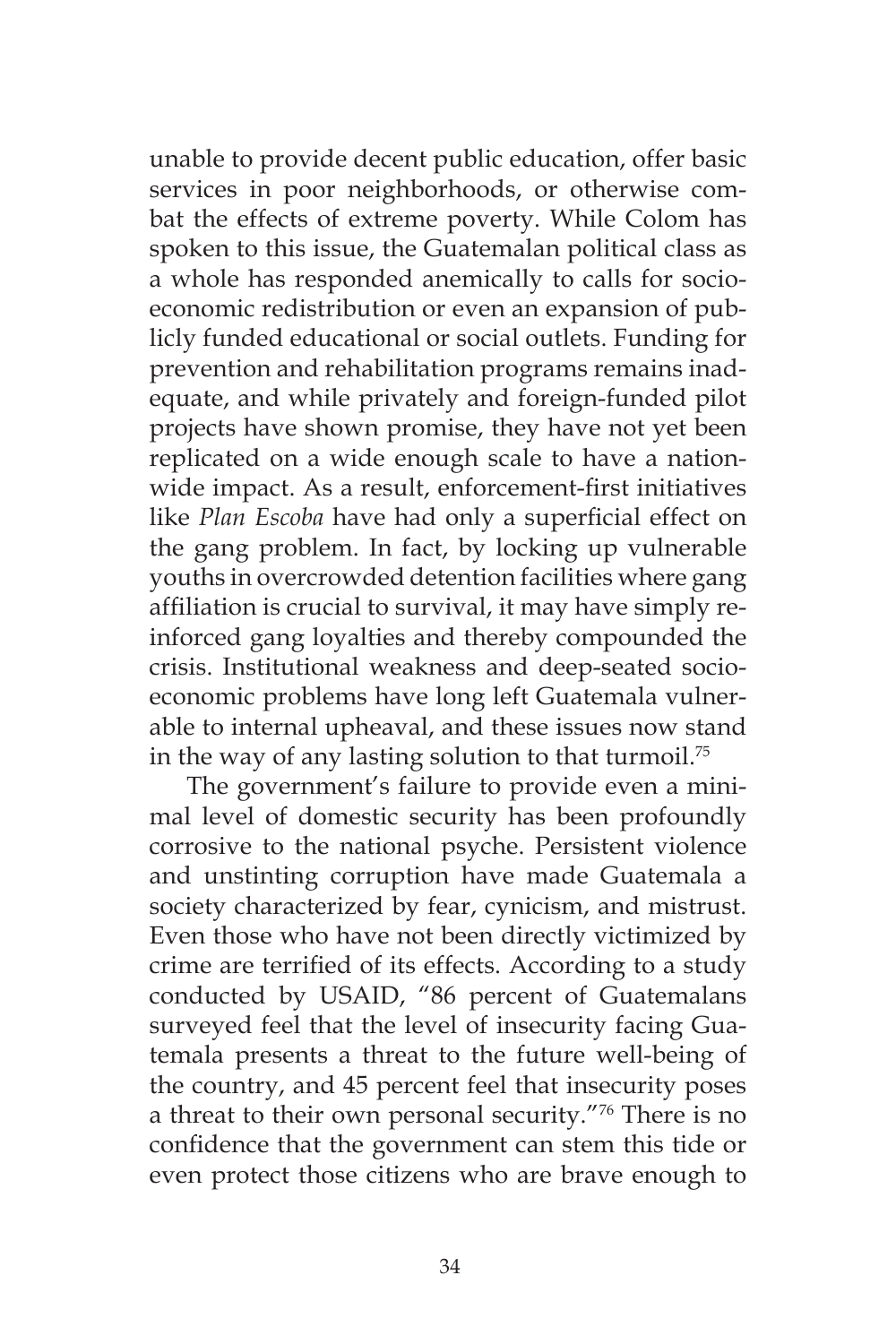confront the perpetrators of violence. "There are no investigations here," says one Guatemalan. "We think we know who did it, but everyone is too scared to say."77 To many Guatemalans, in fact, the forces of order are not simply ineffective; they are downright malevolent. Only 25 percent of the population believes that the police can be trusted, and 73 percent of urban and suburban residents "believe that the police are directly involved in crime." According to the director of CICIG, the entire judicial system has been "invaded by criminal structures" and needs an "exorcism."78

This disillusion touches on the greatest long-term threats posed by organized crime in Guatemala—the degradation of democracy and the erosion of the state. As the authorities fail to protect the population and uphold the rule of law, as DTOs and gangs dominate broad patches of Guatemalan territory, as government institutions are hollowed out from within—in sum, as the Guatemalan government fails to meet the basic requirements of a functioning state—citizens are losing faith in their country's fragile democracy. Only 28 percent of the population had confidence in Colom's government in 2008, and this cynicism extends to the system as a whole. According to *Latinobarómetro*, only 8 percent of Guatemalans think that democracy works better in their country than in the rest of Latin America, the lowest figure in the region.<sup>79</sup> Former Vice President Stein concedes, "Democratic governance is in jeopardy." Indeed, insecurity and official fecklessness are giving voice to authoritarian sentiments. According to a 2004 USAID study, "Guatemalans that perceive insecurity in their communities. . . have less support for the democratic system and the values that define it. Guatemalans cite crime, along with corruption, as one of their top concerns and high levels of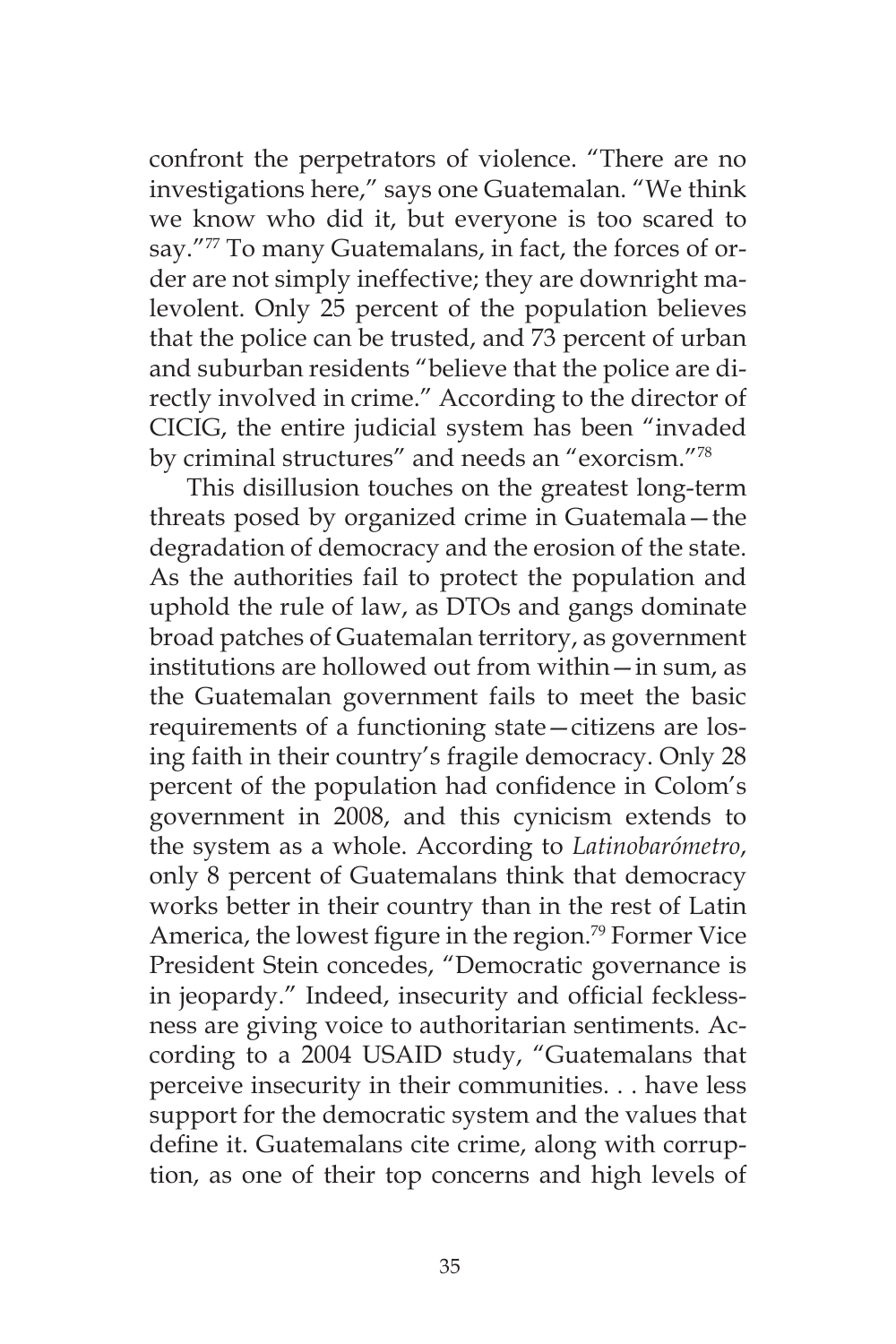crime is cited as the top justification for a military coup." Guatemalans are increasingly turning away from an ineffective democratic state, further depriving it of legitimacy and authority.80

 This trend—with all its pernicious consequences—is already well-underway, and is finding clearest expression in two related phenomena. The first is the privatization of security. With the police either corrupt or overmatched, well-to-do Guatemalans are turning to private security firms for protection. This industry has flourished of late, and private security personnel—who are often well-armed—now outnumber police by roughly 7.5 to 1. The growth of this industry has furnished affluent citizens a measure of security, but it has also reinforced the fact that the state has lost its monopoly on the use of force. Just as troubling, this development has merely underscored the suffocating inequality that suffuses Guatemalan society. The fortunate few can purchase personal safety; the impoverished many cannot. As the state erodes, security is no longer a public good, but rather a luxury available only to those of means.<sup>81</sup>

The second phenomenon is an immensely disturbing trend known as "social cleansing." Citizens frustrated with the state's inability to protect them have taken the logical next step—vigilante violence. Bus companies, store owners, white-collar professionals, and others subject to extortion or intimidation now employ hired thugs to eliminate their tormentors. "Almost every night," reports the *Washington Post*, "teams of gunmen storm into the nation's poorest neighborhoods to seize another man, woman, or teenager deemed guilty of wrongdoing. Almost every morning, another corpse turns up showing signs of torture or strangulation."82 The perpetrators of these execu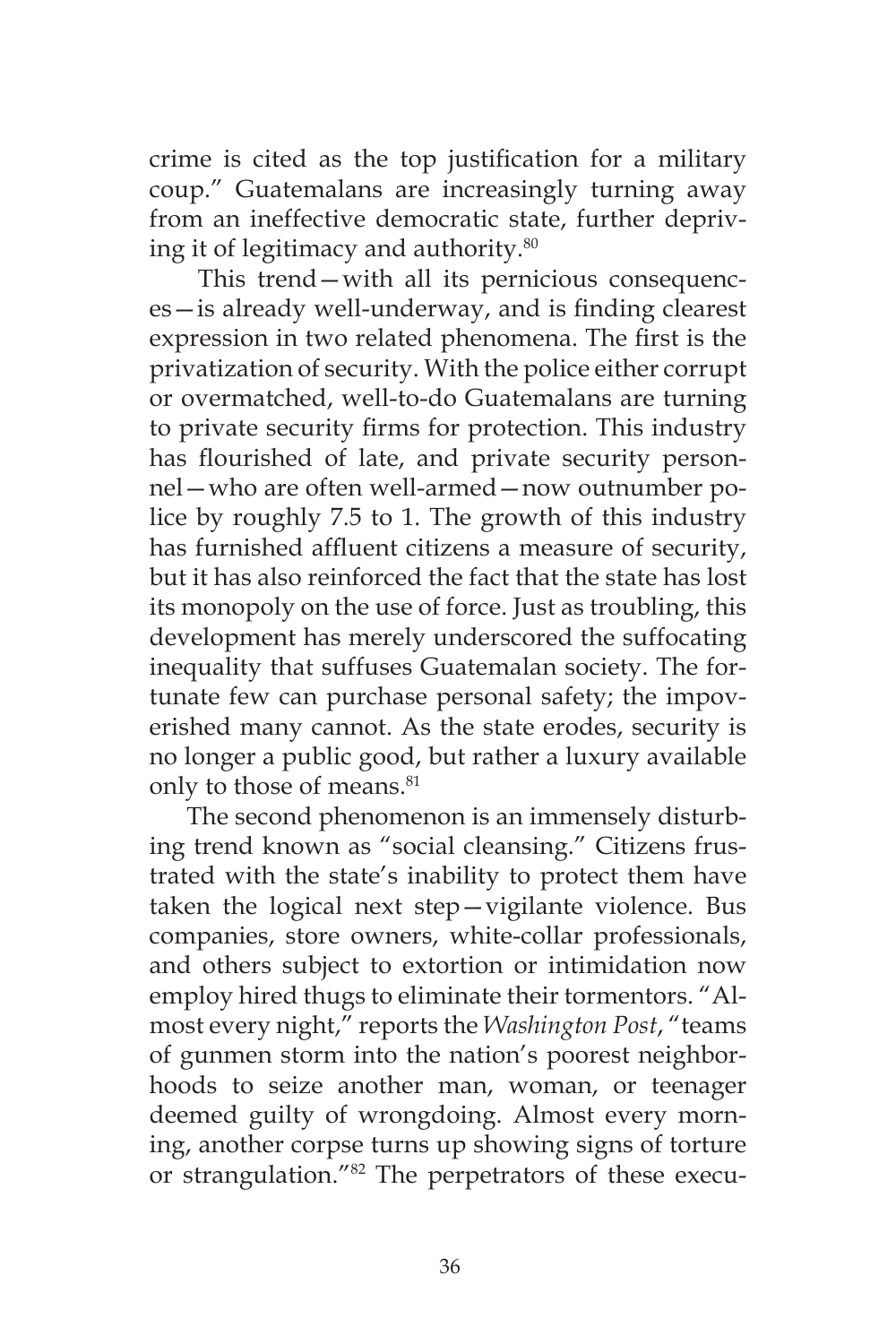tions call themselves "Avenging Angels" and "Justice Makers." They often wear commando-style uniforms, and there is mounting evidence that some vigilantes are off-duty police or military personnel. "We're helping Guatemala to clean up all this garbage," says one vigilante.<sup>83</sup> According to one analysis, extrajudicial executions increased by 60-70 percent from 2001 to 2005 (though this may be a conservative estimate), and the death toll has reached into the hundreds in each of the past several years. Not surprisingly, many of the dead are victims of mistaken identity or simple scoresettling. Ominously, this violence—often directed at residents of poor neighborhoods—has revived memories of the death-squad terror inflicted on much of the population during the civil war. $84$  With the state discredited, Guatemala is descending into vigilantism and chaos.

This development should be a source of concern to observers in both the United States and Latin America. The continued destabilization of Guatemala would provide transnational gangs and DTOs responsible for a large share of drug trafficking into the United States with a safe haven and an improved base of operations. It would impede U.S. counternarcotics operations in Central America, and make the restoration of order in Mexico all the more difficult by providing the Zetas and their rivals with a cross-border sanctuary. Most troubling of all, the collapse or effective evisceration of the Guatemalan state would set a troubling precedent in a region where representative government remains fragile and countries from Mexico to Brazil are facing the same type of threat from organized crime and internal violence. Accordingly, the following section considers options that Guatemalan and U.S. officials might weigh for addressing this crisis.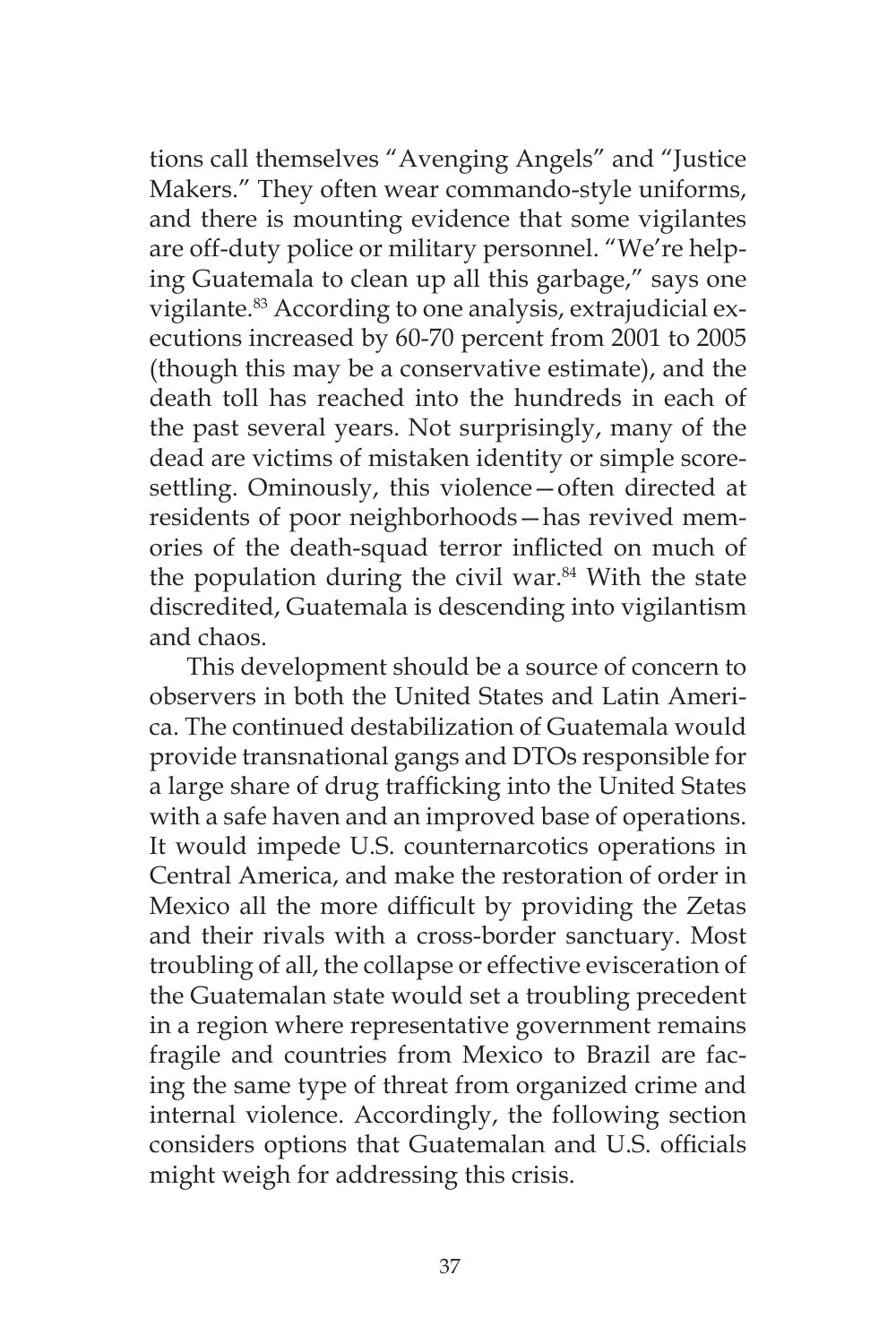# **POLICY IMPLICATIONS**

The first imperative in dealing with organized crime in Guatemala is to understand the depth and complexity of that issue. The current crisis is manifest in the actions of heavily armed, well-funded, ruthless criminal organizations, but it is both rooted in and compounded by a number of powerful, long-running structural factors. A lack of constructive social outlets and economic opportunities, heavy drug consumption in the United States and other destination countries (and, more recently, in Guatemala), ubiquitous official corruption, and the fundamental debility of Guatemalan state institutions have consistently abetted criminal activities and made this challenge exceptionally difficult.

To view the challenge in Guatemala as simply a law enforcement problem is thus to attack it in superficial and unproductive fashion. Just as experts on counterinsurgency and IW emphasize the need to embed the use of force in a larger scheme of military and non-military programs, anti-crime initiatives in Guatemala must address both the symptoms and the underlying causes of the current unrest. Guatemalan officials will need to implement a strategy that combines robust enforcement and security measures with sustained efforts to broaden socio-economic opportunities, combat corruption, and, above all, to build a stronger and more capable state. Such a strategy must include a wide range of complementary initiatives: aggressive, targeted actions against organized crime, an expansion of educational opportunities and basic services, overhauling inefficient and outdated institutions, purging corrupt officials, increasing public and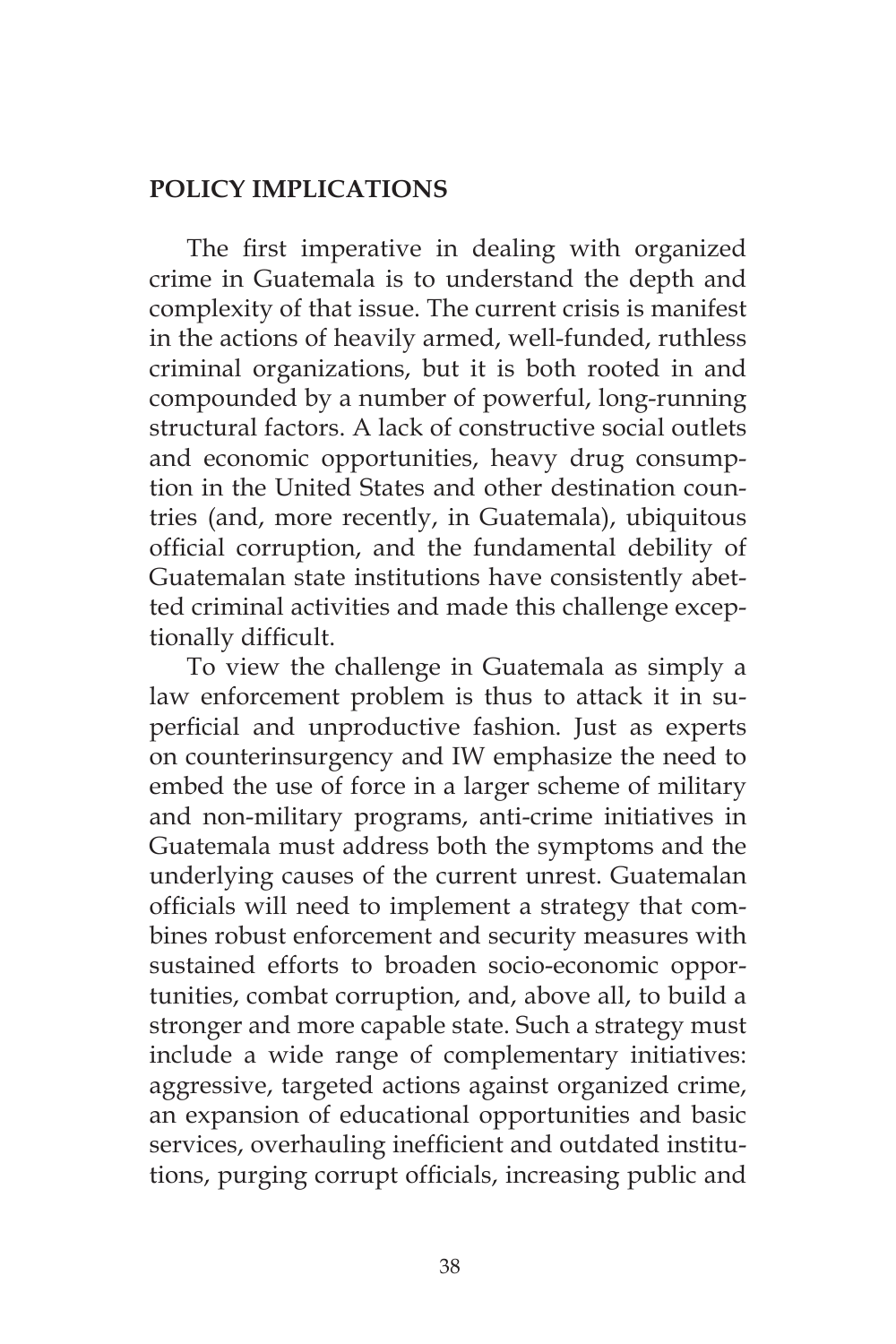private investment in communities, and others. So that government revenues will rise and the rest of these measures will be possible, strengthening the tax code and improving tax collection will also be necessary. Moreover, these initiatives will have to be integrated into a coherent whole. Economic development and institutional reform cannot occur in a climate of violent chaos, while, as the recent experience with *mano dura*  programs in El Salvador and Honduras has shown, enforcement-oriented programs will accomplish little, if not partnered with a more holistic approach.<sup>85</sup>

If this sounds like a daunting task, it is. Grappling with organized crime and building a more effective state will require an unprecedented commitment from Guatemalans of all stripes. Economic elites will have to pay more taxes and acquiesce to a degree of economic redistribution, the political class will have to confront corruption and take social questions seriously, and the rest of the population will have to overcome its ingrained cynicism about government motives and capabilities. Accordingly, a central prerequisite of the strategy outlined above will be the establishment of some sort of national compact between the Guatemalan government, the political class, and civil society. So far, a consensus has been elusive. The well-to-do have traditionally resisted paying more taxes to a corrupt government, the corrupt have shown little interest in exposing their own transgressions, and the political system remains polarized and fragmented. This last problem was on display in early 2009, when accusations of murder and corruption against Colom provoked dueling demonstrations by his mostly rural, lower-class supporters and the urban, middle, and upper-class groups that opposed his election.<sup>86</sup>

Yet there is reason to hope that this political paral-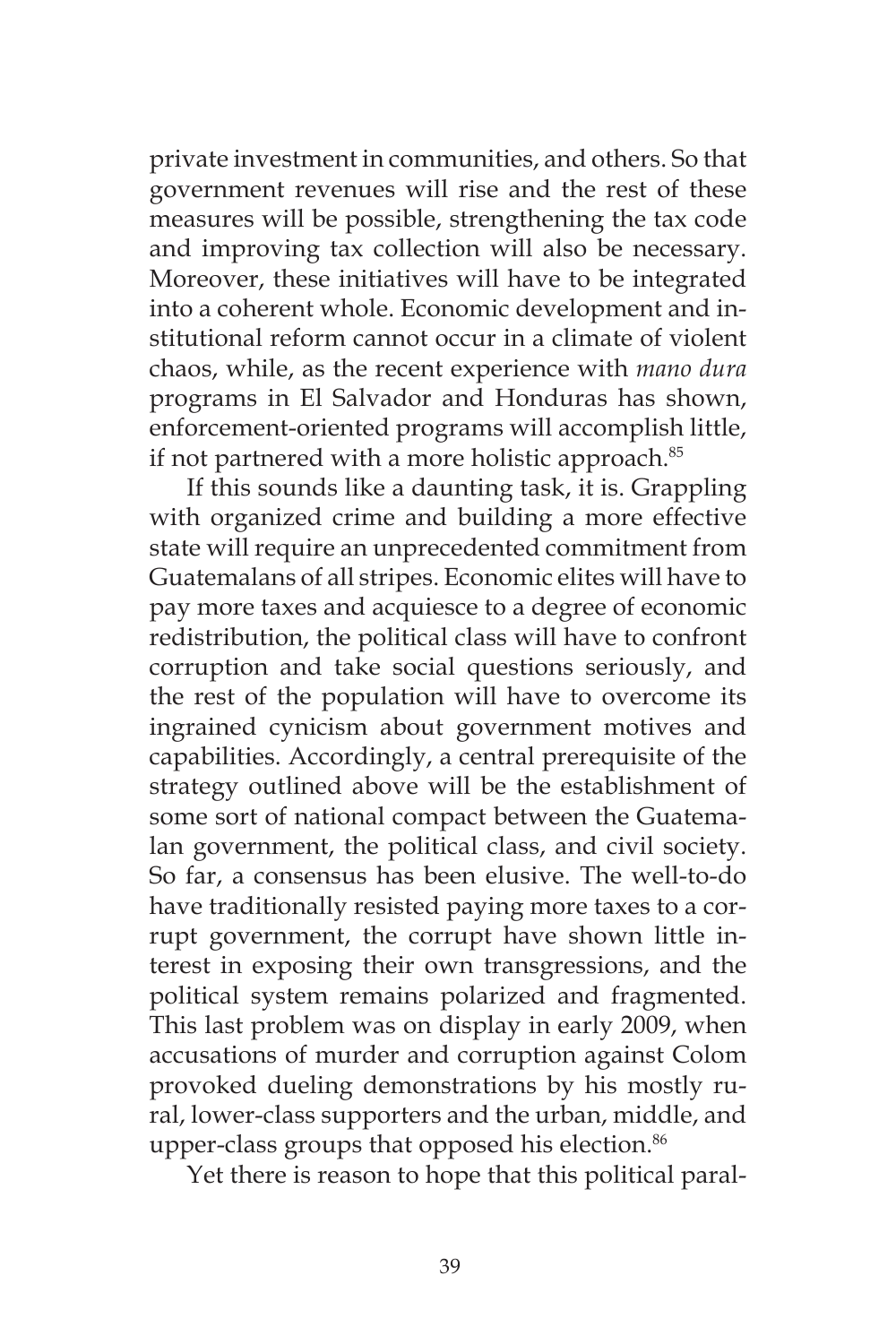ysis may eventually be overcome. Popular frustration with crime and disorder is on the rise, pushing important sectors of society toward the conclusion that the costs of a more assertive strategy are worth bearing. In early 2009, Colom succeeded in getting the Catholic Church and civil society organizations to approve the government's national security agenda, and he wrangled a \$1 billion security budget (an increase over the recent past) out of the Congress. As crime imposes a rising toll on the private sector, the business class has clamored for a stronger government response and has slowly become more receptive to the need for social investment and poverty-reduction programs. As the business class moves in this direction, it may gradually pull its political patrons along. In Mexico and Colombia, the current governments have turned popular anger at persistent internal violence into a political consensus in support of aggressive government action coupled with ambitious state-building projects; the task for Colom and his successors will be to do the same.<sup>87</sup>

While the impetus for any such strategy must come from within Guatemala, the United States will have an important supporting role to play. Various U.S. agencies have extensive experience in wrestling with the type of problems now manifest in Guatemala, and U.S. assistance can serve as a force-multiplier for Guatemalan initiatives.<sup>88</sup> For the most part, this does not mean starting from scratch. The State Department, DEA, Federal Bureau of Investigation (FBI), USAID, and other U.S. organizations have long been active in Guatemala, and in 2008, the U.S. Congress approved the Merida Initiative, a regional counternarcotics program that includes \$6-18 million per year for Guatemala. As part of the same general package, Guatemala will also receive a roughly equivalent amount in Me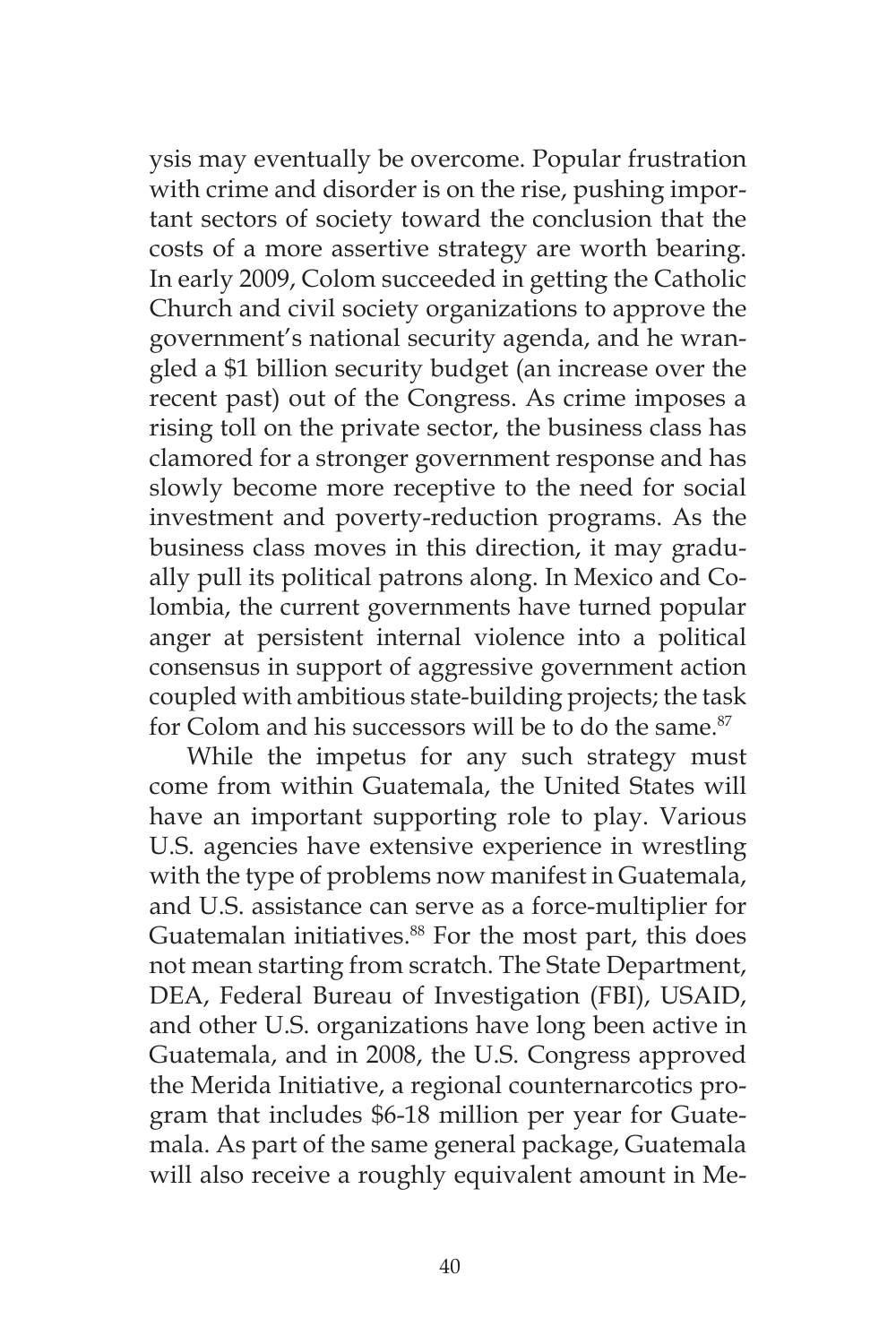rida support funds administered by USAID.<sup>89</sup>

Still, these programs need to be seen as the beginning, rather than the culmination, of U.S. support for security and stability in Guatemala. U.S. aid to Guatemala actually fell (in both absolute and real-dollar terms) between 2002 and 2007, and insufficient resources are a problem for nearly every U.S. program in Guatemala. While the Merida Initiative will provide a limited infusion of new resources, it is slated to last just 3 years. This is not a sufficient time horizon—the current crisis in Guatemala (and in Latin America more broadly) has taken shape over decades if not longer, and containing it will also be a lengthy process. It may thus be necessary for resource levels to rise modestly. Greatly expanded U.S. assistance is clearly not feasible given current American commitments and priorities. But devoting an extra \$30-40 million per year to U.S. programs in Guatemala would represent a large proportional increase in U.S. assistance while adding only a small burden to the overall foreign aid budget. And if this assistance helps head off a more acute crisis, it will generate long-term savings for the United States.<sup>90</sup>

Just as the Guatemalan government will need to combine law enforcement programs, social and economic initiatives, institution-building, and other measures, U.S. policy should emphasize a holistic, integrated approach to combating instability. American policy should combine sustained, long-term efforts to address the structural enablers of violence with more immediate, enforcement-oriented measures that will produce visible successes and help restore government credibility. Similarly, U.S. officials must be attuned to the multiplier effect that can result from coordinated action on several fronts—the way that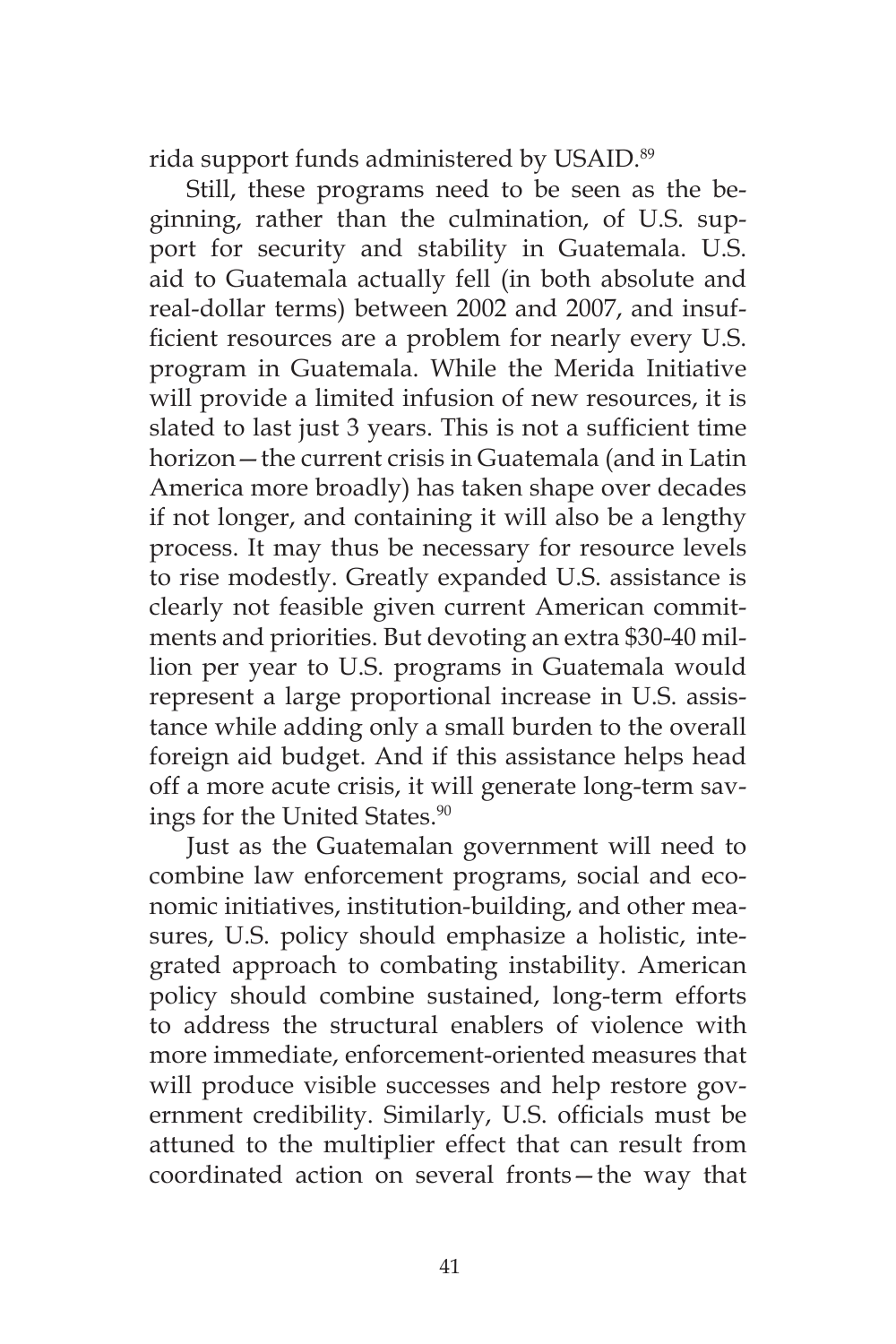reducing police corruption induces greater community cooperation and thus better intelligence, the way that enforcement measures against a certain criminal organization can create space for social and educational projects in a specific neighborhood, and so on. Finally, with numerous U.S. agencies involved in this process, it is imperative that American officials forge a common strategic outlook and make effective use of existing mechanisms (such as the "Country Team") for substantive interagency coordination. This is especially the case with counternarcotics programs, which involve myriad offices and agencies and continue to be plagued by a lack of collaboration between participants.<sup>91</sup>

Within this framework, there are a number of issues that merit particular attention. With respect to security and enforcement, it is crucial to leverage intelligence and law enforcement assets so as to improve the quality (not necessarily the quantity) of arrests. While Guatemala has not gone as far as its neighbors in enacting *mano dura* anti-gang programs, Plan Escoba and other police initiatives have shown a similar tendency to scoop up and incarcerate large numbers of suspected gang members. Unfortunately, these sweeps are neither effective nor resource-efficient. They tax Guatemala's already-strained police and prison capacities and do little lasting harm to the maras. Most of the individuals arrested are low-level operatives who possess few specialized criminal skills and are easily replaced by the *maras* or the DTOs.

A more effective approach would be to target *mara* and DTO leadership elements, operatives who possess valuable skills (such as experience in money laundering or electronic surveillance), and the experienced *sicarios* (hit-men) who are responsible for much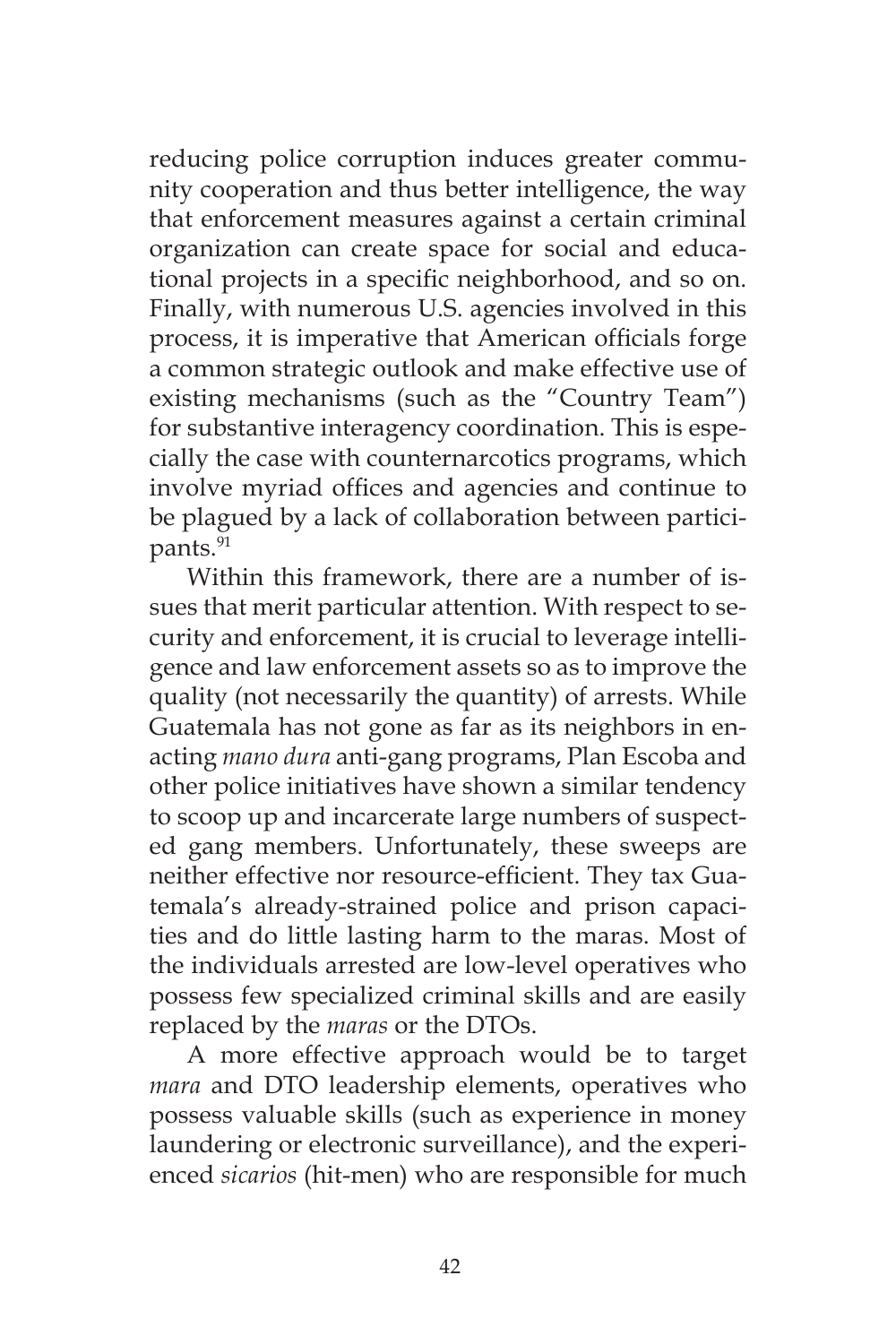of the violence. (This latter category is actually smaller than one might think; according to one U.S. official, perhaps 80 percent of murders are committed by 20 percent of murderers.)<sup>92</sup> This key player approach will place a premium on information-sharing, but it will also entail helping Guatemalan law enforcement agencies build the capabilities—witness protection, a greater capacity for wire-tapping and undercover operations—necessary to undertake successful prosecutions against organized crime higher-ups. Similarly, Immigrations and Customs Enforcement (ICE) would do well to improve information-sharing on deportees with gang or criminal backgrounds, as current procedures relay only limited information—sometimes not made available until the deportee in question has already arrived in his or her home country—to Guatemala and other recipient nations.

A necessary counterpart to better targeting and information-sharing will be a redoubled campaign to attack the financial disadvantage the government currently faces. At present, the PNC is out-gunned by the criminals because the government is being out-spent by them. As mentioned above, while Colom obtained a \$1 billion security budget in 2009, the proceeds from drugs smuggled through Guatemala may be as much as \$10 billion annually. Over the long term, redressing this imbalance will require raising greater tax revenues and thereby expanding the government's resource base. In the short term, it is essential that U.S. and Guatemalan officials tackle the other side of this problem by attacking the finances of criminal organizations. In particular, U.S. agencies with experience in disrupting illicit financial flows can help refine Guatemala's emerging anti-money laundering laws and train the personnel to enforce this regime. They can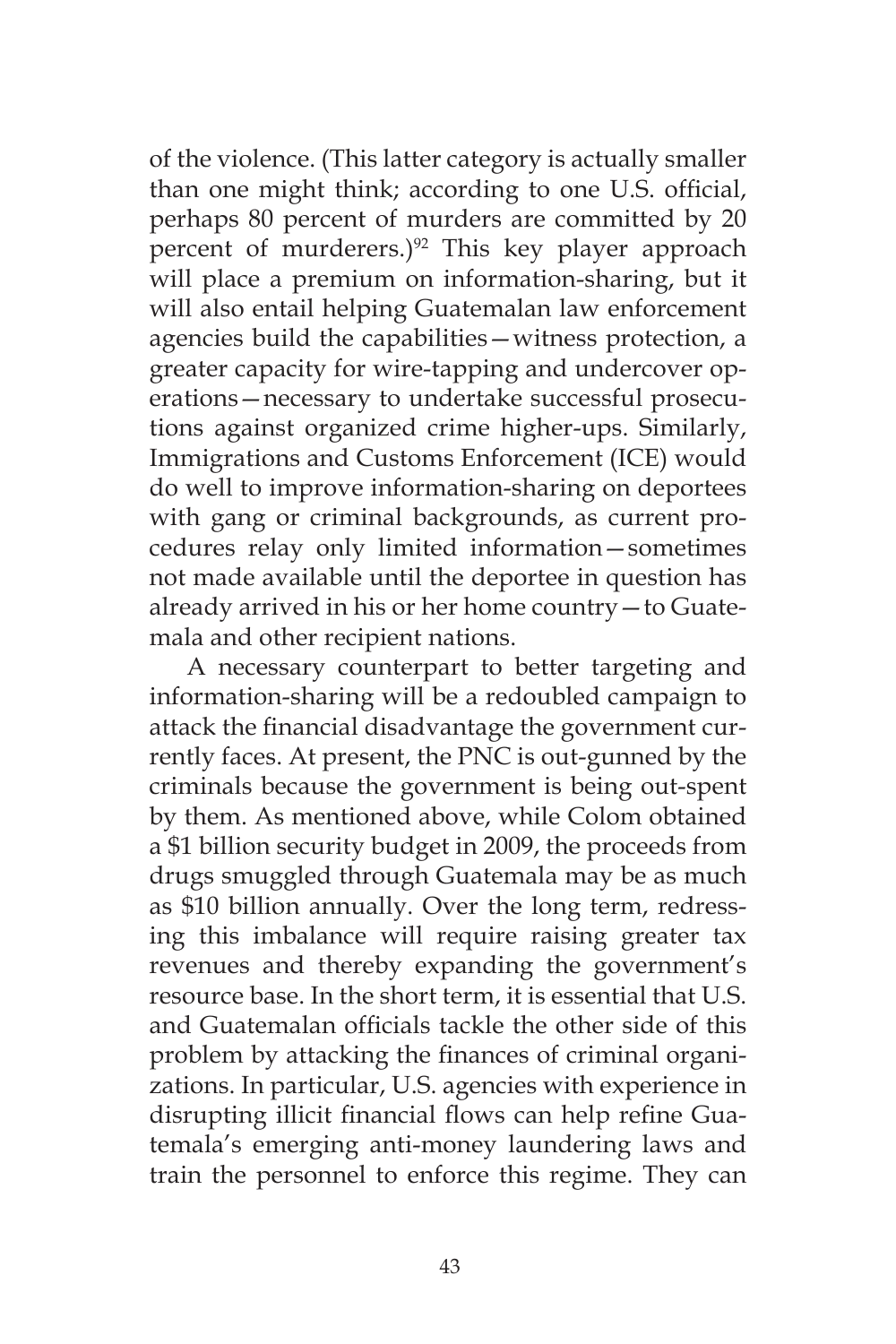also aid Guatemala in developing more effective asset forfeiture laws (so that the government can avail itself of resources seized from the cartels) and building a centralized tracking system to ensure that these assets do not disappear into the pockets of corrupt officials. As the State Department recently reported, these measures are central to evening the financial mismatch between the government and organized crime.<sup>93</sup>

As recent experience has shown, aggressive enforcement strategies will produce desired results only if carried out by competent, honest officials. Addressing current deficiencies in the PNC and other law enforcement organizations will require thoroughgoing institutional reform over a long period. In the interim, it will be necessary to find more immediate ways of improving police performance, if only at the margins. High levels of corruption notwithstanding, there are pockets of trustworthy, courageous Guatemalan security personnel. U.S. policy should seek to identify these groups, augment their capabilities, and gradually build a core of reliable law enforcement professionals. The United States possesses several tools that can be useful in this regard: personnel exchanges with U.S. law enforcement agencies, interaction with police officers from Washington, DC, Los Angeles, and other cities where community policing techniques have been used to good effect, and assistance in training and vetting the small, elite forces that will be needed to carry out sensitive operations.<sup>94</sup>

More effective police will need to be supported by a more effective judicial system. As discussed above, Guatemala's institutions are simply too weak at present to support any meaningful law and order program. Corruption, a lack of laws tailored specifically to fighting organized crime, insufficient training for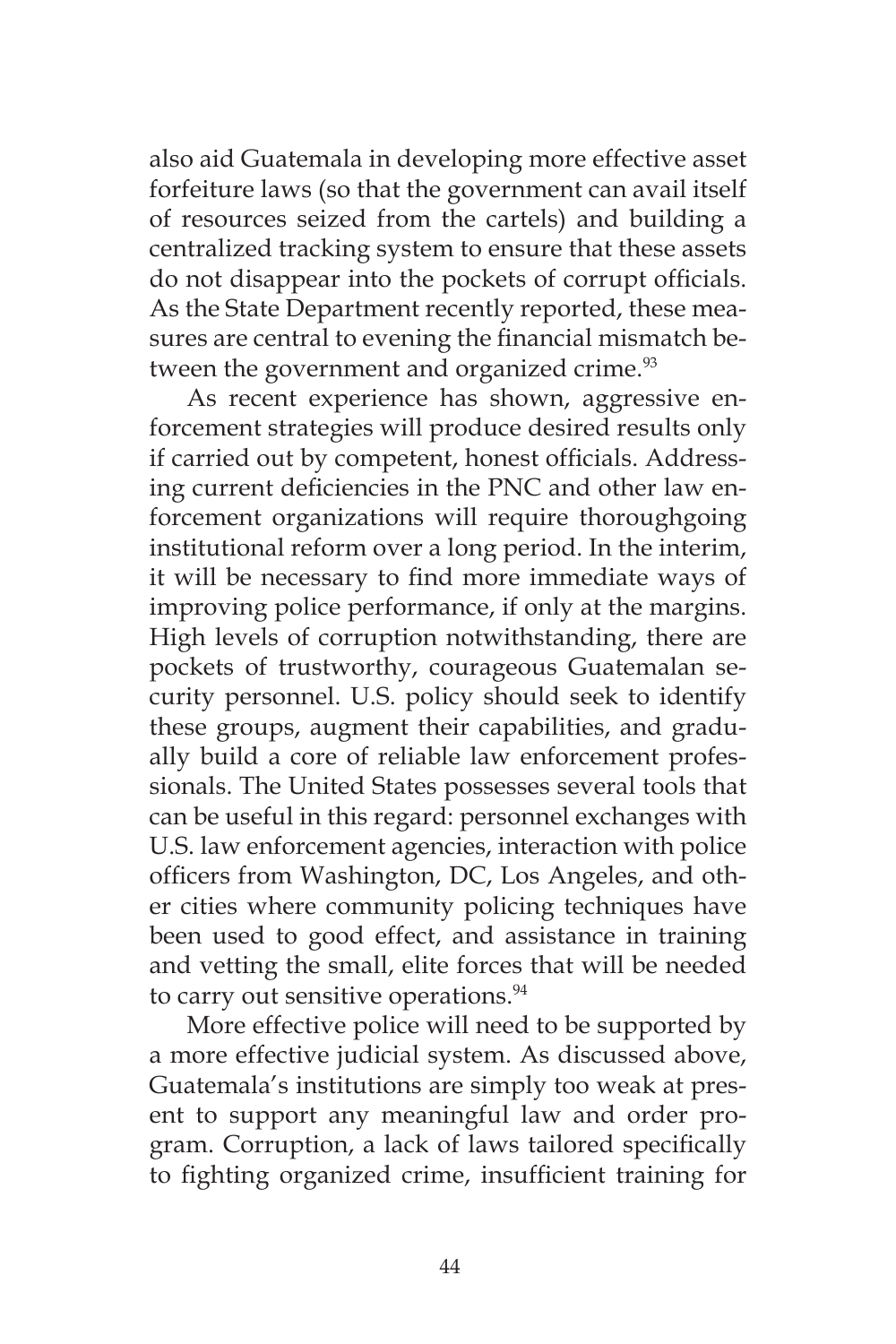prosecutors and investigators, and even the simple absence of administrative and physical infrastructure have rendered the judicial system an embarrassment and fed public alienation. Redressing these weaknesses will need to be an important part of any comprehensive U.S. assistance strategy. U.S. agencies can assist the Guatemalan judiciary in developing specific anti-gang laws, provide training for investigators and forensic examiners, and offer assistance in developing effective prosecution strategies. At an administrative level, USAID should emphasize the development of personnel and management systems that reward good performance. The key in all this is to take a buildingblock approach: Start with small, basic tasks that can form a foundation for more ambitious measures later on. In some cases, USAID is already involved in promising pilot programs oriented along these lines. Cooperation with the Public Ministry has led to more effective investigative techniques and increased the number of murder prosecutions in Guatemala City. The construction of 24-hour courts in Villa Nueva has helped streamline a notoriously slow judicial process and ensure that those accused of a crime go before a judge in timely fashion. Given additional resources, it may be possible to expand upon these programs and begin to undertake system-wide initiatives.<sup>95</sup>

This mixture of selective engagement and institutional reform should form the basis of U.S. policy toward the Guatemalan military as well. The military is currently prohibited from participating in domestic policing missions due to its human rights record, but because the PNC is so often outgunned and overstretched, the armed forces are being tacitly reintegrated into this role. As this happens, it makes sense for the United States to engage and build the capacity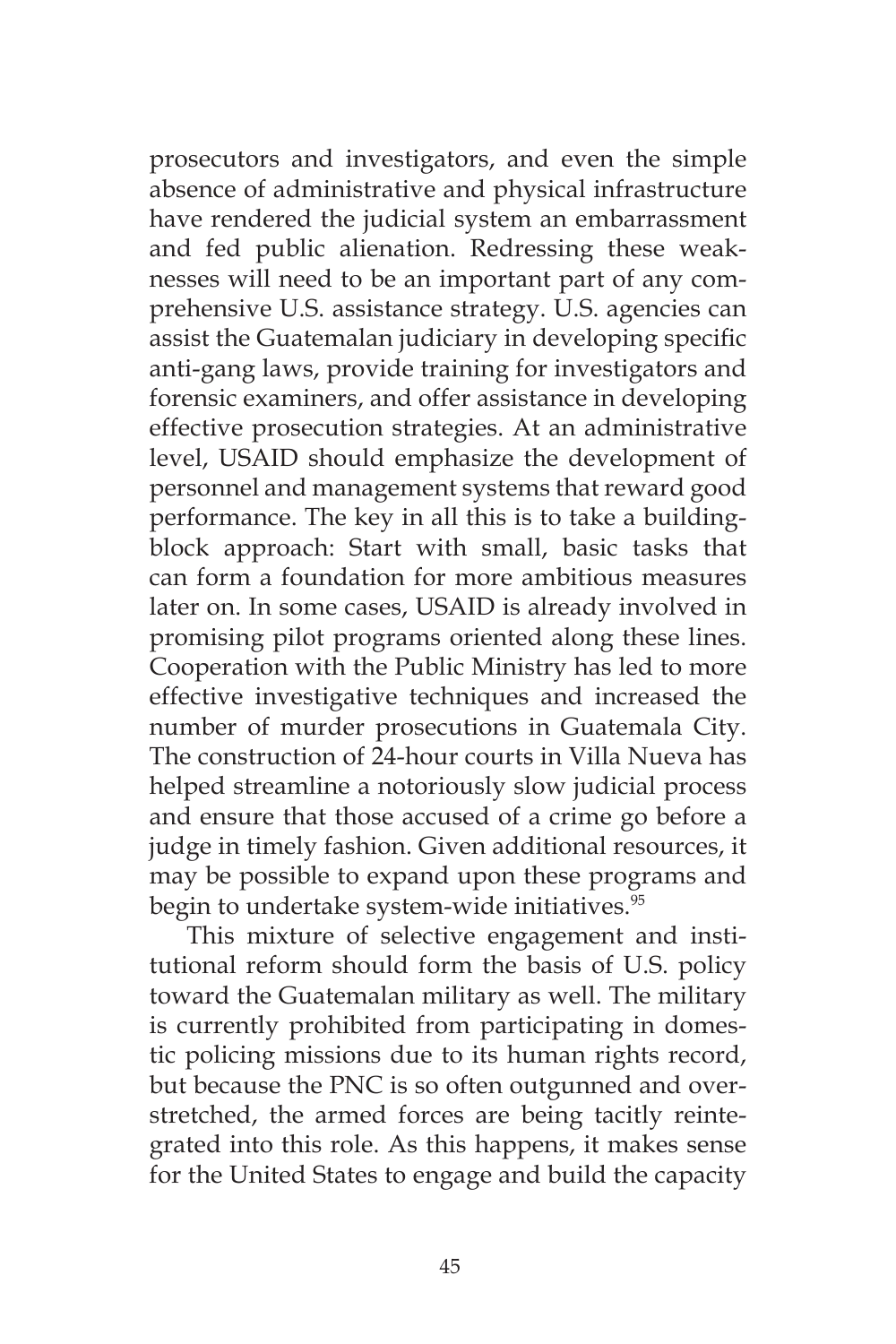of those units involved in interdiction activities (as the State Department is doing on a limited scale through a partnership with Guatemala's Joint Task Force Fuentes), but U.S. offficials should also work to ensure that Guatemalan military institutions continue to develop in a way compatible with democratic norms. Over the past decade, one of the more successful U.S. programs in Colombia has been to provide financial, technical, and political support to the office charged with investigating human rights abuses by the military, and a similar effort may be useful in Guatemala.<sup>96</sup>

U.S. policy must also address the social conditions that provide a steady stream of recruits for *maras*, *pandillas*, and other criminal organizations. The need is not for programs like *Plan Escoba*, which lock up Guatemalan youths without offering them any meaningful alternative to gang membership. The need is to invest in education, vocational training, and afterschool activities that will keep kids off the streets and give them some hope of succeeding in a licit line of work. Similarly, it will be necessary to strengthen the network of organizations and programs that focus on reintegrating ex-gang members into society and thereby lessening the chances of recidivism.

To its credit, USAID and its partner organizations have been very active in exploring these sorts of programs. The "Challenge 10" television show (partially funded by USAID) depicted ex-gang members cooperating to start small businesses, and follow-on projects placed around 170 former *mareros* in gainful employment as of November 2009. Over the past several years, USAID has also worked with rotary clubs, churches, and other civil society organizations to establish several community centers where Guatemalan youths can learn to use computers, take classes in a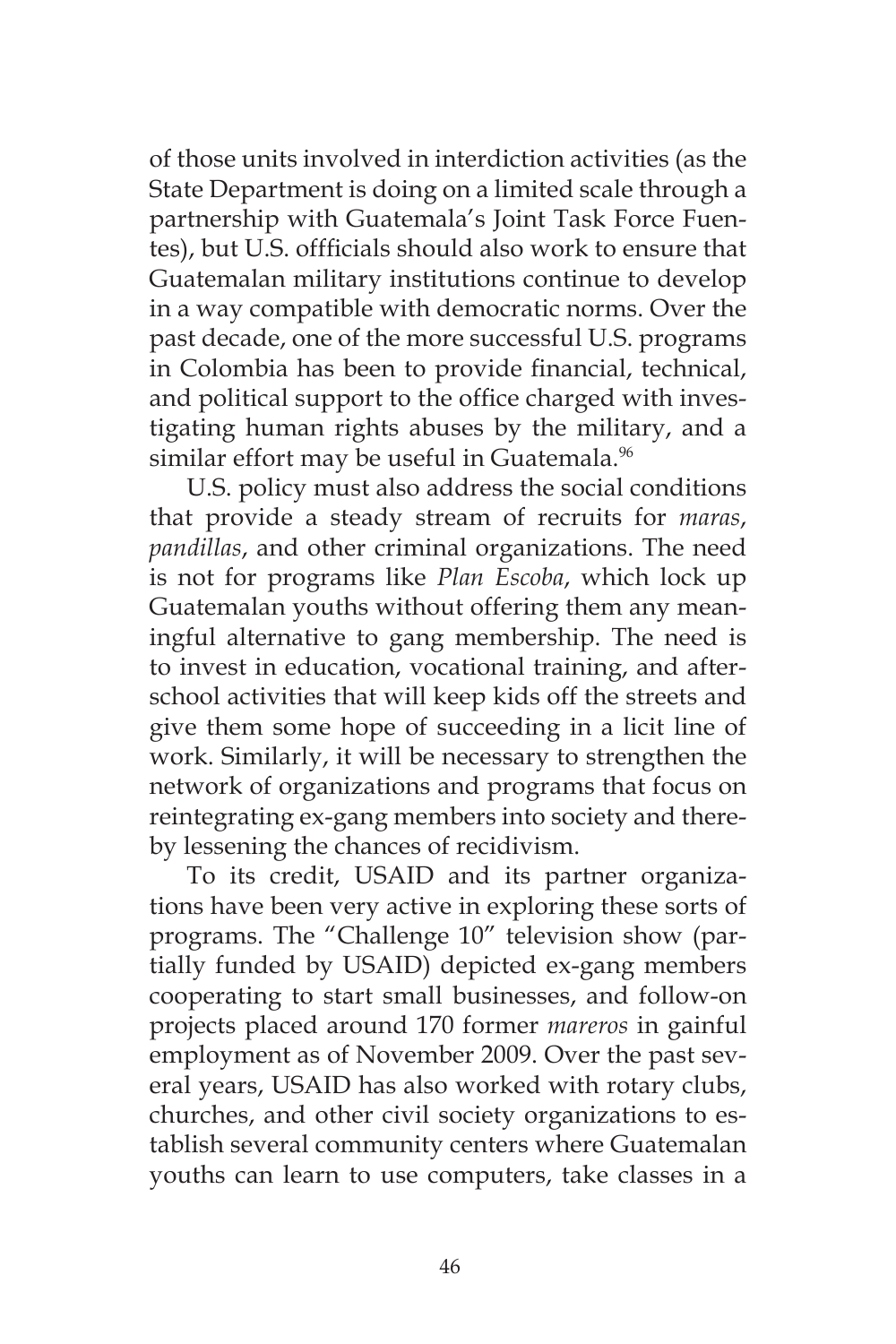trade, or simply hang out. The centers offer community members access to constructive activities, a chance at self-improvement and, not least of all, a refuge from the trouble and insecurity that they would otherwise encounter. They are also extremely cost-effective. Start-up costs run about \$16,000, and because the centers are often based in spaces donated by churches and rely on volunteers for staffing, they cost just a few hundred dollars per month to sustain. If this sort of initiative can be partnered with expanded educational opportunities, it can provide young Guatemalans with an alternative to gang membership and crime.<sup>97</sup>

As the Challenge 10 and community center programs illustrate, the social and economic aspects of Guatemala's crime problem are best addressed not through direct resource transfers from U.S. agencies to poor Guatemalans, but by emphasizing public-private partnerships that encourage communities to invest in themselves. Mobilizing private business, the churches, and other civil society groups entails a number of benefits: it brings additional resources (both financial and human) to bear on the problem, taps into social networks that can provide young people with means of emotional support outside of the gangs, and fosters a shared sense of purpose between the government and important groups of citizens. Accordingly, facilitating these partnerships should be a key aspect of U.S. policy, especially given the resource constraints that prevail in Guatemala.

If American officials are serious about combating insecurity in Guatemala, they must also face up to the reality that a large chunk of the money that funds organized crime in that country (and elsewhere in Latin America) comes from the consumption of illegal narcotics in the United States. Since the unveiling of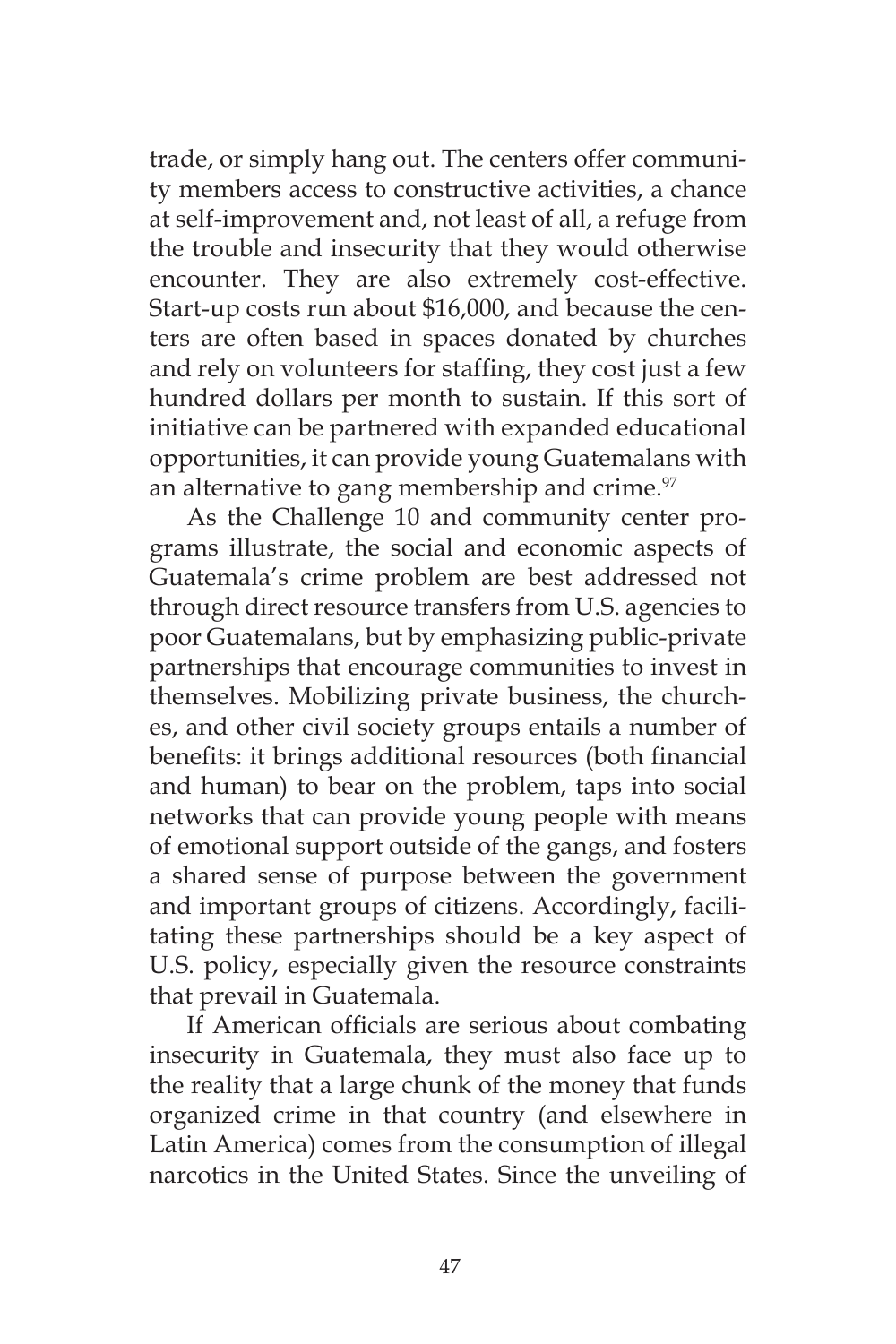Plan Colombia roughly a decade ago, the increasing emphasis on combating drug-related violence abroad has not been matched by sustained, intensive efforts to deal with the demand side of the equation. Funding levels for domestic demand restriction activities fell as a percentage of the U.S. counterdrug budget between 2001 and 2008, the budget for anti-drug advertising fell by more than half under the Bush administration, and the approval of the Merida Initiative occurred concurrent to a \$73 million cut in domestic treatment programs. Outlining a comprehensive demand-side strategy is beyond the scope of this paper, but it is clear that the United States will need to devote greater resources, greater political will, and greater creativity to dealing with its homegrown contributions to narcotrafficking and drug violence in Latin America.<sup>98</sup>

This list of measures should be considered suggestive rather than definitive or exhaustive. Combating crime, ameliorating social ills, and correcting institutional decay are far from exact sciences, and a capacity for innovation and adaptation will be vital in addressing these issues. Accordingly, U.S. officials must remain flexible in dealing with what promises to be a fluid, dynamic situation. The need is for what Francis Fukuyama has called the policy "entrepreneur," the creative problem solver "willing to experiment with new approaches, to learn from others, and more important, to abandon initiatives that are not bearing fruit."99 As the United States and its partners seek to deal with the security challenges taking shape in Guatemala and across Latin America, Fukuyama's exhortation offers a worthy ethos.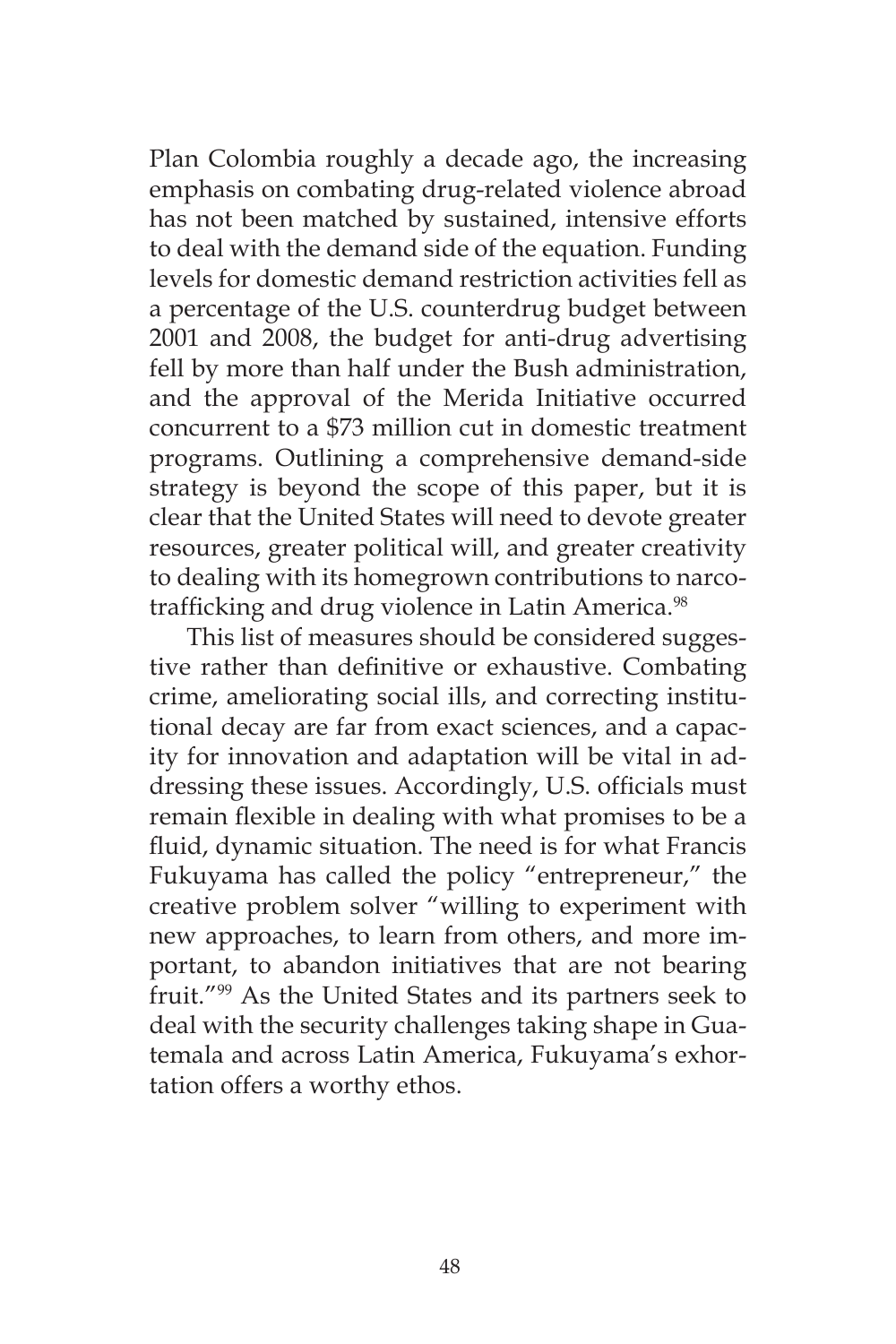#### **ENDNOTES**

1. Miguel Angel Centeno, *Blood and Debt: War and the Nation-State in Latin America*, University Park, PA: Penn State University Press, 2003.

2. "Latin America Tops Murder Tables," *BBC News,* November 26, 2008, available from *news.bbc.co.uk/2/hi/americas/7750054. stm*; Paulo Sérgio Pinheiro, "Youth, Violence, and Democracy," *Current History*, February 2007, pp. 64-69; John P. Sullivan, "Transnational Gangs: The Impact of Third Generation Gangs in Central America," *Air & Space Power Journal* (Spanish Ed.), Second Trimester 2008, available from *airpower.maxwell.af.mil. apjinternational/apj-s/2008/2tri08/sullivaneng.htm;* Vanda Felbab-Brown, "Tackling Transnational Crime: Adapting U.S. National Security Policy," July 18, 2008, available from *www.brookings.edu/ articles/2008/spring\_latin\_america\_felbabbrown.aspx?p=1.* To see the way that post-Cold War changes in international commerce, politics, and communications technology have facilitated this phenomenon, see Moisés Naím, *Illicit: How Smugglers, Traffickers, and Copycats are Hijacking the Global Economy,* New York: Anchor Books, 2005.

3. The preceding two paragraphs draw on Hal Brands, "Third-Generation Gangs and Criminal Insurgency in Latin America," *Small Wars Journal,* July 2009, available from *smallwarsjournal.com/blog/journal/docs-temp/269-brands.pdf;* George Grayson, "Los Zetas: The Ruthless Army Spawned by a Mexican Drug Cartel," *Foreign Policy Research Institute E-Notes,* May 2008, available from *www.fpri.org/enotes/200805.grayson.loszetas. html;* William Langewiesche, "City of Fear," *Vanity Fair,* April 2007, available from *www.vanityfair.com/politics/features/2007/04/ langewiesche200704.*

4. See the sources cited in note #3 above, and note #5 below.

5. See, for instance, John P. Sullivan, "Third Generation Street Gangs: Turf, Cartels, and Netwarriors," *Transnational Organized Crime,* Vol. 3, No. 2, Autumn 1997, pp. 95-108; Max Manwaring, *A Contemporary Challenge to State Sovereignty: Gangs and Other Illicit Transnational Criminal Organizations in Central America, El Salvador, Mexico, Jamaica, and Brazil,* Carlisle, PA: Strategic Studies Institute, U.S. Army War College, December 2007; *idem, Street*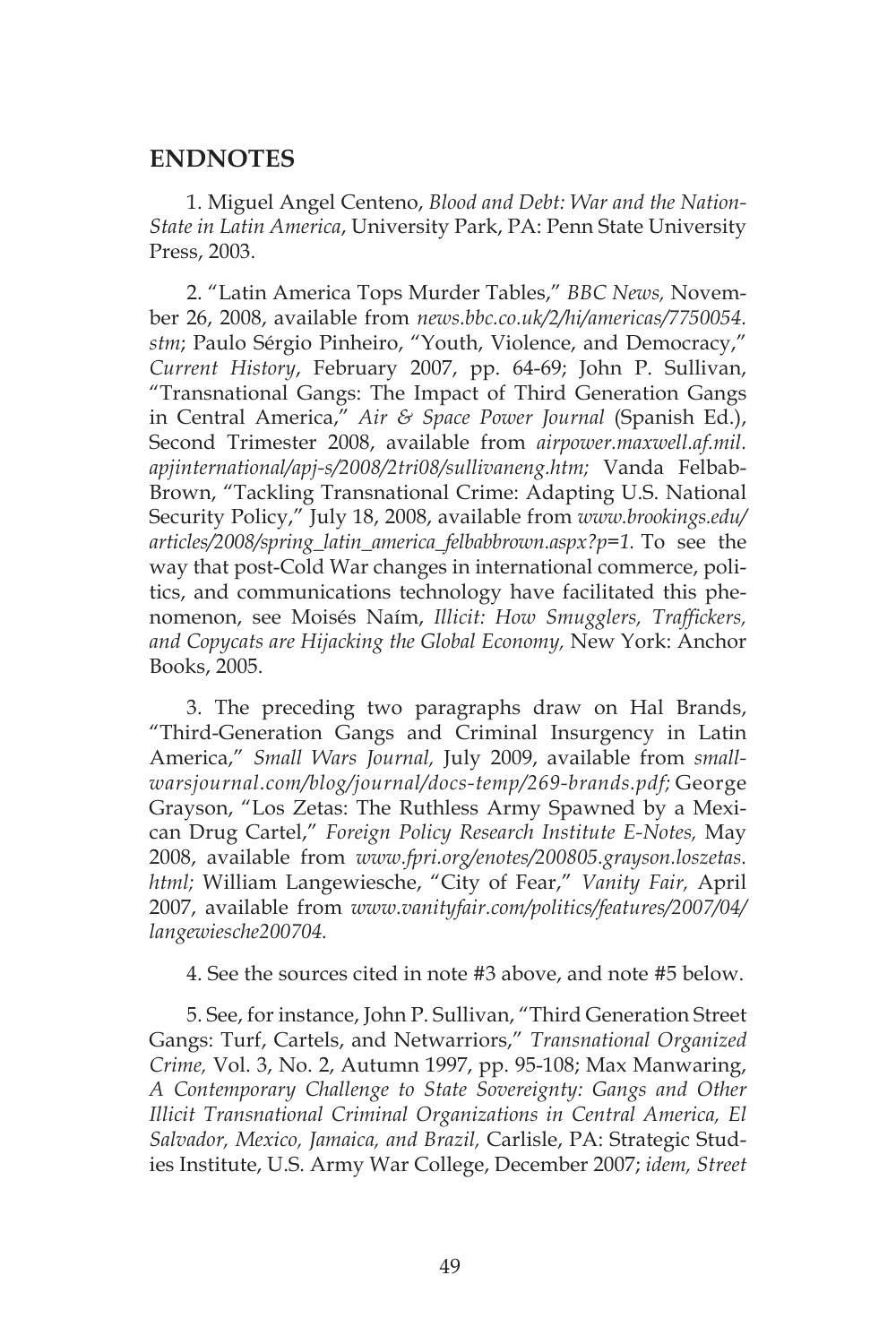*Gangs: The New Urban Insurgency,* Carlisle, PA: Strategic Studies Institute, U.S. Army War College, March 2005.

6. Department of Defense, *Irregular Warfare (IW) Joint Operating Concept (JOC),* September 11, 2007, pp. 1-6, available from *www.dtic.mil/futurejointwarfare/concepts/iw\_joc1\_0.pdf.* 

#### 7. *Ibid.*

8. See, for instance, UN Office on Drugs and Crime, *Crime and Development in Central America,* New York: United Nations, May 2007, pp. 25-38; U.S. Agency for International Development, *Central America and Mexico Gang Assessment,* Washington, DC: Office of Regional Sustainable Development, April 2006.

9. For recent assessments, see Scott Stewart and Alex Posey, "Mexico: The War with the Cartels in 2009," *Stratfor,* December 9, 2009, available from *www.stratfor.com/weekly/20091209\_mexico\_ war\_cartels\_2009?ip\_auth\_redirect=1;* Hal Brands, *Mexico's Narco-Insurgency and U.S. Counter-Drug Policy,* Carlisle, PA: Strategic Studies Institute, U.S. Army War College, May 2009.

10. Stephanie Hanson, "Brazil's Powerful Prison Gang," New York: Council on Foreign Relations Backgrounder, September 26, 2006, available from *www.cfr.org/publication/11542/;* Samuel Logan, "Riots Reveal Organized Crime Power in Brazil," *International Relations and Security Network,* May 18, 2006.

11. Kevin Casas-Zamora, "Guatemalastan: How to Prevent a Failed State in Our Midst," Washington, DC: Brookings Institution, May 22, 2009, available from *www.brookings.edu/opinions/2009/0522\_guatemala\_casaszamora.aspx;* Michael Deibert, "Guatemala's Death Rattle: Drugs vs. Democracy," *World Policy Journal,* Vol. 25, No. 4, Winter 2008/2009, pp. 167-168.

12. On murder rates, see "Guatemala: A Civil War's Continuing Legacy," *Stratfor,* August 14, 2007, available from *www. stratfor.com/guatemala\_civil\_wars\_continuing\_legacy;* Council on Hemispheric Affairs, "Guatemala: Central American Crime Capital," February 2009, available from *www.coha.org/guatemala-%e2%80%93 central-american-crime-capital/.*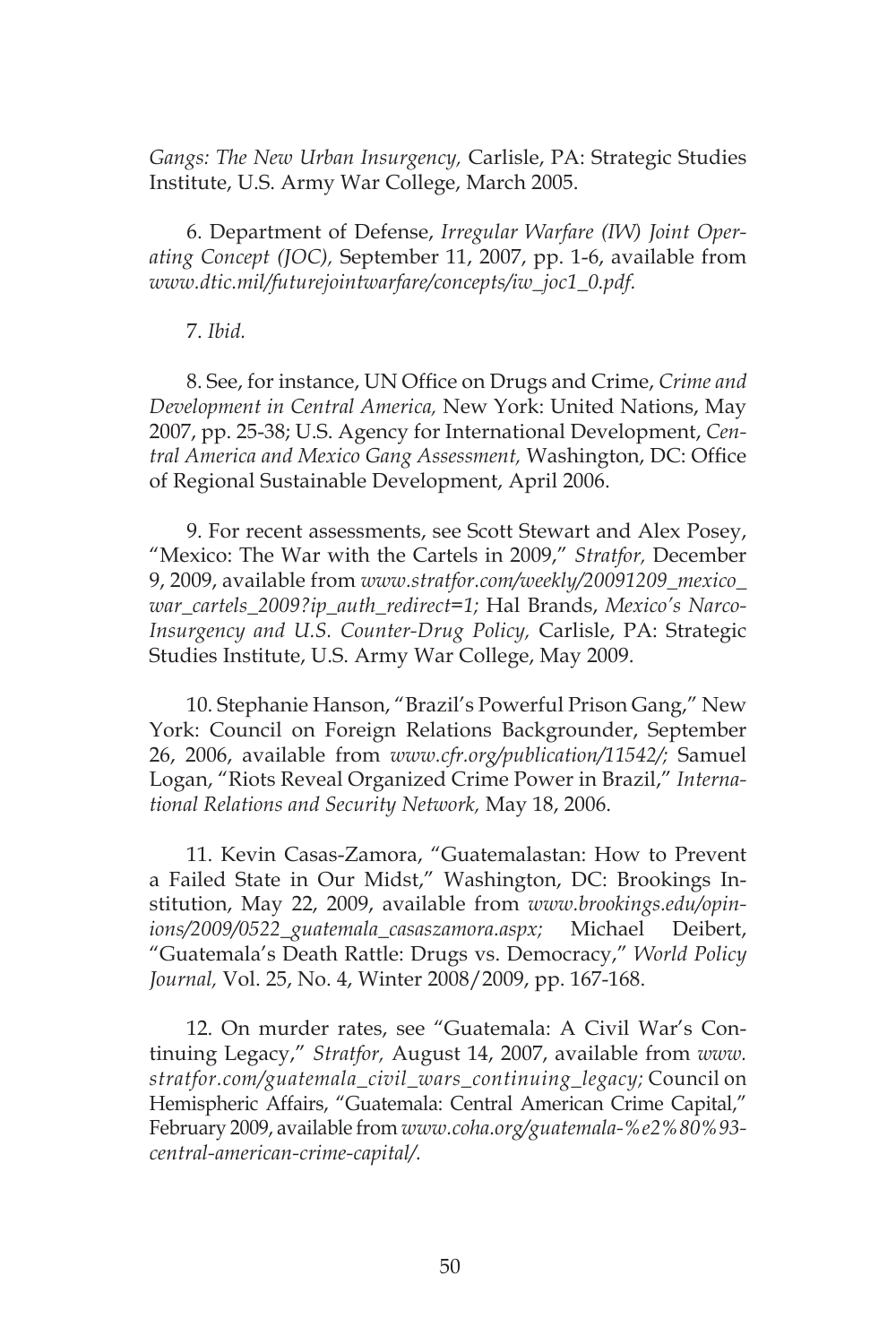13. Corporación Latinobarómetro, *Informe 2008,* Santiago, Chile: Corporación Latinobarómetro, 2008, p. 51; Marc Lacey, "Drug Gangs Use Violence to Sway Guatemala Vote," *New York Times,* August 4, 2007.

14. Mark Schneider, "Guatemala: The Next to Fall?" *Global Post,* April 16, 2009.

15. Patrick Gavigan, "Organized Crime, Illicit Power Structures and Guatemala's Threatened Peace Process," *International Peacekeeping,* Vol. 16, No. 1, February 2009, p. 70.

16. "Guatemala's Colom Urges to Fight Violence," *Radio Majaguabo,* October 3, 2008, available from *www.radiomajaguabo. co.cu/English%20Version/Pages/Internationals/Inter2008/Internationals\_4\_10\_(3).html.* 

17. Lacey, "Drug Gangs Use Violence to Sway Guatemala Vote."

18. See, for instance, Greg Grandin, *The Blood of Guatemala: A History of Race and Nation,* Durham, NC: Duke University Press, 2000; *idem, The Last Colonial Massacre: Latin America and the Cold War,* Chicago, IL: University of Chicago Press, 2004; and David McCreary, *Rural Guatemala, 1760-1940,* Stanford, CA: Stanford University Press, 1994.

19. Susanne Jones, *Of Centaurs and Doves: Guatemala's Peace Process,* Boulder, CO: Westview Press, 2000, p. 24; *idem, The Battle for Guatemala: Rebels, Death Squads, and U.S. Power,* Boulder, CO: Westview Press, 1991, p. 155.

20. Richard Millett and Thomas Shannon Stiles, "Peace without Security: Central America in the 21st Century," *Whitehead Journal of Diplomacy and International Relations,* Vol. 9, No. 1, Winter-Spring 2008, pp. 31-33; USAID, *Central America and Mexico Gang Assessment: Annex 2: Guatemala Profile,* Washington, DC: Office of Regional Sustainable Development, April 2006.

21. Mark Schneider, International Crisis Group, "Guatemala at a Crossroads," Testimony before the House Committee on Foreign Affairs, Subcommittee on the Western Hemisphere,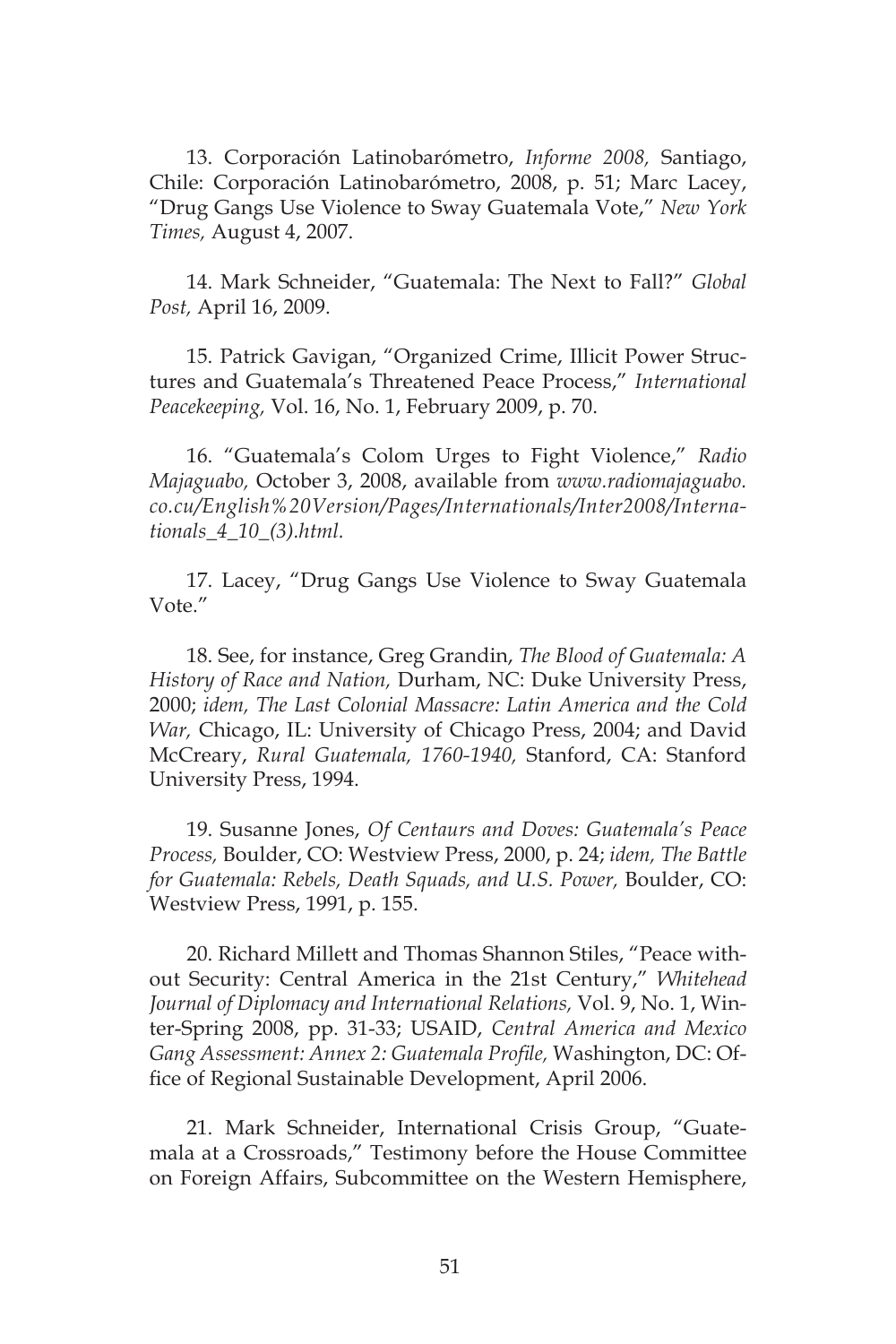June 9, 2009, available from *www.crisisgroup.org/home/index. cfm?id=6175%20;* Department of State, Bureau of International Narcotics and Law Enforcement Affairs, "Counternarcotics and Law Enforcement Country Program: Guatemala," January 20, 2009, available from *www.state.gov/p/inl/rls/fs/113709.htm;* Schneider, "Guatemala: The Next to Fall?"

22. Author's telephone interview with DEA official, November 23, 2009; "Guatemala: Expanding Influence of the Cartels," *Stratfor,* March 2, 2009.

23. Stephen Johnson, "Guatemala's Drug Crime Challenge: How We Can Help it Cope," Testimony before the House Committee on Foreign Affairs, Subcommittee on the Western Hemisphere, June 9, 2009; available from *foreignaffairs.house.gov/111/ joh060909.pdf;* "Statement of Rogelio E. Guevara, Chief of Operations, Drug Enforcement Administration, Before House Committee on International Relations, Subcommittee on the Western Hemisphere, October 10, 2002," available from *www.justice.gov/ dea/pubs/cngrtest/ct101002a.html.* 

24. Bureau of International Narcotics and Law Enforcement Affairs, "Guatemala," *2009 International Narcotics Strategy Report: Vol. II,* February 27, 2009, available from *www.state.gov/p/ inl/rls/nrcrpt/2009/vol2/116554.htm;* Jill Replogle, "In Guatemala, a Village that Cocaine Built," *Time,* April 16, 2009, available from *www.time.com;* "Narcos obligan a finqueros a venderles sus propiedades" ("Drug Traffickers Force Farmers to Sell Them Their Properties"), *Prensa Libre,* December 7, 2008; David Adams, "Luxury Look in Guatemala Deceives," *St. Petersburg Times,* June 13, 2009.

25. Schneider, "Guatemala at a Crossroads."

26. Bureau of International Narcotics and Law Enforcement Affairs, "Guatemala," *2009 International Narcotics Strategy Report: Vol. I,* February 27, 2009, available from *www.state.gov/p/inl/rls/ nrcrpt/2009/vol2/116554.htm.* 

27. Silvia Otero, "Zetas ganan terreno en suelo guatemalteco" ("Zetas Gain Ground on Guatemalan Soil"), *El Universal,* December 4, 2008; see also Author's telephone interview with DEA of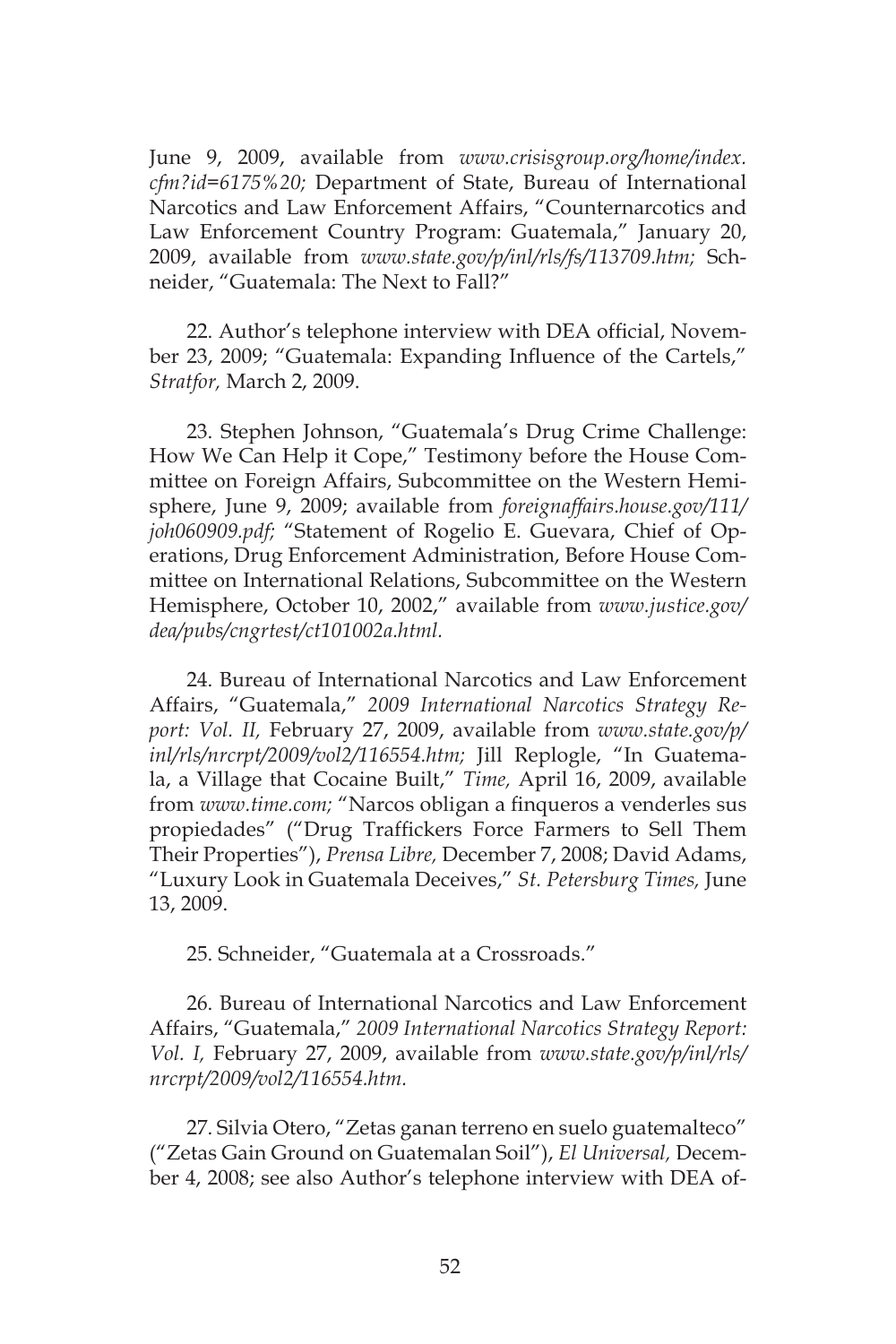ficial, November 23, 2009.

 28. "Guatemala: A Spying Case and Potential Cartel Involvement," *Stratfor,* September 9, 2008.

 29. "Guatemalan Governor Emerges Unscathed from Attack," *Latin American Herald Tribune,* August 2, 2009.

 30. Lacey, "Drug Gangs Use Violence to Sway Guatemala Vote"; Council on Hemispheric Affairs, "Bleak Prospects for a Democratic Renaissance in Guatemala," August 6, 2007, available from *www.coha.org/bleak-prospects-for-a-democratic-renaissance-in-guatemala/.* 

 31. Author's telephone interview with DEA official, November 23, 2009; see also Freedom House, *Freedom in the World 2009— Guatemala,* available from *www.freedomhouse.org/template.cfm?p age=22&year=2009&country=7617;* Mariela Castañon, "Autoridades explican balacera en Santa Ana Huista, Huehuetenango," ("Authorities Explain Shootout in Santa Ana Huista, Huehuetenango"), *La Hora,* December 1, 2008; "Narcos mexicanos retan poder de mafias locales," ("Mexican Drug Traffickers Challenge Power of Local Mafias"), *Prensa Libre,* December 2, 2008; Ken Ellingwood, "Drug Violence Spilling Into Guatemala," *Los Angeles Times,* June 4, 2009.

 32. George Grayson, "Los Zetas and Other Mexican Cartels Target Military Personnel," *Foreign Policy Research Institute E-Note,* March 2009, available from *www.fpri.org/enotes/200903. grayson.loszetasmilitary.html.* 

 33. Fred Burton and Scott Stewart, "Mexican Cartels and the Fallout from Phoenix," *Stratfor,* July 2, 2008.

 34. Author's telephone interview with a DEA official, July 23, 2008.

 35. "Guatemala: Otro territorio Zeta," ("Guatemala: Another Zetu Territory"), *BBC Mundo,* June 17, 2009; Juan Carlos Llorca and Frank Bajak, "Mexican Drug Cartels Expand Abroad," *Associated Press,* July 21, 2009; Ellingwood, "Drug Violence Spilling into Guatemala"; James Painter, "Narcos amenazan a Gua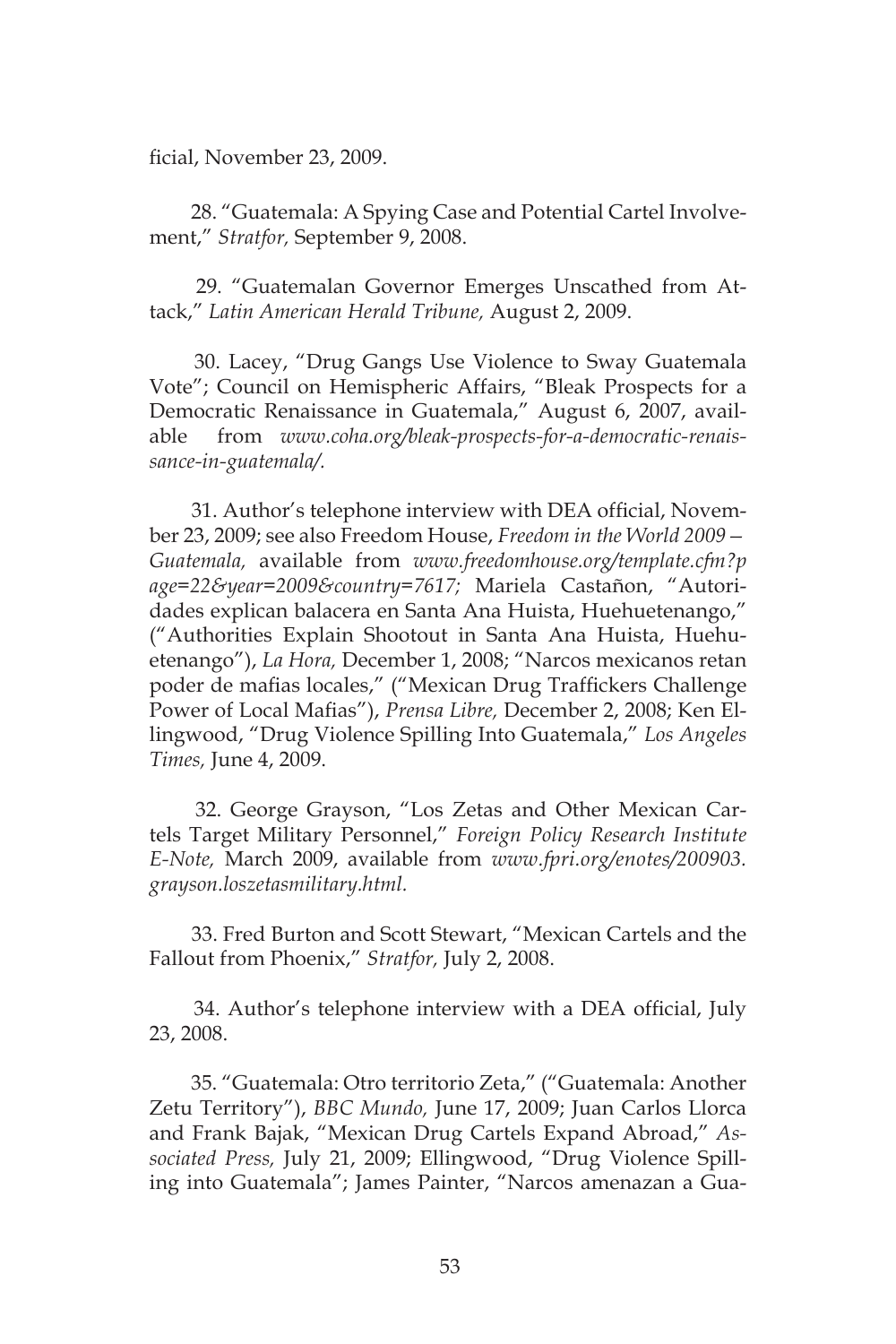temala" ("Drug Traffickers Threaten Guatemala"), *BBC Mundo,* August 17, 2009.

36. Author's telephone interview with DEA official, November 23, 2009; Painter, "Narcos amenazan a Guatemala" ("Drug Traffickers Threaten Guatemala").

37. Quoted in Washington Office on Latin America, *Hidden Powers in Post-Conflict Guatemala: Illegal Armed Groups and the Forces Behind Them,* Washington, DC: Washington Office on Latin America, December 4, 2006, p. 5; and Diana Villiers Negroponte, *The Merida Initiative and Central America: The Challenges of Containing Public Insecurity and Criminal Violence,* Working Paper Number 3, Washington, DC: Brookings Institution, May 2009, p. 14.

38. Washington Office on Latin America, *Hidden Powers in Post-Conflict Guatemala,* pp. 5-33; Gavigan, "Organized Crime, Illicit Power Structures and Guatemala's Threatened Peace Process," pp. 64-66; Juan Hernández Pico, "El brazo armado de los poderes ocultos en acción" (The Armed Wing of the Hidden Powers in Action), *Revista Envío,* April 2002, available from *www. envio.org.ni/articulo/1139;* Carol Smith, "The Militarization of Civil Society in Guatemala: Economic Reorganization as a Continuation of War," *Latin American Perspectives,* Vol. 17, No. 4, Autumn 1990, pp. 9-10.

39. See, for instance, Lorena Seijo, "Kaibiles cuidan a narcos en México" ("Kaibiles Look After Drug Traffickers in Mexico"), *Prensa Libre,* December 4, 2007; "Siete muertos causa el narcotráfico" ("Drug Trafficking Causes Seven Deaths"), *La Prensa Gráfica,*  May 31, 2009.

40. Gavigan, "Organized Crime, Illicit Power Structures and Guatemala's Threatened Peace Process," p. 70; Inter-American Dialogue, "Guatemala: Ten Years After the Agreements on a Firm and Lasting Peace," May 2008, pp. 2-8, available from *www. thedialogue.org/page.cfm?pageID=337;* "Guatemala: la guerra por la ruta entre 'los Zetas' y 'Pelones'" ("Guatemala: The War for the Route Between the Zetas and Pelones"), *El Periódico,* January 26, 2009; Washington Office on Latin America, *Hidden Powers in Post-Conflict Guatemala,* pp. 16-18, 33.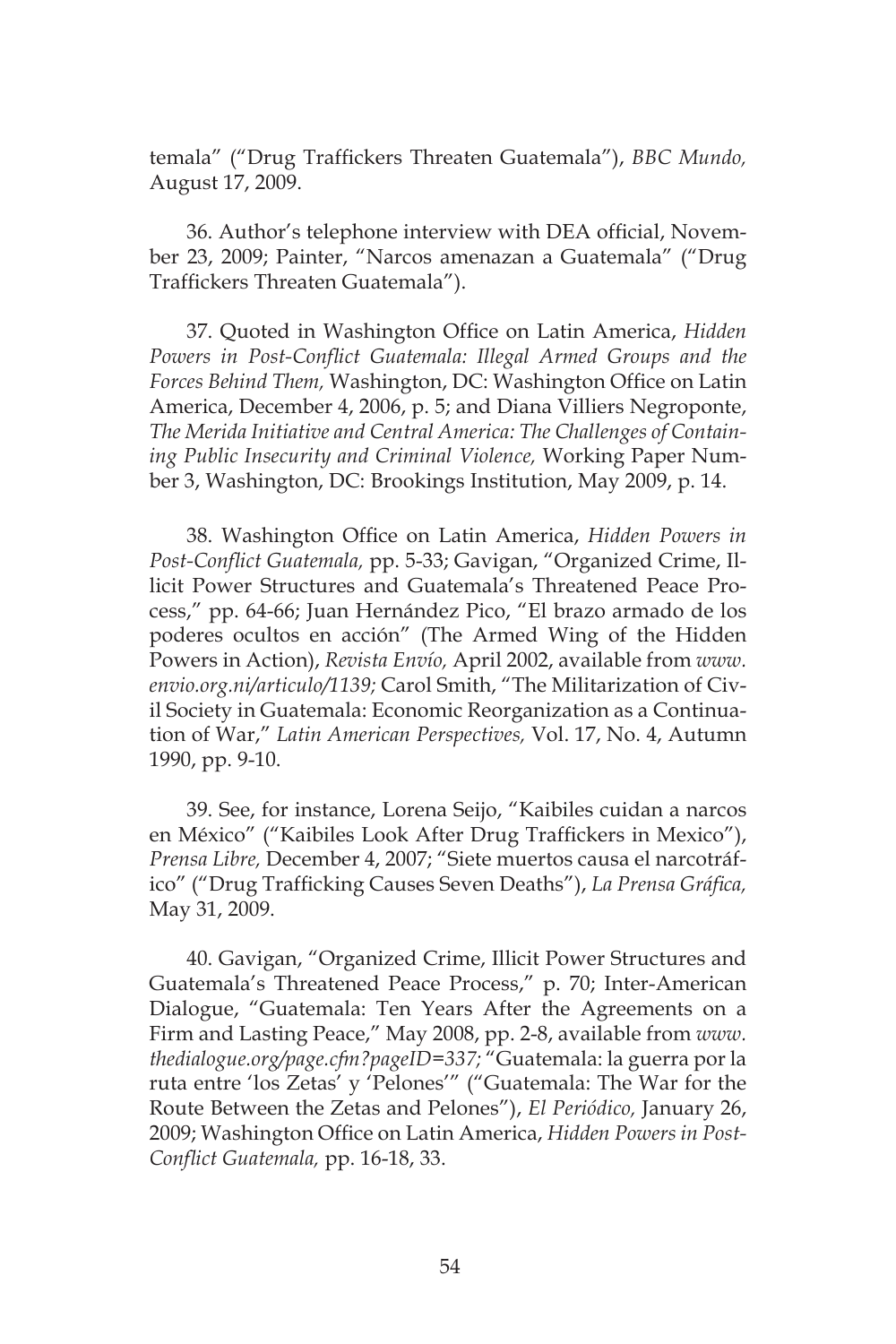41. Committee to Protect Journalists, "Ataques a la prensa en el 2008: Guatemala" ("Attacks on the Press in 2008: Guatemala"), February 10, 2009, available from *cpj.org/es/2009/02/guatemala. php;* Bureau of Democracy, Human Rights, and Labor, *2008 Human Rights Reports: Guatemala,* February 25, 2009, available from *www.state.gov/g/drl/rls/hrrpt/2008/wha/119161.htm;* "Prosecutor Gunned Down in Guatemala," *Latin American Herald Tribune,*  March 9, 2009.

42. Washington Office on Latin America, *Hidden Powers in Post-Conflict Guatemala,* p. 33; Bureau of Democracy, Human Rights, and Labor, *2008 Human Rights Reports: Guatemala.* 

43. "Guatemala: A Civil War's Continuing Legacy," *Stratfor,* August 14, 2007; Miranda Louise Jasper and Colleen Cook, *Guatemala: 2007 Elections and Issues for Congress,* Washington, DC: Congressional Research Service, January 9, 2008; p. 4.

44. On this episode, see "Asesinato de policías desnuda corrupción y pugnas en Guatemala" ("Murder of Policemen Exposes Corruption and Battles in Guatemala"), *El Nuevo Diario,*  February 27, 2007; "Guatemala: New President, Old Challenges," *Stratfor,* January 15, 2008; Deibert, "Guatemala's Death Rattle."

45. Dennis Rodgers, Robert Muggah, and Chris Stevenson, "Gangs of Central America: Causes, Costs, and Interventions," Occasional Paper of the Small Arms Survey, May 2009, pp. 4-9; Millet and Stiles, "Peace without Security," p. 33; Clare Ribando Seelke, *Gangs in Central America,* Washington, DC: Congressional Research Service, October 17, 2008, pp. 2-5.

46. USAID, *Central America and Mexico Gang Assessment: Annex 2: Guatemala Profile.* 

47. See Samuel Logan, *This is for the Mara Salvatrucha: Inside the MS-13, America's Most Dangerous Gang,* New York: Hyperion Books, 2009; "Guatemala: La guerra por la ruta entre 'los Zetas' y Pelones'" ("Guatemala: The War For The Route Between The Zetas and Pelones"), *El Periódico,* January 26, 2009; Celinda Franco, *The MS-13 and 18th Street Gangs: Emerging Transnational Gang Threats?,* Washington, DC: Congressional Research Service, January 30, 2008, pp. 4-10.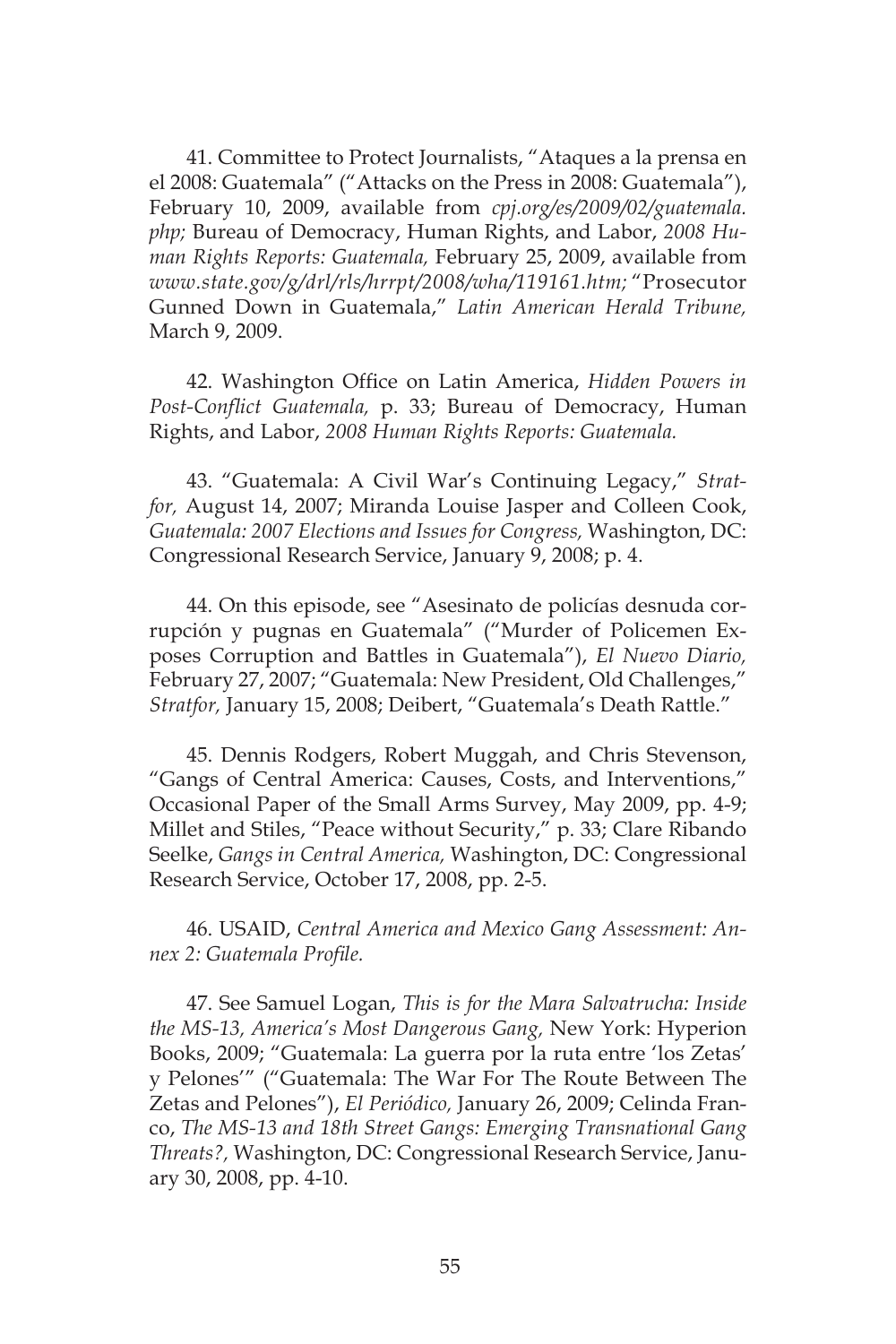48. See Jim Kouri, "Two MS-13 Leaders in El Salvador Ordered Gang Killings in US," *American Chronicle,* June 8, 2007; also Department of Justice Press Release, "MS-13 Leader Sentenced to 60 Years in Federal Prison for Racketeering Conspiracy, Armed Robbery and Gun Violation," May 4, 2009, available from *baltimore.fbi.gov/dojpressrel/pressrel09/ba050409.htm9.* 

49. Villiers Negroponte, *Merida Initiative and Central America, pp. 12-13.* 

50. Author's telephone interview with USAID official, November 25, 2009; Ribano Seelke, *Gangs in Central America,* pp. 4-6.

51. Author's telephone interview with Harold Sibaja, November 20, 2009; Villiers Negroponte, *Merida Initiative and Central America,* p. 13.

52. Millett and Stiles, "Peace without Security," p. 33; Freddy Funes, "Removal of Central American Gang Members: How Immigration Laws Fail to Reflect Global Reality," *University of Miami Law Review,* Vol. 63, No. 1, Winter 2008, pp. 301-338.

53. Good summaries of gang activity include UN Office on Crime and Drugs, *Crime and Development in Central America,* pp. 57-64; Federico Brevé, "The Maras: A Menace to the Americas," *Military Review,* July 2007, pp. 91-92; Thomas Bruneau, "The Maras and National Security in Central America," *Strategic Insights,* May 2005, available from *www.ccc.nps.navy.mil/si/2005/ May/bruneauMay05.pdf.* 

54. "Ataque en prisión de Guatemala" ("Prison Attacks in Guatemala"), *BBC Mundo,* September 7, 2005; "7 Dead Via Decapitation and 10 Wounded in Guatemala Prison," *Latin American Herald Tribune,* November 23, 2008; "Prisiones son foco de corrupción y crimen" ("Prisons Are Focus of Corruption and Crime"), *Prensa Libre,* December 15, 2008; "Guatemala, víctima de peleas en cadena" ("Guatemala, Victim of Chain of Fights"), *Univisión.com,* August 16, 2005, available from *www.univision. com/content/content.jhtml?cid=667271.* 

55. "Five Members of Guatemalan Family Killed, Burned,"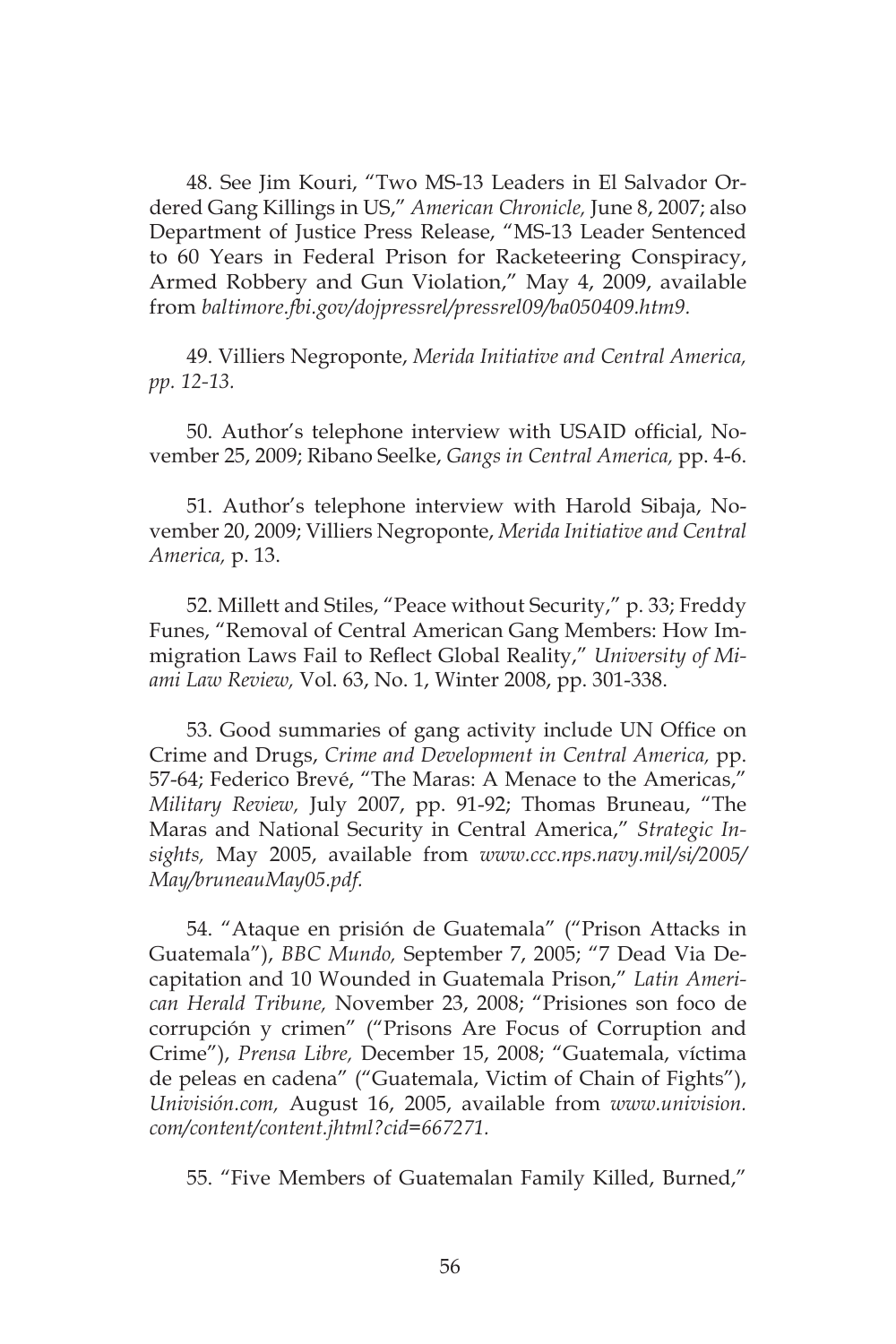*Latin American Herald Tribune,* April 12, 2009; Villiers Negroponte, *Merida Initiative and Central America,* p. 13; see also Testimony of General Bantz J. Craddock, Commander, United States Southern Command, Hearing of the House Armed Services Committee: "Fiscal Year 2006 National Defense Authorization Budget Request," March 9, 2005, available from *www.ciponline. org/colombia/050309crad.htm.* 

56. John Burnett, "Private Assassins Target Gangs in Guatemala," *National Public Radio,* December 22, 2008, available from *www.npr.org/templates/story/story.php?storyId=98593139.* 

57. Samuel Lowenberg, "Street Gangs Target and Kill Bus Drivers in Guatemala," *WorldFocus,* March 30, 2009, available from *worldfocus.org/blog/2009/03/30/street-gangs-target-and-kill-busdrivers-in-guatemala/4685/;* Bureau of Democracy, Human Rights, and Labor, *2008 Human Rights Reports: Guatemala;* "Guatemalan Bus Drivers on Strike to Protest Murders," *Latin American Herald Tribune,* March 17, 2009; Mariela Castañon, "Siguen los ataques en autobuses" ("Attacks on Buses Continue"), *La Hora,* October 28, 2009.

58. USAID, *Central America and Mexico Gang Assessment: Annex 2: Guatemala Country Profile.* Criminal violence is having a similar effect on economic activity throughout Central America. See United Nations Development Program, *¿Cuánto cuesta la violencia a El Salvador? (How Much Does Violence Cost El Salvador?),*  New York: UNDP, 2005, esp. pp. 9, 37.

59. "El Presidente Colom responsabiliza al narcotráfico de la corrupción en la Policía" ("President Colom Holds the Drug Trade Responsible for Corruption in the Police"), EFE, August 9, 2009, available from *www.soitu.es/soitu/2009/08/09/ info/1249833303\_409471.html;* Sarah Grainger, "Guatemala Drug Trade Leaves Trail of Local Addicts," *Reuters,* August 26, 2009; "Las zonas donde venden drogas" ("The Zones Where They Sell Drugs"), *La Hora,* October 22, 2008.

60. Ribando Seelke, *Gangs in Central America,* p. 2. The UN study referenced is the UN Office on Crime and Drugs, *Crime and Development in Central America.*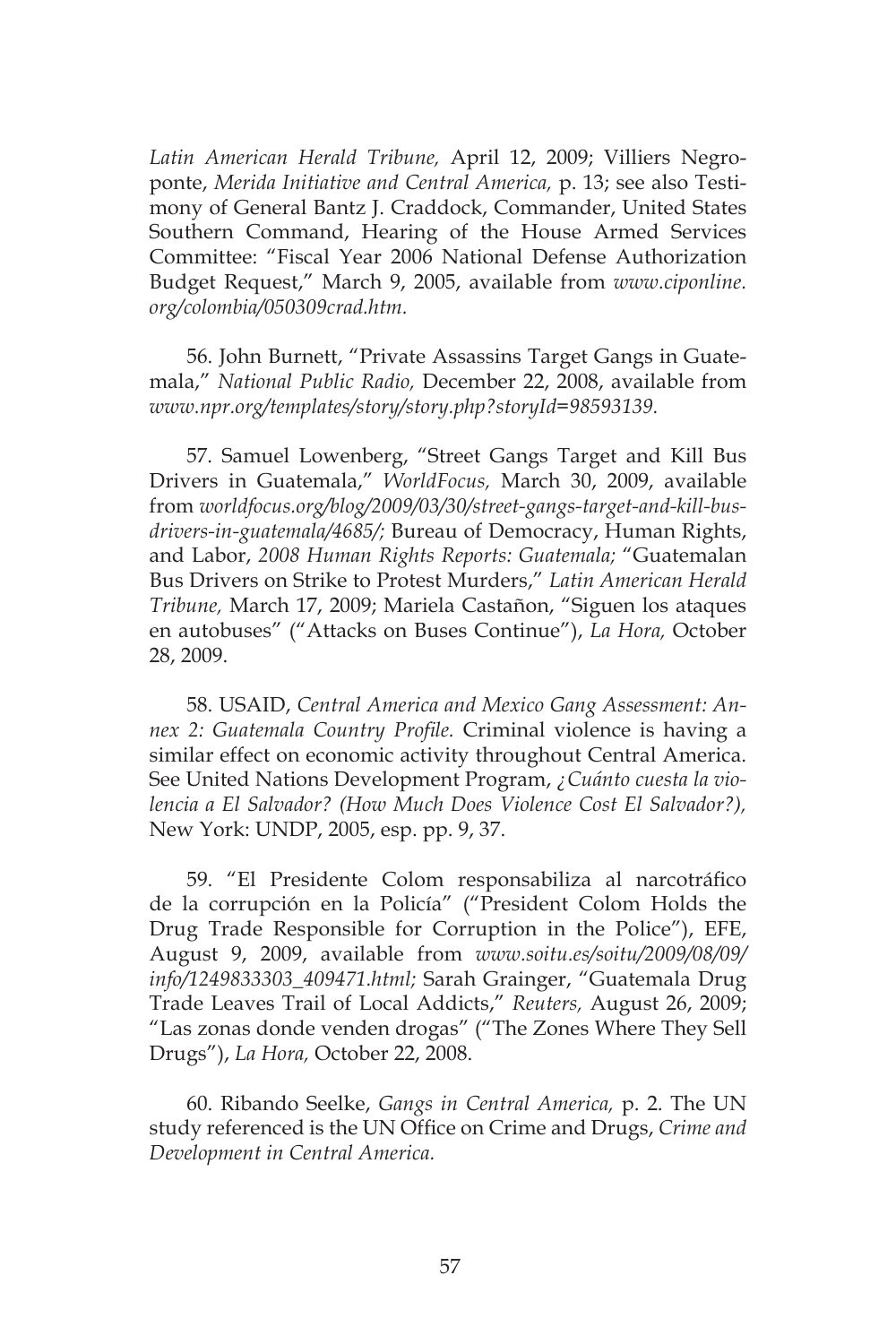61. Joy Agner, "The Silent Violence of Peace in Guatemala," *NACLA Report on the Americas,* May 14, 2008; "Guatemala admite que el cártel del Golfo ocupa todo un departamento" ("Guatemala Admits that the Gulf Cartel Occupies an Entire Department"), *El País,* December 3, 2008.

62. Manuel Roig-Franzia, "Linked Killings Undercut Trust in Guatemala," *Washington Post,* March 23, 2007; Bureau of International Narcotics and Law Enforcement Affairs, "Counternarcotics and Law Enforcement Country Program: Guatemala," January 20, 2009; "Corrupción y tráfico de influencias, en el triple asesinato Musa-Rosenberg en Guatemala" ("Corruption and Influence Peddling in the Musa-Rosenberg Triple Murder in Guatemala"), *La Jornada,* June 18, 2009.

63. "MP confirma que antigua cúpula de PNC era una organización delictiva" ("Public Minister Confirms that Former Leadership of PNC Was a Criminal Organization"), *Prensa Libre,* November 12, 2009; Inter-American Dialogue, "Ten Years after the Agreements on a Firm and Lasting Peace," p. 2.

64. "Combate frental al narco en Petén" ("Head-To-Head Conflict in Petén"), *Prensa Libre,* April 3, 2006; Danilo Valladares, "Guatemala: A Candle in the Darkness of Impunity," *Inter Press Service,* June 9, 2009.

65. Mirando Louise Jasper and Collean Cook, *Guatemala: 2007 Elections and Issues for Congress,* Washington, DC: Congressional Research Service, January 9, 2008, p. 5; Freedom House, *Freedom in the World 2009—Guatemala;* "Guatemala to Beef Up Police Force with Ex-Soldiers," *Latin American Herald Tribune,* February 10, 2006.

66. Bureau of International Narcotics and Law Enforcement Affairs, "Guatemala," *2009 International Narcotics Strategy Report—Volume I.* 

67. Juan Carlos Llorca and Frank Barak, "Mexican Drug Cartels Expand Abroad," *Associated Press,* July 21, 2009; "Los cárteles mexicanos tienen presencia en 17 de 22 estados de Guatemala" ("Mexican Cartels Have a Presence in 17 of 22 States in Guatemala"), *El Periódico de México,* December 7, 2008.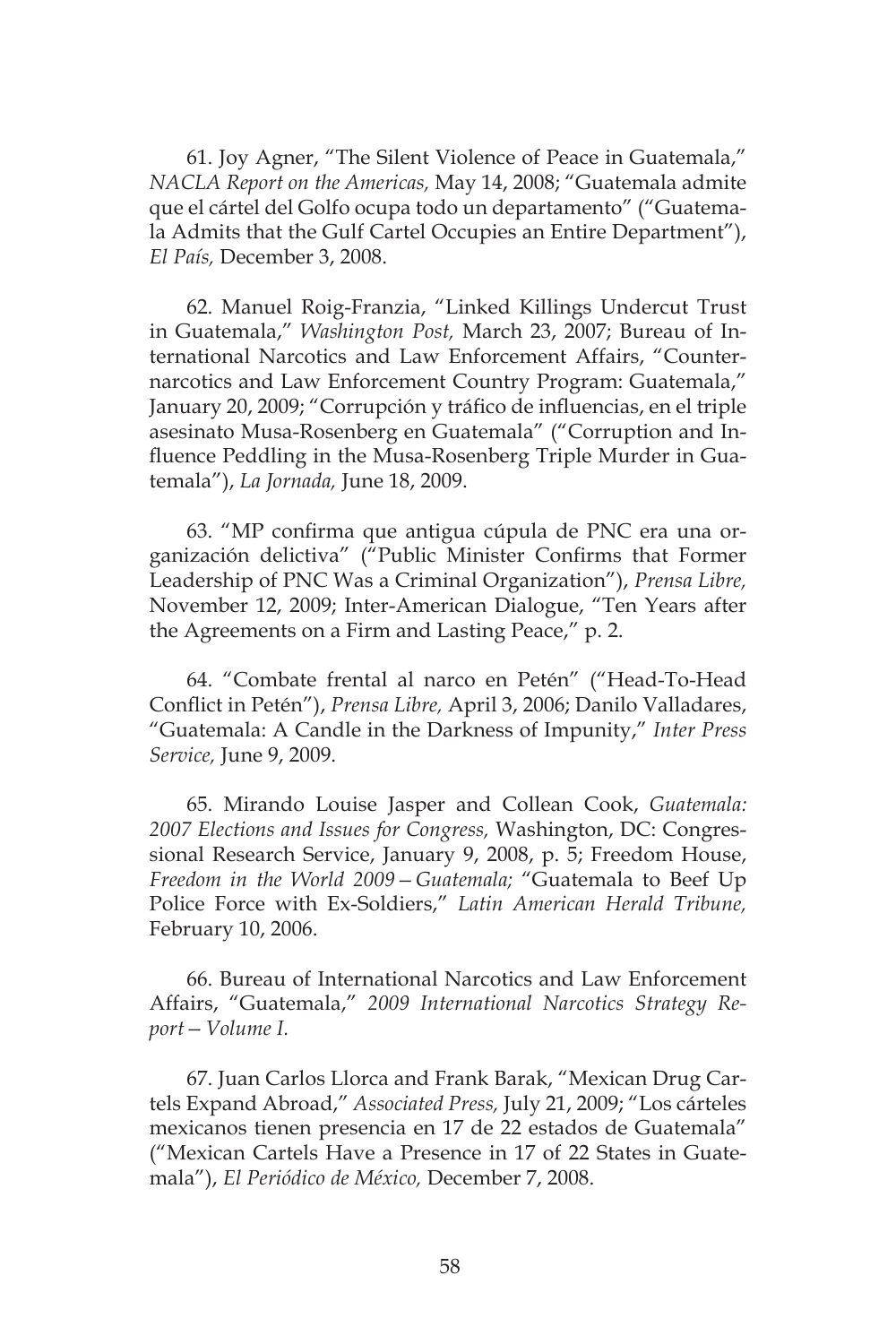68. "Guatemala: Colom propone elevar los impuestos hasta el 11,7 por ciento del PIB" ("Guatemala: Colom proposes Raising Taxes to 11.7 percent of GDP"), *Infolatam,* November 25, 2009, available from *www.infolatam.com/entrada/guatemala\_colom\_propone\_ elevar\_los\_impue-17491.html;* Casas-Zamora," Guatemalastan"; Schneider, "Guatemala at a Crossroads."

69. See Juan Hernández Pico, "The Rosenberg Case: A Guatemalan Labyrinth," *Revista Envío* (English edition), June 2009, available from *www.envio.org.ni/articulo/4015;* "Guatemala Protests Planned as UN Group Probes Murder," *Agence France Press*, May 15, 2009; Bureau of Democracy, Human Rights, and Labor, *2008 Human Rights Reports: Guatemala;* Author's telephone interview with USAID official, November 25, 2009; "Debilidad institucional" ("Institutional Weakness"), *El Periódico,* June 15, 2009; Transparency International, *Global Corruption Report 2007: Corruption in Judicial Systems,* New York: Cambridge University Press, 2007, pp. 210-212.

70. "Guatemala reconoce la debilidad de su Ejército para combatir el narcotráfico en la frontera" ("Guatemala Recognizes the Weakness of Its Army in Combating the Drug Trade on the Border"), *Europa Press,* October 23, 2009; "Guatemalan Police Missing 2000 Firearms," *Latin American Herald Tribune,* December 10, 2008.

71. Ellingwood, "Drug Violence Spilling into Guatemala"; Assistant Secretary of State Thomas A. Shannon's Testimony to the House Committee on Foreign Affairs, Committee on the Western Hemisphere, "Central America and the Merida Initiative," May 12, 2008, available from *mexidata.info/id1832.html.* 

72. "Guatemala: A Civil War's Continuing Legacy"; "Cartel Arsenal Reportedly Stolen from Guatemalan Army," *Latin American Herald Tribune,* June 4, 2009; "Guatemalan Police Missing 2000 Firearms."

73. Indira AR Lakshmanan, "Cocaine's New Route: Drug Traffickers Turn to Guatemala," *Boston Globe,* November 30, 2005; see also "Corrupción y tráfico de influencias" ("Corruption and Influence Peddling").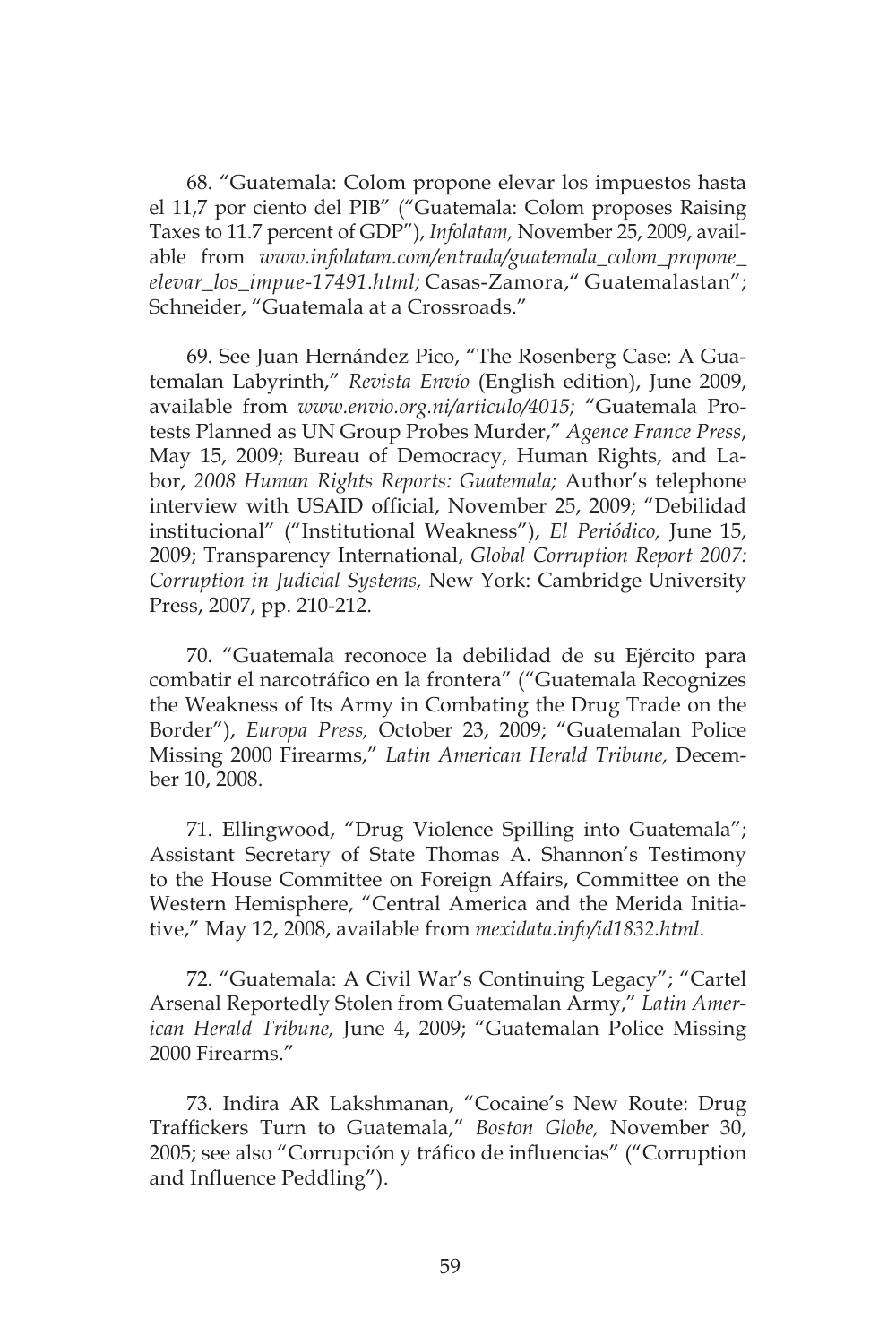74. "Statement of Rogelio E. Guevara"; see also Transparency International, *Global Corruption Report 2007,* pp. 210-214.

75. See the comments of current Vice-President Rafael Espada in "Guatemala's Vice President at the Heritage Foundation," *Guatemala Times,* December 3, 2008; "Azota violencia de maras en Guatemala" ("Gang Violence Devastates in Guatemala"), *El Siglo de Torreón,* December 26, 2004; "Guerra contra pandillas" ("War Against Gangs"), *Noticias Aliadas,* October 13, 2003. On the shortcomings of enforcement-oriented strategies, see Clare Ribando Seelke, "Anti-Gang Efforts in Central America: Moving Beyond *Mano Dura*?" Report for the *Maras,* Security and Development in Central America Task Force, April 10, 2007, available from *www6. miami.edu/hemispheric-policy/SeelkeTaskForcePaper.pdf,* esp. pp. 3-4.

76. USAID, *Central America and Mexico Gang Assessment: Annex 2: Guatemala Country Profile.* 

77. Agner, "Silent Violence of Peace in Guatemala."

78. Dina Fernández, "Castresana echa chispas (y con razón)" ("Castresana Is Hopping Mad—and With Good Reason"), *El Periódico,* February 4, 2009.

79. Latinobarómetro, *Informe 2008,* pp. 91, 103.

80. Richard L. Millett, "Crime and Citizen Security: Democracy's Achilles Heel," in Millet, Jennifer Holmes, and Orlando Pérez, eds., *Latin American Democracy: Emerging Reality of Endangered Species,* New York: Routledge, 2008, p. 255; USAID, *Central America and Mexico Gang Assessment: Annex 2: Guatemala Country Profile.* 

81. Gerson Ortiz, "Empresas de seguridad privada reflejan la debilidad del Estado" ("Private Security Firms Reflect the Weakness of the State"), *La Hora,* October 9, 2009; Inter-American Dialogue, "Ten Years After the Agreements on a Firm and Lasting Peace," p. 13.

 82. NC Aizenman, "Self-Styled Justice in Guatemala," *Washington Post,* February 24, 2006.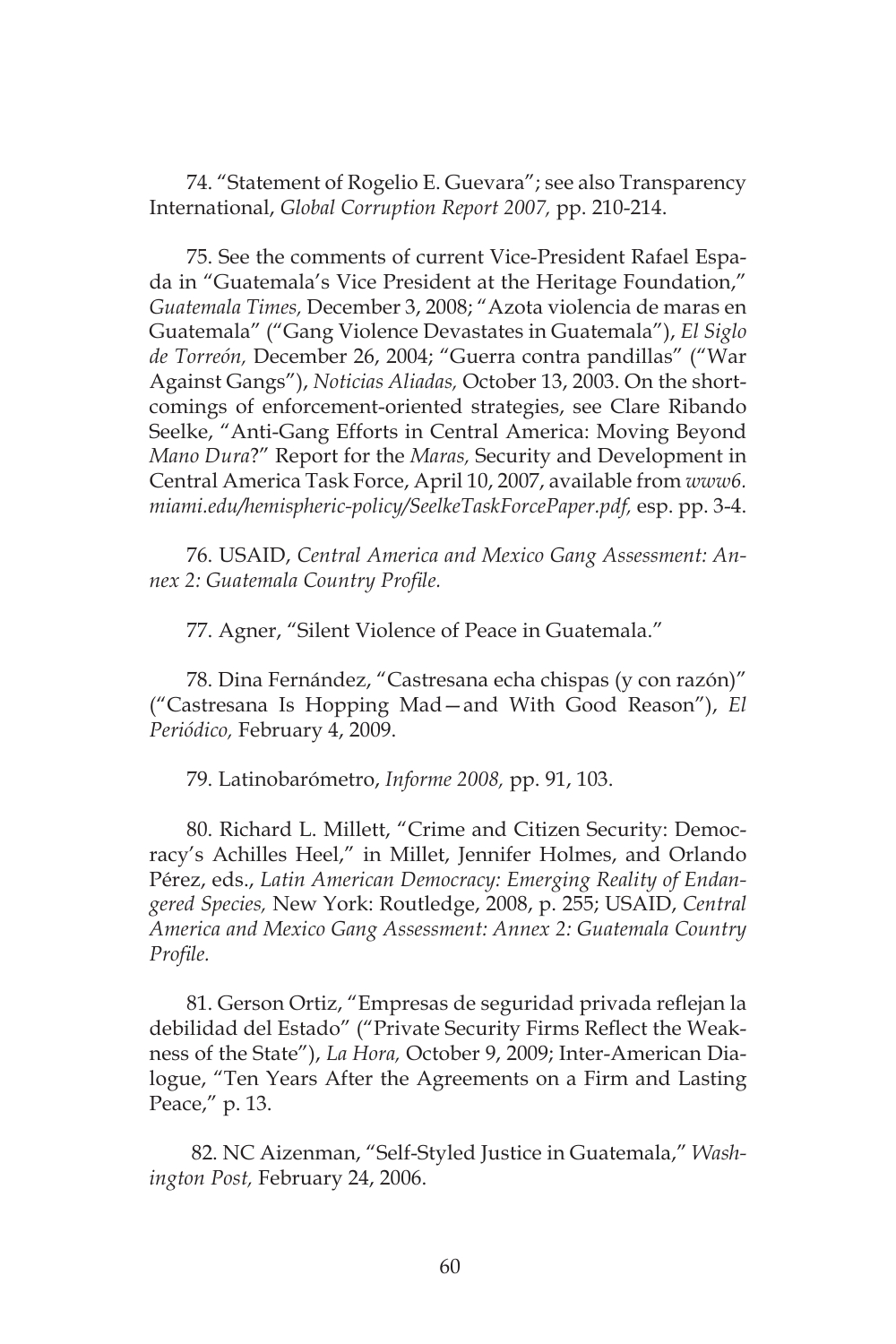83. John Burnett, "Private Assassins Target Gangs in Guatemala," *National Public Radio,* December 22, 2008, available from *www.npr.org/templates/story/story.php?storyId=98593139;* Edgar René Sáenz, "Grupo armado amenaza con limpieza social" ("Armed Group Threatens With Social Cleansing"), *Prensa Libre,* July 5, 2005.

84. Agner, "Silent Violence of Peace in Guatemala"; Jill Replogle, "In Guatemala, a Rise in Vigilante Justice," *Christian Science Monitor,* October 6, 2005.

85. For critiques of *mano dura* strategies, see Laini Reisman, "Breaking the Vicious Cycle: Responding to Central American Youth Gang Violence," *SAIS Review,* Vol. 26, No. 2, pp. 147-152; Dennis Rodgers, "Pandillas y maras: protagonistas y chivos expiatorios" ("Pandillas and Maras: Key Players and Scapegoats"), *Revista Envío,* December 2007, available from *www.envio.org.ni/ articulo/3697.* 

86. See Maite Rico, "La ONU investigará en Guatemala el asesinato del abogado Rosenberg" ("The UN Will investigate the Murder of the Lawyer Rosenberg in Guatemala"), *El País,* May 13, 2009; Ezra Fieser, "Guatemala Murder Scandal Could Threaten the Presidency," *Christian Science Monitor,* May 20, 2009; Courtney Carvill, "Guatemala: Just Holding on to Democracy," *Spero News,* July 13, 2009.

87. Council on Hemispheric Affairs, "Guatemala: Central American Crime Capital"; Schneider, "Guatemala: The Next to Fall?"; Author's telephone interview with USAID official, November 25, 2009; "Obispos de Guatemala denuncian la violencia, la impunidad y la pobreza inhumana" ("Bishops of Guatemala Denounce Violence, Impunity, and Inhuman Poverty"), *Radio Evangelización,* January 30, 2009, available from *www.radioevangelizacion.org/spip. php?article2764.* For the Colombian model, see Vinay Jawahar and Michael Shifter, "State Building in Colombia: Getting Priorities Straight," *Journal of International Affairs,* Vol. 58, No. 2, October 2004, pp. 143-154.

88. This does not mean that *only* the United States should be involved in helping the Guatemalan government address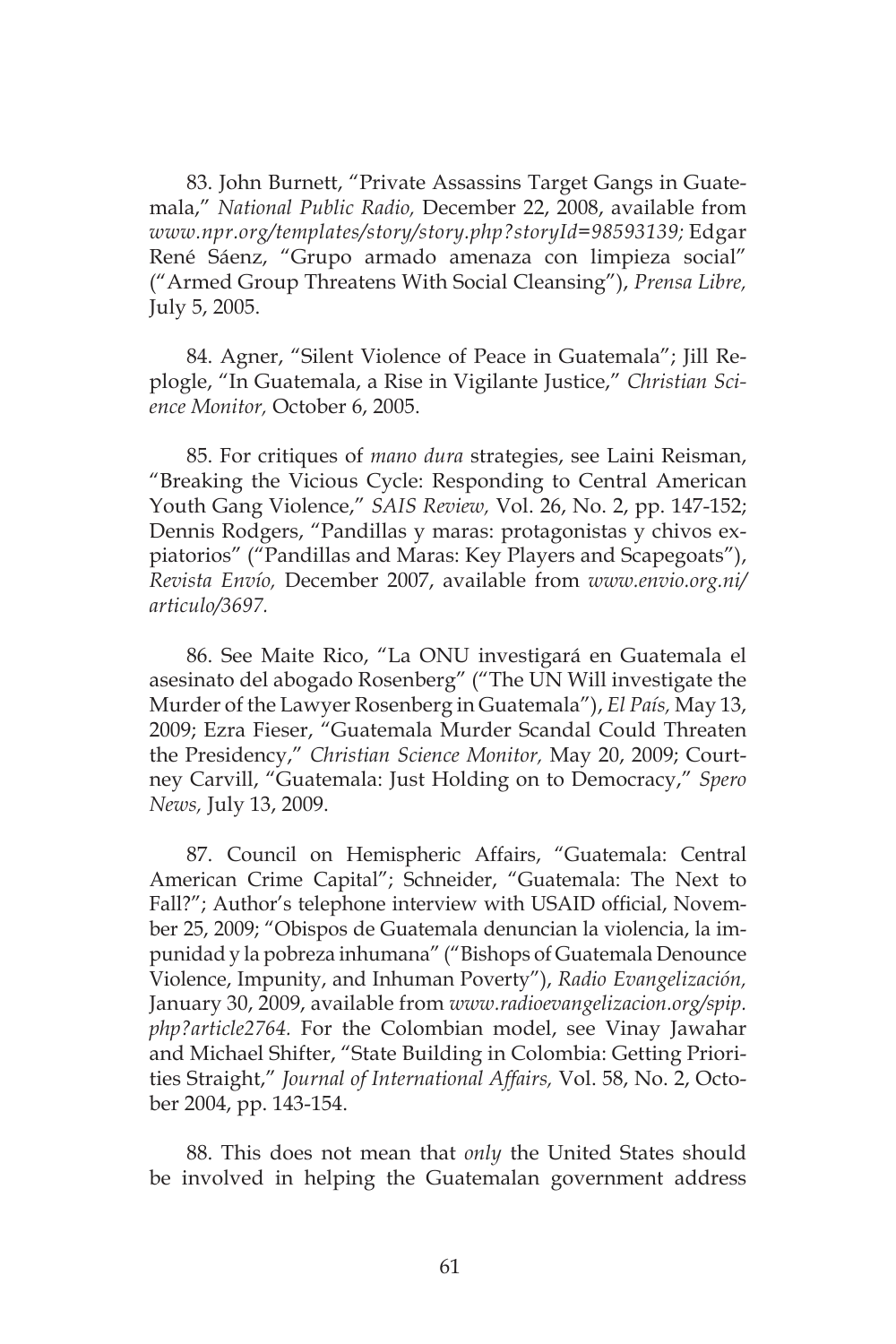internal violence and insecurity. Mexico, Brazil, and Colombia have all pledged various forms of aid to Guatemala, which can complement U.S. assistance in achieving certain objectives listed in this section. See, for instance, "Brazil to Finance Guatemala Anti-Drugs Aircraft," *Reuters,* June 2, 2009; Presidencia de la República, "Guatemala y Colombia firman convenio de cooperación de fuerzas policiacas" ("Guatemala and Colombia Sign Agreement on Cooperation of Police Forces"), October 13, 2009, available from *www.scspr.gob.gt/noticia4.php?codigo=3895&titulo2 =Nacional; idem,* "Brasil financiará sistema de inteligencia y control satelital" ("Brazil Will Finance Intelligence and Radar Control System"), June 3, 2009, available from *www.guatemala.gob.gt/ noticia4.php?codigo=2573&titulo2=Nacional.* 

89. A detailed funding breakdown can be found in Clare Ribando Seelke, *Merida Initiative for Mexico and Central America: Funding and Policy Issues,* Washington, DC: Congressional Research Service, August 21, 2009, pp. 7-13.

90. For an overview of recent U.S. aid to Guatemala, see "Guatemala: Ten Year Country Report," in *USAID Greenbook,*  available from *gbk.eads.usaidallnet.gov/query/do.*

91. This problem has recently resurfaced in U.S. efforts to halt the flow of weapons to the Mexican DTOs. See Government Accountability Office, *Firearms Trafficking: U.S. Efforts to Combat Arms Trafficking to Mexico Face Planning and Coordination Challenges,* GAO-09-709, Washington, DC: U.S. Government Accountability Office, June 2009.

92. Author's telephone interview with USAID official, November 25, 2009.

93. Bureau of International Narcotics and Law Enforcement Affairs, "Guatemala," *2009 International Narcotics Strategy Report: Volume II.* 

94. In Mexico, the Calderón government has used this strategy of relying on small, specially vetted forces, which U.S. officials consider to be more reliable than the broader law enforcement community. See Daniel Kurtz-Phelan, "The Long War of Genaro García Luna," *New York Times,* July 13, 2008. As of late 2009,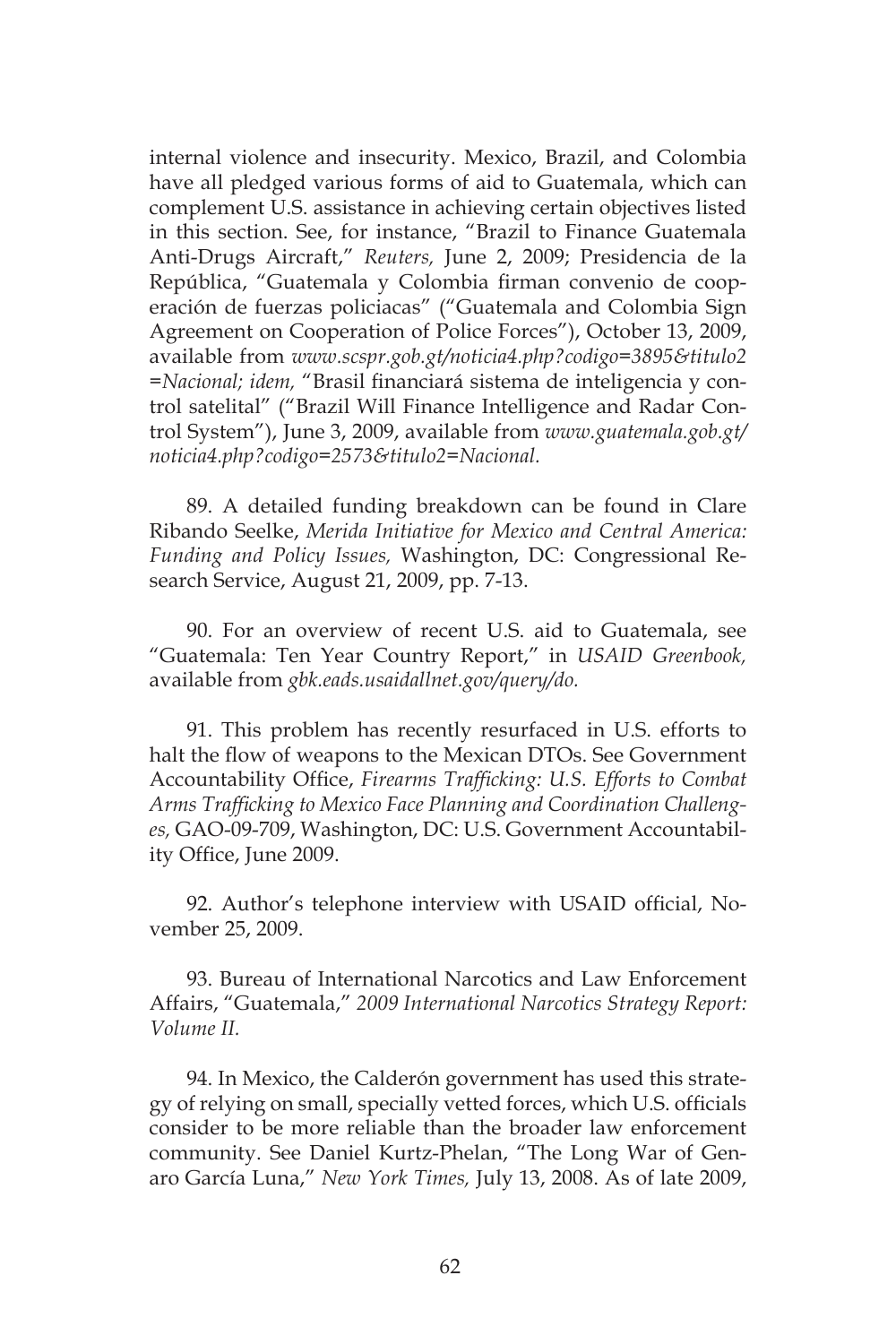there was talk of using Merida Initiative or other State Department funding for these types of programs.

95. Author's telephone interview with USAID official, November 25, 2009; Author's interview with Harold Sibaja, November 20, 2009; "24-Hour Courts," USAID Fact Sheet, June 2008, available from *www.usaid.gov/gt/docs/fact\_sheet\_rol\_24hour\_courts.pdf.* 

96. On Colombia's human rights record and U.S. assistance, see Bureau of Democracy, Human Rights, and Labor, "Country Reports on Human Rights Practices: Colombia," March 6, 2007, available from *www.state.gov/g/drl/rls/hrrpt/2006/78885.htm;* also Peter DeShazo, Tanya Primiani, and Phillip McLean, *Back from the Brink: Evaluating Progress in Colombia, 1999-2007,* Washington, DC: Center for Strategic and International Studies, November 2007, pp. 17, 29.

97. Author's interview with Harold Sibaja, November 20, 2009.

98. For information on the funding for the domestic side of counter-narcotics, see Liana Sun Wyler, *International Drug Control Policy,* Washington, DC: Congressional Research Service, June 23, 2008, pp. 2-3, 12; Marcela Sanchez, "U.S. Antes Up to Fight Drugs in Mexico, As It Cuts Funding for Programs Here," *Seattle Post-Intelligencer,* February 1, 2008; U.S. House of Representatives, Committee on Foreign Affairs, Subcommittee on the Western Hemisphere, *U.S. Obligations under the Merida Initiative,* 110th Congr., 2nd Sess., February 7, 2008, p. 43.

99. Francis Fukuyama, "The Latin American Experience," *Journal of Democracy,* Vol. 19, No. 4, October 2008, p. 78.